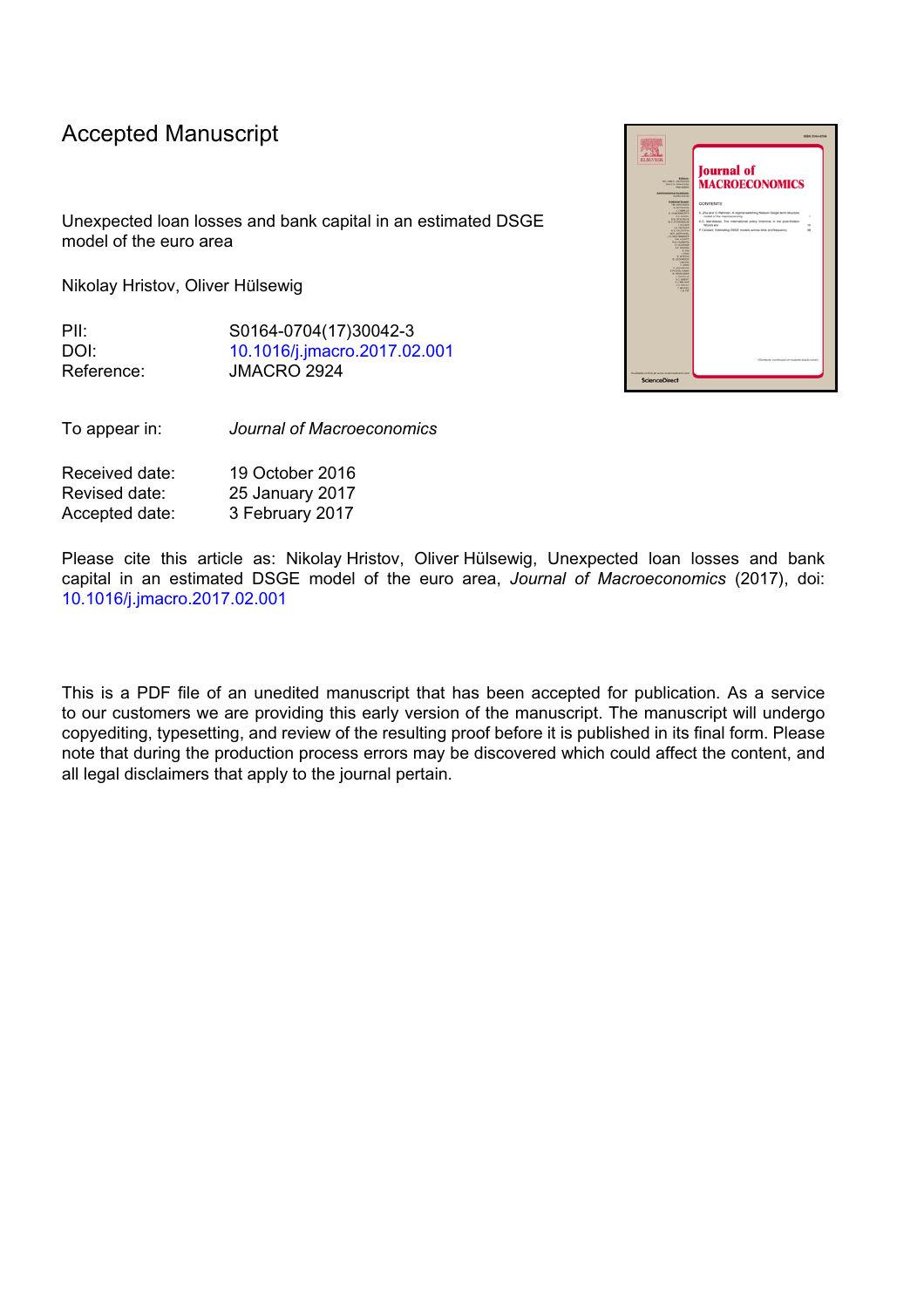# ACCEPTED MANUSCRIPT

# Highlights

- DSGE model with bank capital regulation and loan losses due to **aggregate shocks**
- Explores the importance of the link between **aggregate** loan losses, bank capital and credit supply
- Bayesian estimation based on data for the Euro Area
- Aforementioned link magnifies the aggregate responses to demand side shocks
- Explores the importance of the link between **aggregate** loan losses, bank capital<br>and credit supply<br>• Bayesian estimation based on data for the Euro Area<br>• Aforementioned link magnifies the aggregate responses to demonst • Model replicates the cyclicality of bank profitability and the response of default rates to monetary shocks

1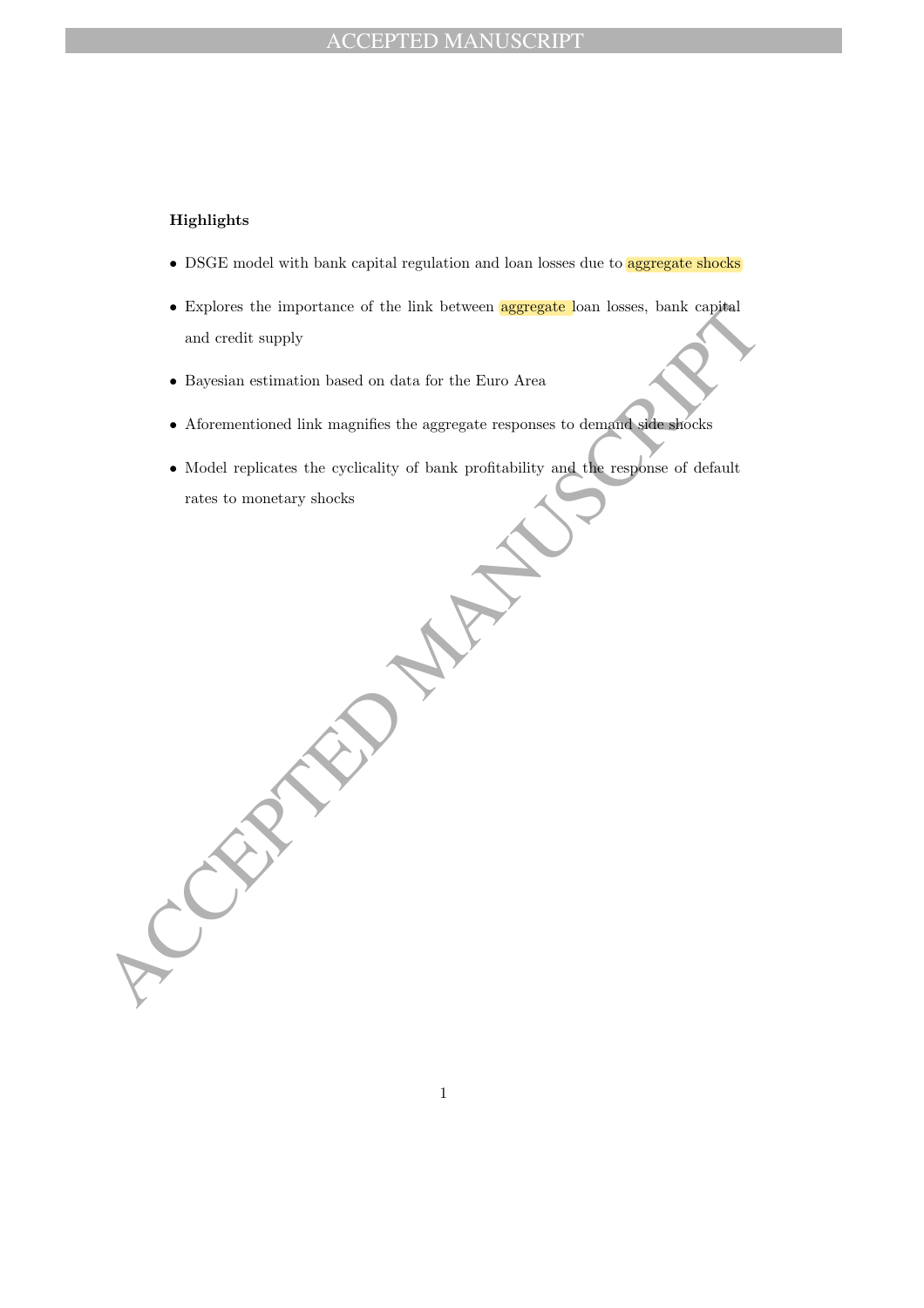# Unexpected loan losses and bank capital in an estimated DSGE model of the euro area  $\mathbb{\hat{R}}$

Nikolay Hristov<sup>a,∗</sup>, Oliver Hülsewig<sup>a,b</sup>

<sup>a</sup>CESifo and Ifo Institute for Economic Research, Poschingerstr. 5, 81679 Munich, Germany  $^{b}$ Munich University of Applied Sciences, Am Stadtpark 20, 81243 Munich, Germany

### Abstract

CESSIO and Its basitate for Economic Research, Poschwarers, 5, 81679 Manich, Germany <br>
Absence University of Applied Sciences, Am Stochyark 29, 81243 Manico, Germany<br>
Absence Theorem is a stylized DSGE model in which bank We present a stylized DSGE model in which banks face unexpected losses in their loan portfolios and are subject to capital regulation. The framework is used to explore the importance of the interaction between macroeconomic conditions, credit default and bank capitalization for the transmission of macroeconomic shocks. We fit the model to euro area data. Impulse response analysis shows that the aforementioned interaction substantially magnifies the responsiveness of the economy to demand side and monetary disturbances. The amplification is especially strong with respect to government spending shocks. The model is further capable of replicating two financial market characteristics that are documented in the empirical literature, i.e. the pro-cyclicality of bank profitability and the counter-cyclical response of firm default rates and credit spreads to monetary policy shocks.

Keywords: DSGE model, bank capital, aggregate loan losses, business cycle

fluctuations

JEL: E44, E51, G21, G33

Preprint submitted to Elsevier February 6, 2017

<sup>✩</sup>We are grateful to the editors of this volume and two anonymous referees for very helpful comments and suggestions. We also thank the participants of Economic Research Seminars at the Universities of Munich and Innsbruck for fruitful discussions. The usual disclaimer applies.

<sup>∗</sup>Corresponding author

Email addresses: hristov@ifo.de (Nikolay Hristov), oliver.huelsewig@hm.edu (Oliver Hülsewig)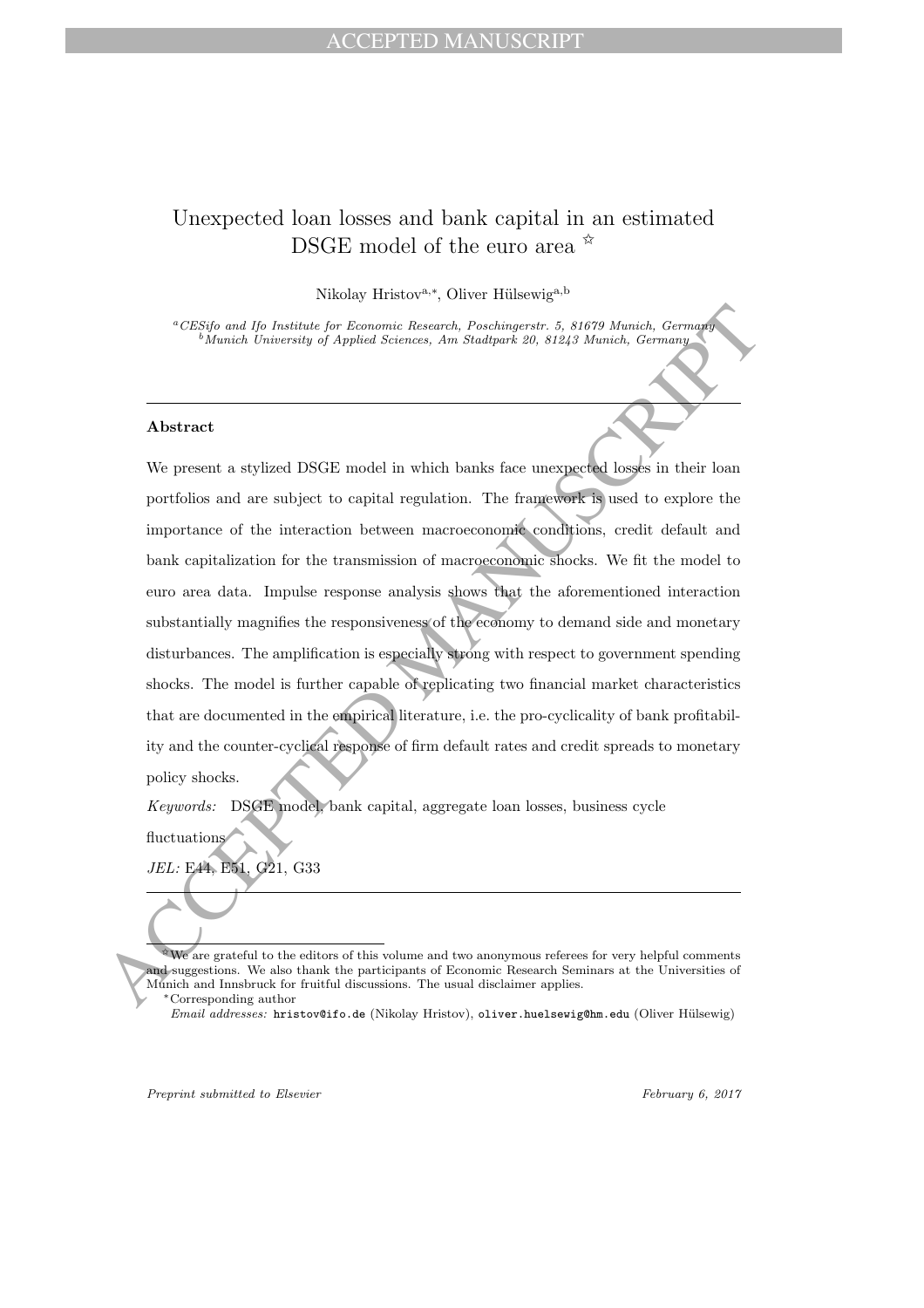### 1. Introduction

Kopecky and Van Hoose, 2004; Borio and Zhu, 2012, among others).<sup>1</sup> For example,<br>
a deterioration of macroeconomic conditions typically increases losses in hadies) bom<br>
portfolios as default rates among private debtors so Research on the role of banks in the macroeconomy has emphasized the importance of the bank capital channel in shaping business cycle fluctuations (Van den Heuvel, 2002; Kopecky and Van Hoose, 2004; Borio and Zhu, 2012, among others).<sup>1</sup> For example, a deterioration of macroeconomic conditions typically increases losses in banks' loan portfolios as default rates among private debtors soar. Higher loan losses erode the banks' capital position, which might induce them to reinforce the economic downturn by further tightening credit supply in an attempt to restore desired or regulatory leverage ratios.<sup>2</sup> This self-reinforcing feedback loop between cyclical macroeconomic conditions and the balance sheet soundness in the banking sector has been repeatedly supposed to have contributed to the depth and persistence of the Great Recession and the European debt crisis. Reducing the likelihood and the severity of this feedback loop is one of the main goals of the stress tests conducted by the European Central Bank (ECB) and the more stringent monitoring and regulation of the banking sector in Europe adopted in recent years.<sup>3</sup>

In this paper, we develop a dynamic stochastic general equilibrium (DSGE) model to quantify the importance of the endogenous interaction between **private debtors' default**, aggregate loan losses and the bank capital position for the transmission of macroeconomic shocks. The model is estimated using euro area data over the period 2000Q1-2015Q4. Our framework incorporates the assumption that firms producing intermediate goods need to borrow from banks to finance working capital wherein the loan contract is signed

<sup>1</sup>To the best of our knowledge Skander Van den Heuvel was the first who introduced the bank capital channel in the literature. See Van Hoose (2007) or Borio and Zhu (2012) for a survey of recent work on the role of bank capital in monetary transmission.

<sup>2</sup>See Cecchetti and Li (2008), De Graeve et al. (2008), Borio and Zhu (2012) or Gambacorta and Shin (2016) for a description of this or similar mechanisms.

<sup>3</sup>Empirical evidence presented by Hancock and Wilcox (1993), Bernanke and Lown (1991), De Graeve et al. (2008) or Borio and Zhu (2012), among others has documented that individual bank's lending and risk-taking behavior is affected by bank capitalization and capital regulation. Berrospide and Edge (2010) find a quantitatively weaker but still statistically significant link between banks' capital position and lending. However, although these studies deliver valuable insights, they are based on disaggregated data and thus highlight the microeconomic aspects of bank behavior while being silent about a possible endogenous self-reinforcing feedback loop between macroeconomic conditions, loans losses, bank capitalization, lending and aggregate demand.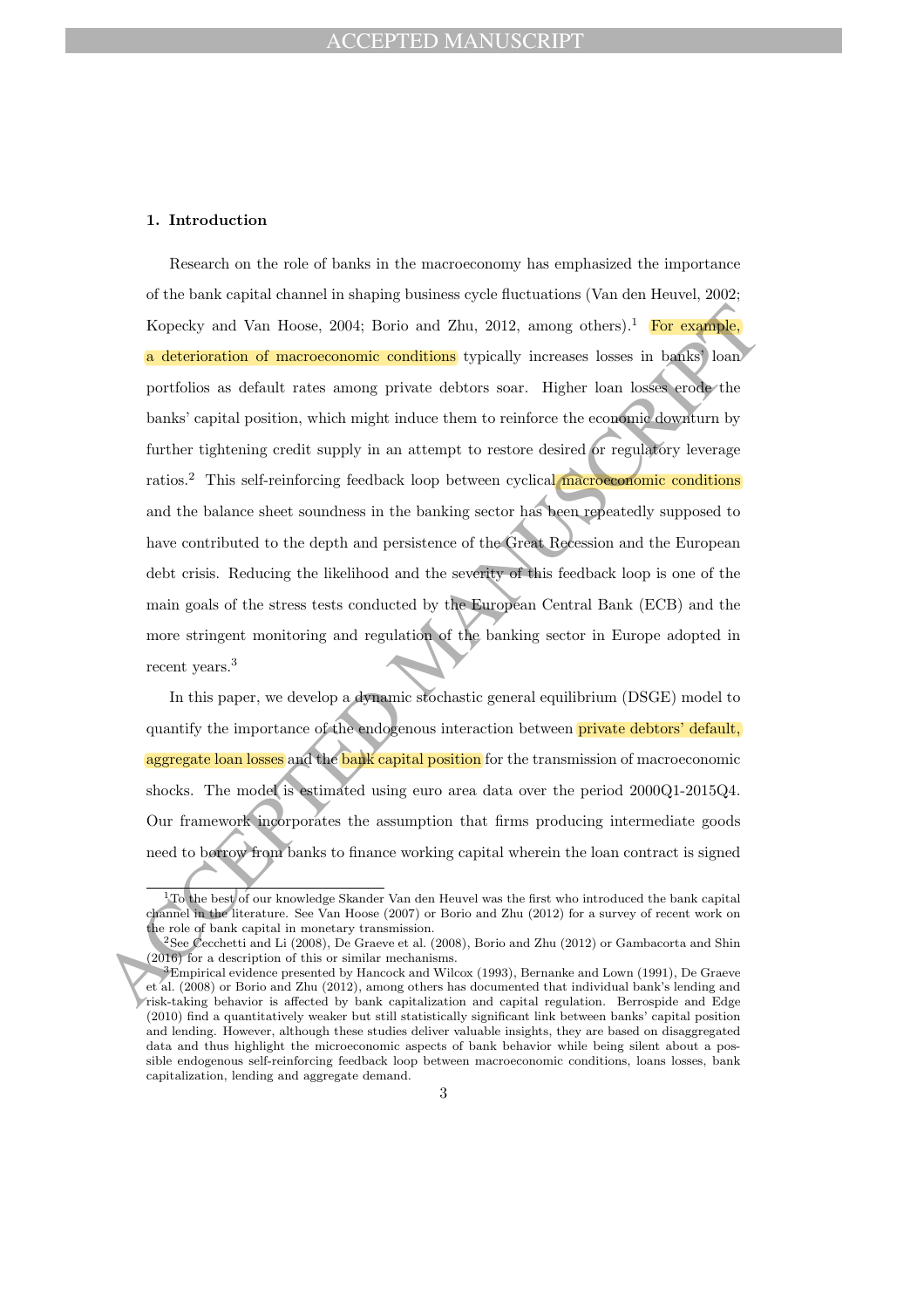by building a sufficiently broad loan portfolio. However, the credit contract is not of<br>alugent on noxi period's aggregate state, Accordingly, if the conomy-wide default race<br>increases due to an adverse aggregate state, A one period in advance. Firms default if, due to idiosyncratic and/or aggregate shocks, their revenue turns to be insufficient to cover the principal and interest payments associated with the loan. Banks can insure themselves against idiosyncratic default risk by building a sufficiently broad loan portfolio. However, the credit contract is not contingent on next period's aggregate state. Accordingly, if the economy-wide default rate increases due to an adverse aggregate shock, banks incur loan losses, which erode their equity capital. Given regulatory restrictions on banks' leverage ratios, the deterioration of the bank capital position adversely affects the real economy by aggravating lending conditions. Empirical evidence supports this mechanism. For example, Tornell and Westermann (2002), Pesaran et al. (2006) and Marcucci and Quagliariello (2009) show that a slump in the economy increases loan losses. In turn, loan losses dampen banks' profits (Bolt et al., 2012), thereby adversely affecting bank capital. The latter gives rise to a tightening of credit conditions (Gambacorta and Shin, 2016), which in turn exacerbates the recession.<sup>4</sup>

Our work fits in the recent literature on monetary DSGE models with credit market frictions and is related to several recent studies. Fiore and Tristani  $(2013)$  and Agénor et al. (2014) also assume that firms need to raise loans to fund working capital, but incorporate the idea that loan portfolios are fully insulated from default risk stemming from aggregate shocks. Moreover, they abstract from modelling interactions with bank balance sheets. Christiano et al. (2008), Christiano et al. (2014) and Pesaran and Xu (2011) allow for the possibility of losses in loan portfolios, but also consider a banking sector that operates without equity capital. Meh and Moran (2010), Davis (2010), Dib (2010), Gerali et al. (2010) and Gertler and Karadi (2011) develop models with financial frictions, in which the real and financial sectors are linked through the balance sheets of financial intermediaries, but abstract from unexpected loan losses that adversely affect

<sup>4</sup>Bolt et al. (2012) find that loan losses are the main driver of the negative impact of economic downturns on bank profit. Depressed bank profit negatively affects bank capital through lower retained earnings. Empirical evidence from Gambacorta and Shin (2016) suggests that lower bank capital is related to higher cost of debt funding, e.g. through deposits, bonds, interbank borrowing, etc., which causes a tightening of credit conditions. Moreover, Pool et al. (2015) show that credit risk measured in terms of loan loss provisioning is an important driver of business cycle fluctuations.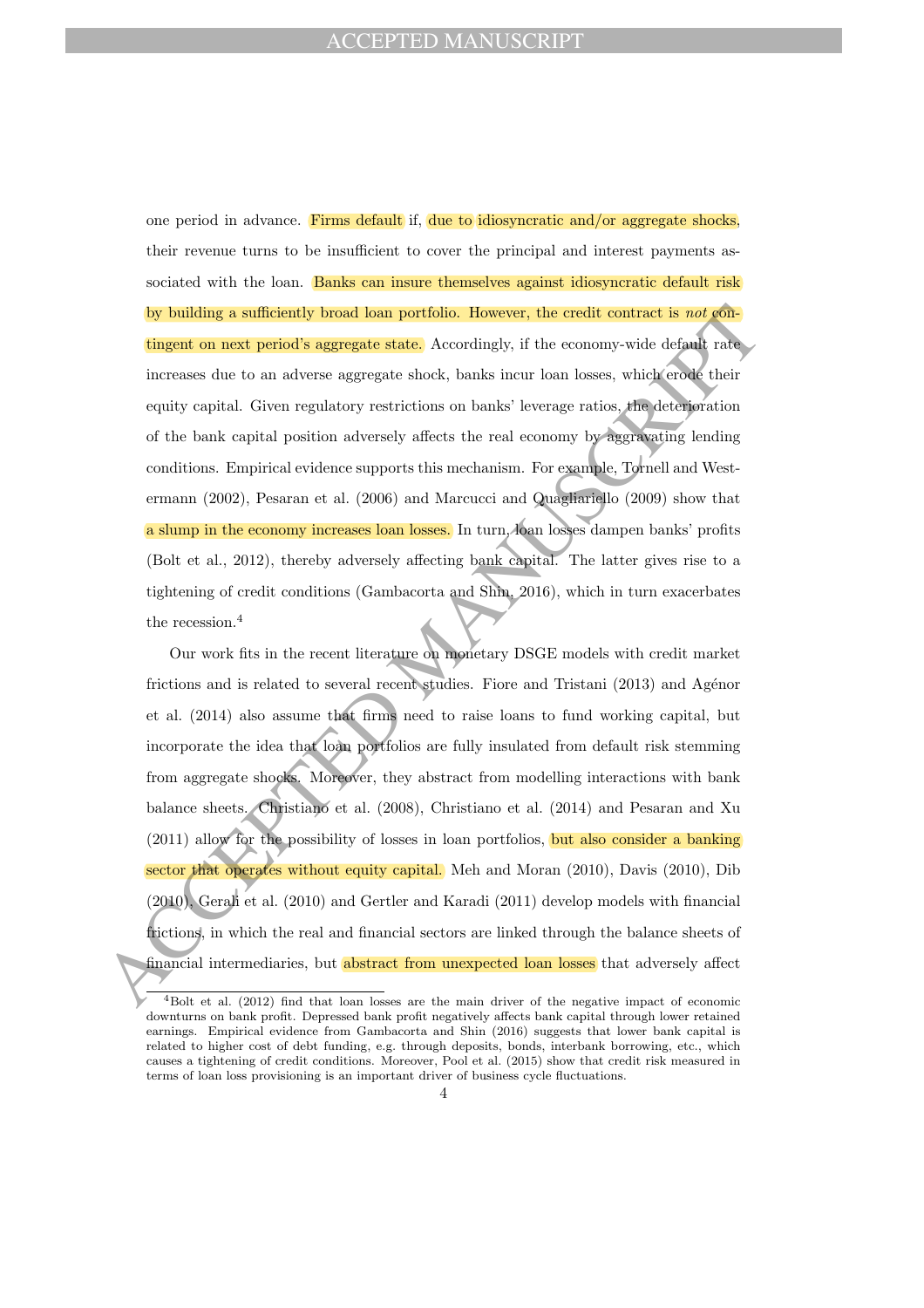the one hand and capital accumulation and leverage regulation in the banking sorform<br>on the other. In particular, Angeloni and Faia (2013) integrate credit contracts in the<br>style of Diaronel and Rajan (2001) into a DSGF m bank capital. Kollmann et al. (2011) assume that losses in loan portfolios arise from an exogenous stochastic loan default rate. Most closely related to our framework is a series of DSGE models that allow for an endogenous interaction between creditors' default on the one hand and capital accumulation and leverage regulation in the banking sector on the other. In particular, Angeloni and Faia (2013) integrate credit contracts in the style of Diamond and Rajan (2001) into a DSGE model to investigate the potential of cyclical bank capital regulation for macroeconomic stabilization. Benes and Kumhof (2015) modify the financial accelerator proposed in Bernanke et al. (1999) by considering non-contingent financial contracts and explore the welfare properties of simple rules for capital adequacy regulation of banks. In a similar framework, Zhang (2009) discusses the effects of fixed regulatory bank capital ratios for the propagation of technology and monetary shocks. Clerc et al. (2015) develop a real business cycle model in which both, lending to firms for financing new investment as well as mortgage lending to households are conducted through non-state-contingent credit contracts and discuss the transmission of productivity, capital depreciation and bank riskiness shocks.

We make the following contributions to the literature. First, while Angeloni and Faia (2013), Benes and Kumhof (2015), Zhang (2009) and Clerc et al. (2015) calibrate their models to the U.S. economy we estimate a model with endogenous interactions between credit default and bank balance sheets.<sup>5</sup> Second, we discuss the effects of the interaction between aggregate credit default risk and bank balance sheets by explicitly considering a number of macroeconomic shocks. We identify the contribution of this interaction for the propagation of shocks by comparing the impulse responses generated from our model to those from alternative model specifications, in which banks' loan portfolios are insulated form aggregate credit default risk.

Our main findings can be summarized as follows. First, the interaction between unexpected losses in banks' loan portfolios and the bank capital position strengthens the

 $5$ Kollmann (2013) also estimates a macroeconomic model with loan losses. However, since his framework is based on the model of Kollmann et al. (2011) loan losses are assumed to arise by an exogenous random amount.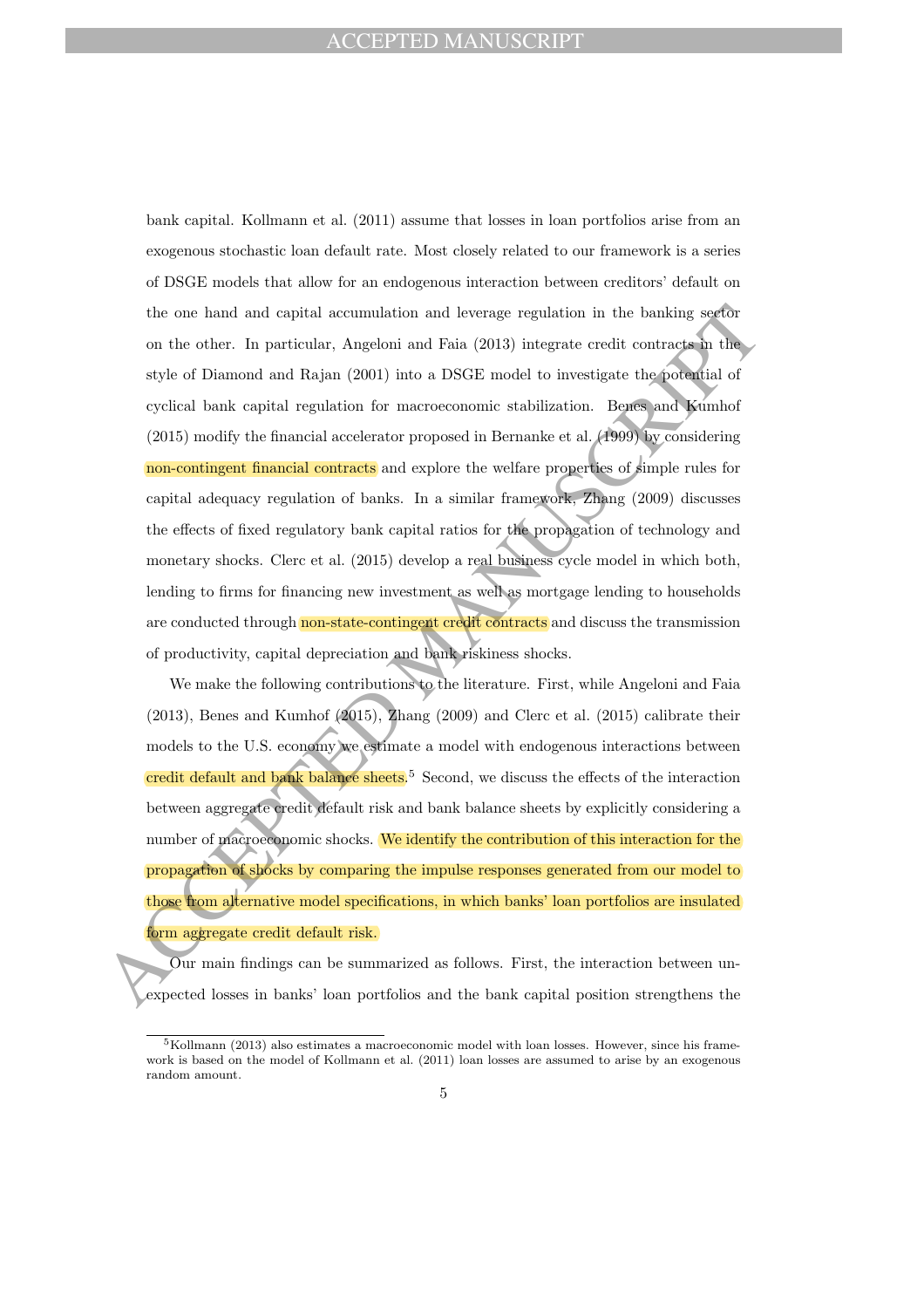multiplier even increases by roughly 40%. The strengthening of the effects arises due<br>to the presence of **agregate loan loss**. That induce a deterioration of the bank-expirime<br>position . The deducation for bank expirime m effects of real and nominal demand-side shocks. In particular, in the case of disturbances to preferences and monetary policy the amplification regarding the response of aggregate output amounts to about 30% and 15%, respectively. The government spending multiplier even increases by roughly 40%. The strengthening of the effects arises due to the presence of **aggregate loan losses** that induce a deterioration of the bank capital position. The decline of bank capital in turn reinforces the tightening of credit conditions. By contrast, alternative specifications of our model in which aggregate lending risk can be completely hedged exhibit a response of bank capital to these shocks that is at least temporarily positive. Second, our model is capable of reproducing two financial market characteristics that are documented in the empirical literature, namely the pro-cyclicality of bank profitability and the counter-cyclical reaction of firm default rates and credit spreads after monetary policy shocks. Alternative specifications of our model in which loan contracts are contingent upon the aggregate state of the economy fail to replicate at least one of these characteristics or even both.

The remainder of the paper is organized as follows. In Section 2 we set out the model. Section 3 presents the results of the estimation of our model. We discuss the data, the calibrated model parameters, the prior assumptions and the posterior estimates. Section 4 summarizes the results of our impulse response analysis. We compare the dynamics of our model to that of alternative models in which loan losses can be fully diversified to explore the role of unexpected losses in banks' loan portfolios for the transmission of macroeconomic shocks. In Section 5 we conclude.

# 2. The model

We consider a closed economy that consists of final good producers, households, intermediate good producers, capital good producers, banks, a labor union and the government. Intermediate good producers produce differentiated goods by using capital and labor services on which they decide at the end of the previous period after dividend payments to households have been made. We assume that the cost of working capital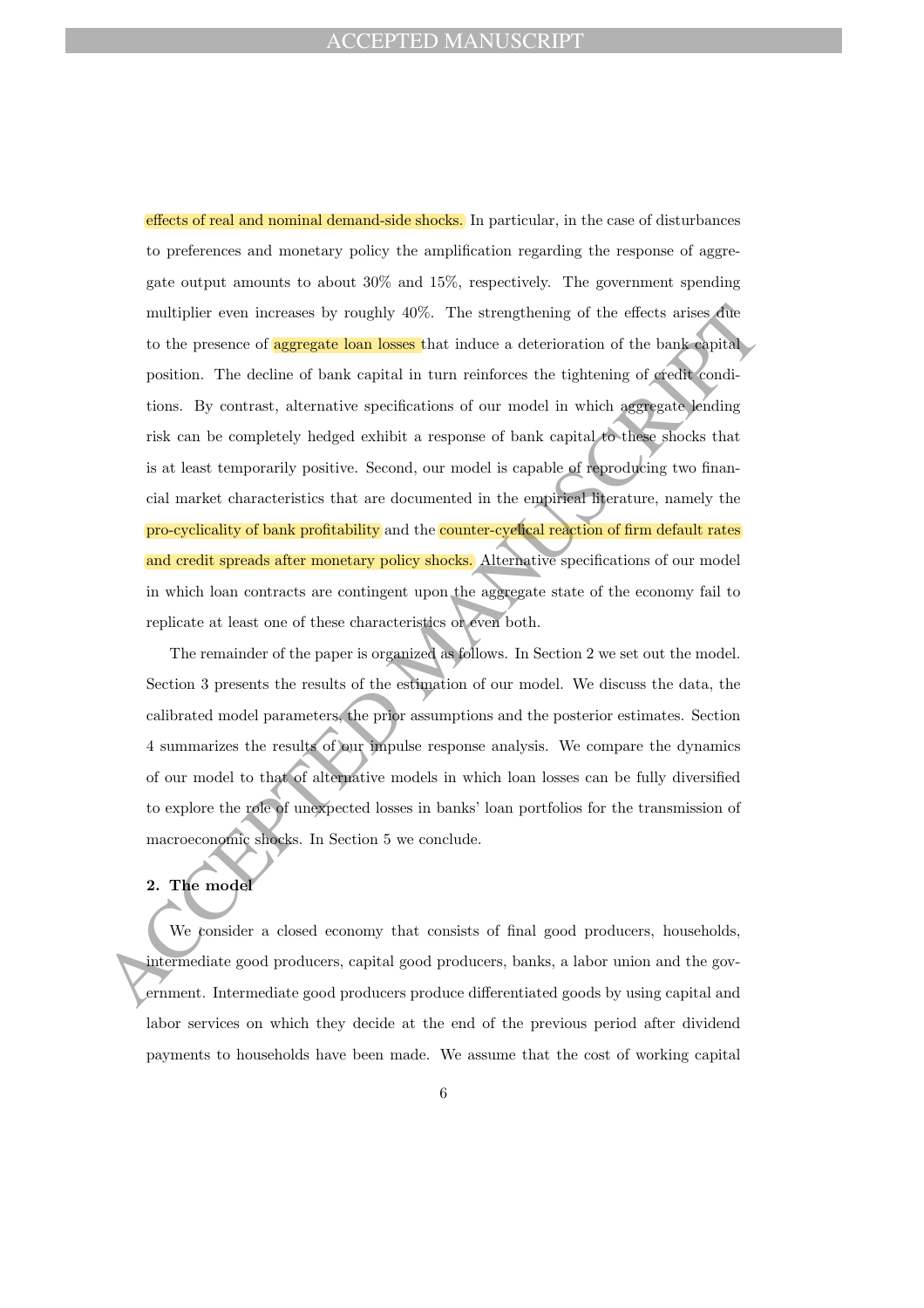# ACCEPTED MANUSCRIPT

Figure 1: Timing of events



has to be paid in advance, before any revenues have been realized (Barth and Ramey, 2002). Therefore, intermediate good producers have to take up loans from banks that are extended at a fixed nominal loan rate. In contrast to the standard monetary DSGE model (Smets and Wouters, 2002), our timing of events implies that the nominal loan rate, the nominal capital rental rate and nominal wages for the current period are all determined at the end of the previous period prior to observing current period's shocks.<sup>6</sup> Capital is rented from competitive capital good producers. Labor is hired from competitive labor packers, which purchase differentiated labor types from the labor union that sets nominal wages.

Intermediate good producers set the prices for their goods and produce in the cur-

<sup>6</sup>Christiano and Eichenbaum (1992), Christiano et al. (1997) or Christiano et al. (2005) adopt a similar timing assumption with respect to factor input, pricing and production decisions.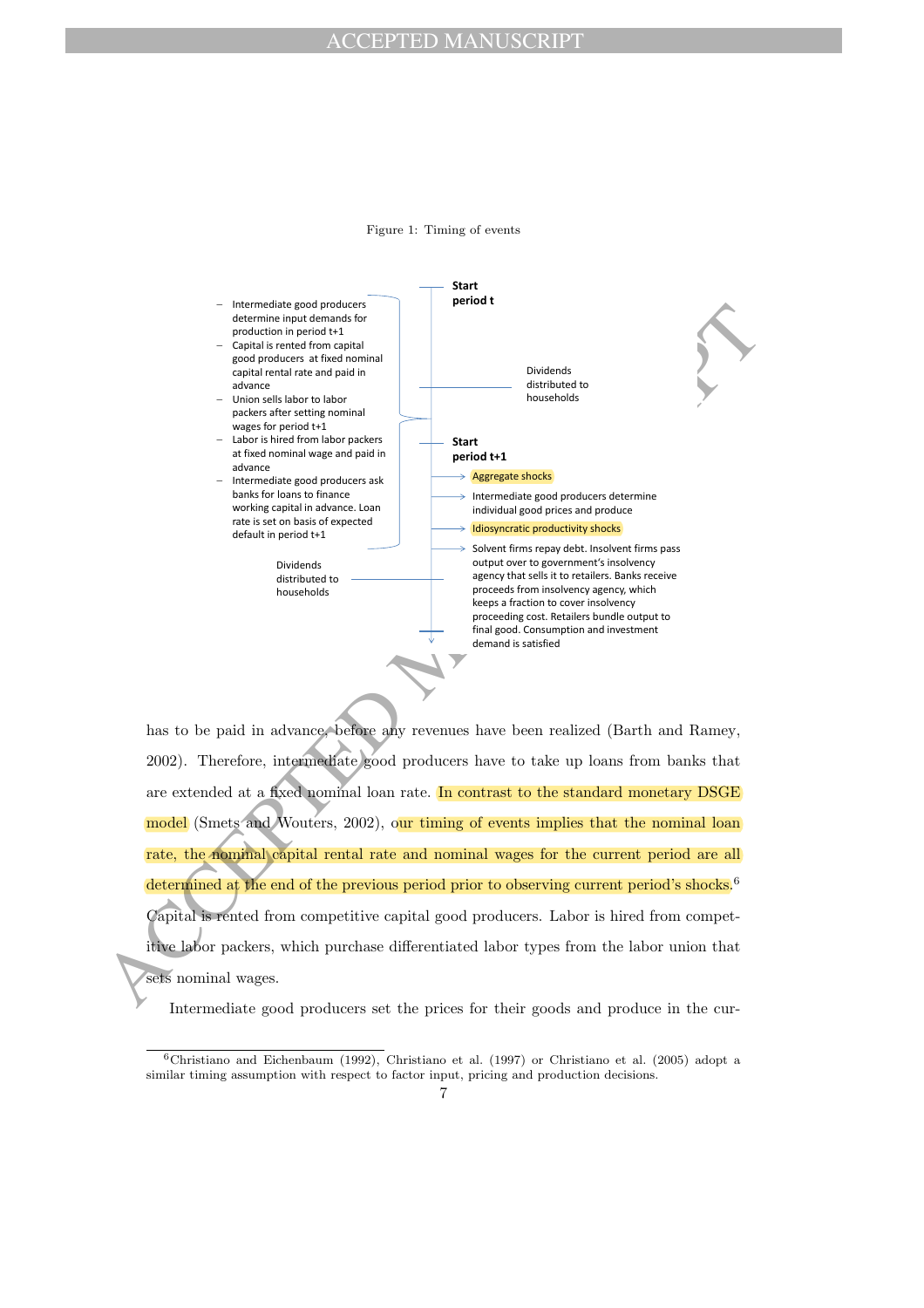rent period after observing all aggregate shocks. Intermediate goods output is finally determined after the occurrence of idiosyncratic productivity shocks. Solvent firms sell their output to retailers and repay the loan. Insolvent firms declare bankruptcy and pass their output over to the government's insolvency agency that sells it to retailers. Subsequently, the insolvency agency gives the proceeds to the banks after keeping a fraction to cover insolvency proceeding cost. The latter can be thought of comprising court expenses, legal fees and other expenses associated with liquidating a bankrupt firm. Figure 1 summarizes the timing of events.

their output over to the government's insolvency agency that sells it to retailes. Subsequently, the insolvency agency gives the proceeds to the banks after keeping a helichary to cover insolvency agency gives the proceed We assume that banks cannot insure their loan portfolios from aggregate risk. The reason is twofold. First, the terms of a loan contract, i.e. the nominal loan volume and loan rate, have to be fixed before observing the realization of aggregate shocks. Second, access to state contingent financial contracts is ruled out. Accordingly, banks' profit is reduced by unexpected loan losses which in turn deteriorates the banks' capital position. In addition, we assume that banks face costs if their capital-to-loan ratio, i.e. the inverse of leverage, deviates from an exogenous target value. Following Gerali et al. (2010) these costs are supposed to be quadratic and reflect the trade-off between seeking to avoid the violation of the minimum capital adequacy regulation and the attempt to operate with a higher leverage. Once the capital-to-loan ratio falls below the target value the loan rate raises, thereby adversely affecting the real economy.

### 2.1. Households

There is a continuum of households indexed by  $i \in (0, 1)$ . Every household represents a family that consists of entrepreneurs, bankers and workers. Entrepreneurs manage firms that produce either final goods, intermediated goods or capital goods. Bankers manage a financial intermediary. Finally, workers earn income from supplying heterogenous labour. Expected lifetime utility of the representative household  $i$  is given by:

$$
E_0 \sum_{t=0}^{\infty} \beta^t \left[ \frac{Z_t^c (C_t(i) - H_t)^{1-\sigma}}{1-\sigma} - \frac{\xi_N N_t^{1+\eta}(i)}{1+\eta} \right],
$$
 (1)

where  $C_t(i)$  is a consumption basket, which consists of differentiated consumption goods,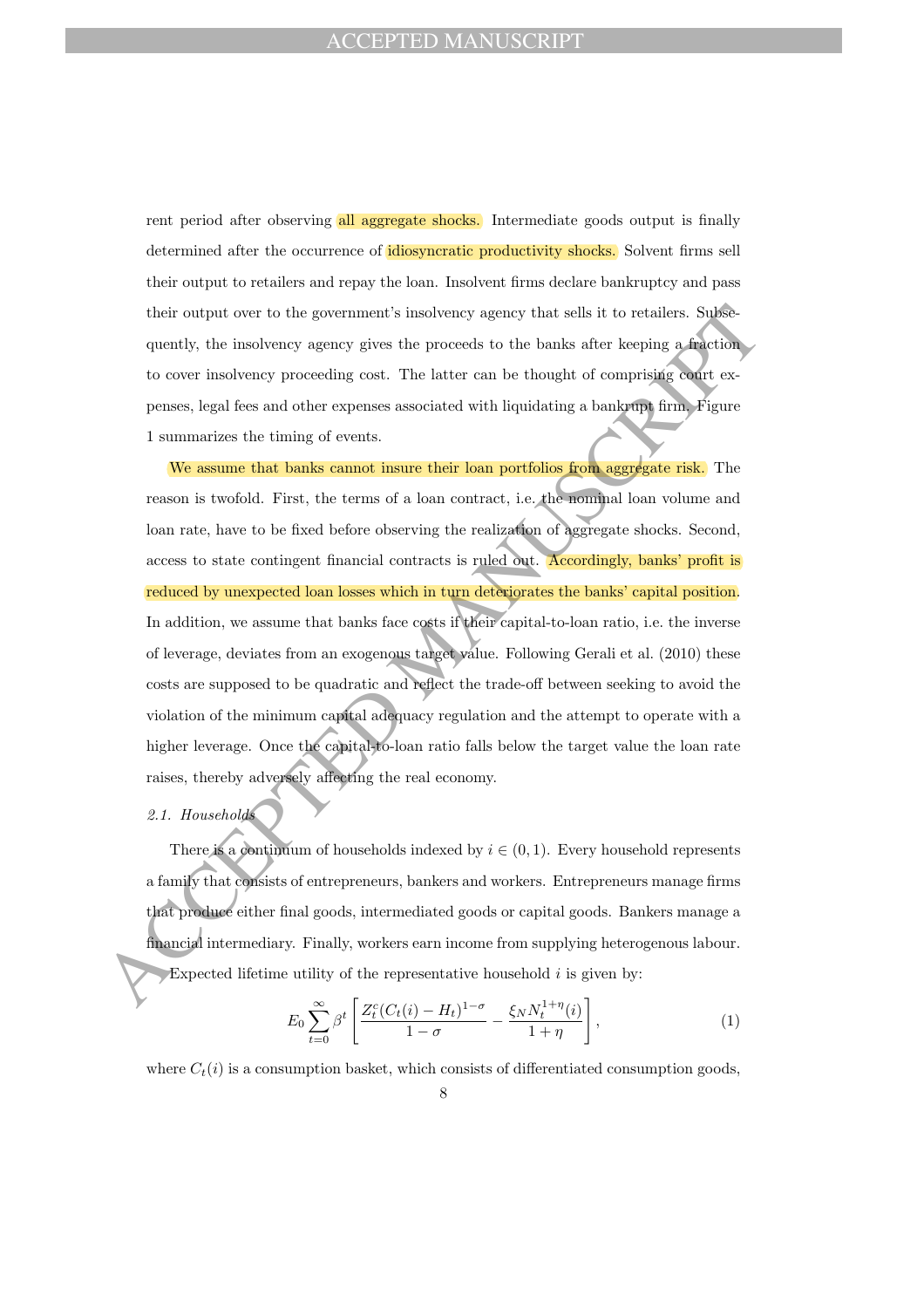$H_t$  denotes external habits,  $\beta$  is the discount factor,  $\sigma$  is the coefficient of relative risk aversion,  $Z_t^c$  is a preference shock,  $N_t(i)$  is hours worked in period  $t + 1$ , which however are determined in labour contracts signed at end of period  $t, \eta$  is the elasticity of marginal disutility of labor and  $\xi_N$  is a scaling parameter. Habits are assumed to depend positively on aggregate consumption in period  $t - 1$ , i.e.  $H_t = hC_{t-1}$ , where  $h \in (0, 1)$ .

Household i maximizes its expected lifetime utility subject to the intertemporal budget constraint:

$$
P_t C_t(i) + D_t(i) = W_{t-1}(i)N_{t-1}(i) + R_{t-1}^D D_{t-1}(i) + P_t \Pi_t^{Firms}(i)
$$
  
+
$$
P_t \Upsilon_t(i) - P_t U_t(i) - P_t T_t(i) + P_t \Omega_t(i),
$$
 (2)

disutility of labor and  $\xi_N$  is a scaling parameter. Habits are assumed to depend positively<br>on aggregate consumption in period  $t-1$ , i.e.  $H_t = \hbar C_{t-1}$ , where  $\hbar \in (0,1)$ .<br>Honoridal smoothnist its separated lifetime where  $P_t$  is the consumer price index,  $D_t(i)$  are deposit holdings at banks,  $R_t^D$  is the gross deposit rate,  $W_t(i)$  is the nominal wage,  $w_t(i) = W_t(i)/P_t$  is the real wage,  $\Pi_t = P_t/P_{t-1}$ is gross inflation,  $\Pi_t^{Firms}(i)$  are dividends distributed by firms, i.e. intermediate good producers and capital good producers,  $\Upsilon_t(i)$  are net lump-sum incomes distributed by banks,  $U_t(i)$  is a lump-sum fee transferred to the union,  $T_t(i)$  is a lump-sum tax and  $\Omega_t(i)$  denotes a net cash flow distributed by a clearing house.<sup>7</sup> The first-order conditions with respect to  $C_t(i)$  and  $D_t(i)$  are:

$$
\lambda_t(t) = Z_t^c (C_t(i) - H_t)^{-\sigma} \tag{3}
$$

$$
\lambda_t(i) = \beta E_t \left[ \lambda_{t+1}(i) \frac{R_t^D}{\Pi_{t+1}} \right], \tag{4}
$$

where  $\lambda_t(i)$  is the Lagrange multiplier of the budget constraint. Since all households behave identically we can subsequently drop the index  $i$ .

# 2.2. Nominal wage setting

The union collects differentiated labor types from workers and sells these types to competitive labor packers after setting nominal wages  $W_t(i)$ . The latter become effective

<sup>7</sup>We assume that banks transfer the loans extended to intermediate good producers to a clearing house at the end of every period. The clearing house is an independent non-optimizing agency, which in turn distributes the wage payments to households and the payments associated with the renting of capital to the capital good producers at the beginning of the next period.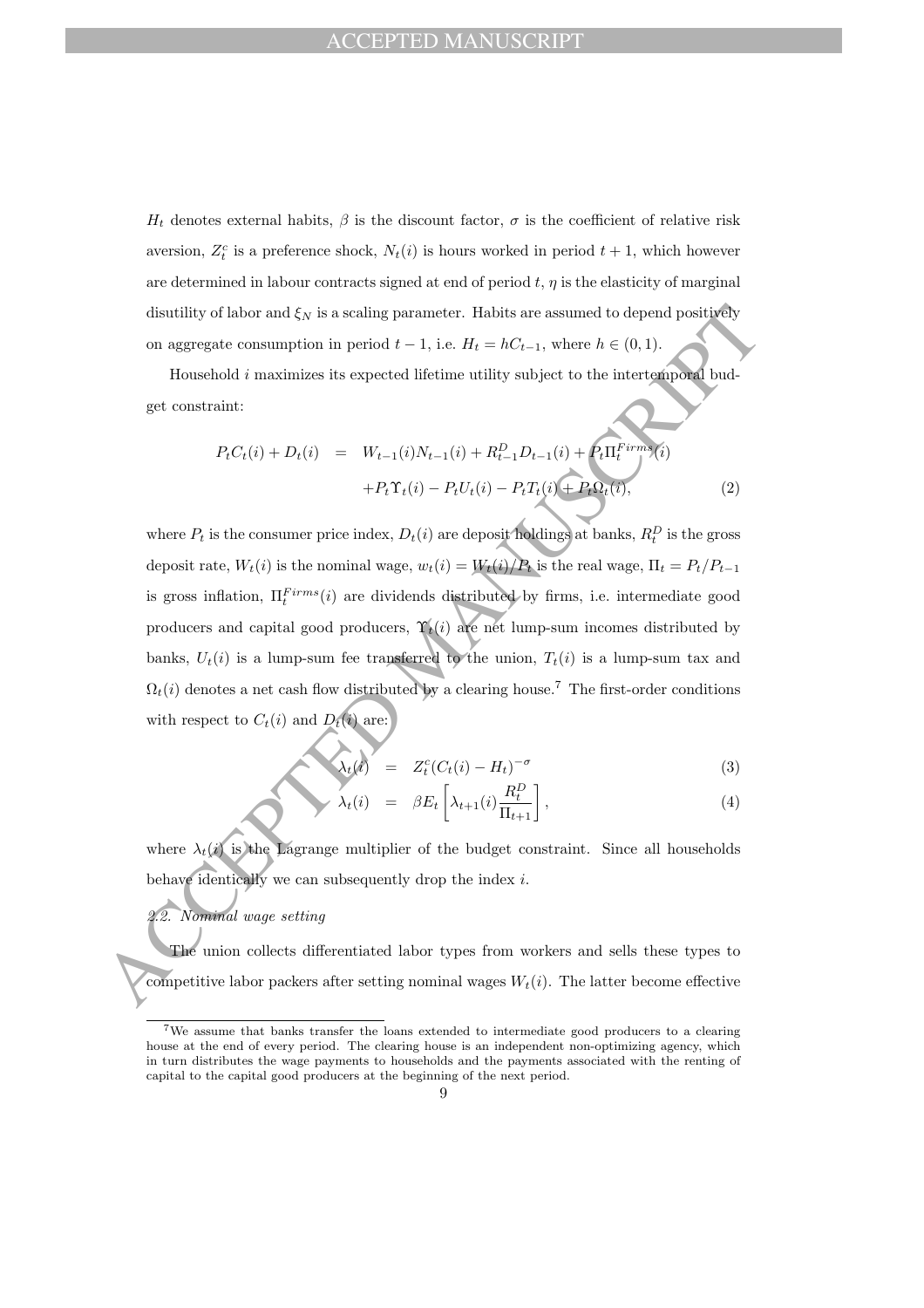in period  $t + 1$ <sup>8</sup>. The demand of labor packers for labor type i is:

$$
N_t(i) = \left(\frac{W_t(i)}{W_t}\right)^{-\phi_t} N_t,
$$
\n(5)

where  $N_i = |\int_0^1 N_i^{\frac{N_i-1}{2}} (i)di|^{\frac{N_i-1}{2}}$  is aggregate labor,  $W_i = |\int_0^1 W_i^{1-\delta} r(i)di|^{\frac{N_i-1}{2}}$  is aggregate nominal wage and  $\phi_i$  is the stochastic elasticity of substitution between the different types of lobor. La where  $N_t = \left[\int_0^1 N_t^{\frac{\phi_t-1}{\phi_t}}(i)di\right]^{\frac{\phi_t}{\phi_t-1}}$  is aggregate labor,  $W_t = \left[\int_0^1 W_t^{1-\phi_t}(i)di\right]^{\frac{1}{1-\phi_t}}$  is the aggregate nominal wage and  $\phi_t$  is the stochastic elasticity of substitution between the different types of labor. Labor packers and intermediate good firms sign labor contracts at the end of period  $t$  in which the amount of working hours used for producing of intermediate goods in  $t + 1$  is specified.

We assume that the union sets nominal wages for its members to maximize their utility subject to labor demand (5) and wage adjustment cost, which are covered by charging every member a lump-sum fee. The intertemporal maximization problem for labor type  $i$  can be stated as:

$$
\max_{N_t(i)W_t(i)} E_0 \sum_{t=0}^{\infty} \beta^t \left\{ \lambda_t \left[ \frac{W_{t-1}(i)}{P_{t-1}} \frac{P_{t-1}}{P_t} \mathbf{W}_{t-1}(i) - \frac{\vartheta}{2} \left( \frac{W_t(i)}{W_{t-1}(i)} - 1 \right)^2 \frac{W_t}{P_t} \right] - \xi_N \frac{N_t^{1+\eta}(i)}{1+\eta}
$$
\ns.t.  $N_t(i) = \left( \frac{W_t(i)}{W_t} \right)^{-\phi_t} N_t$ ,

where  $\vartheta$  is the wage adjustment cost parameter. The first-order conditions of the in-

<sup>8</sup>The idea of nominal wage setting one period in advance is discussed in Gray (1978) and incorporated in a DSGE framework by Cho and Cooley (1995) and Benassy (1995), among others. Similar to our approach, these papers consider nominal wage contracts in which firms and households agree in the current period on the nominal wage to be paid in a subsequent period, which however is not necessarily the following period. Firms choose labor hours each period. In contrast, households give up the right to determine labor hours by agreeing to the nominal contract wage.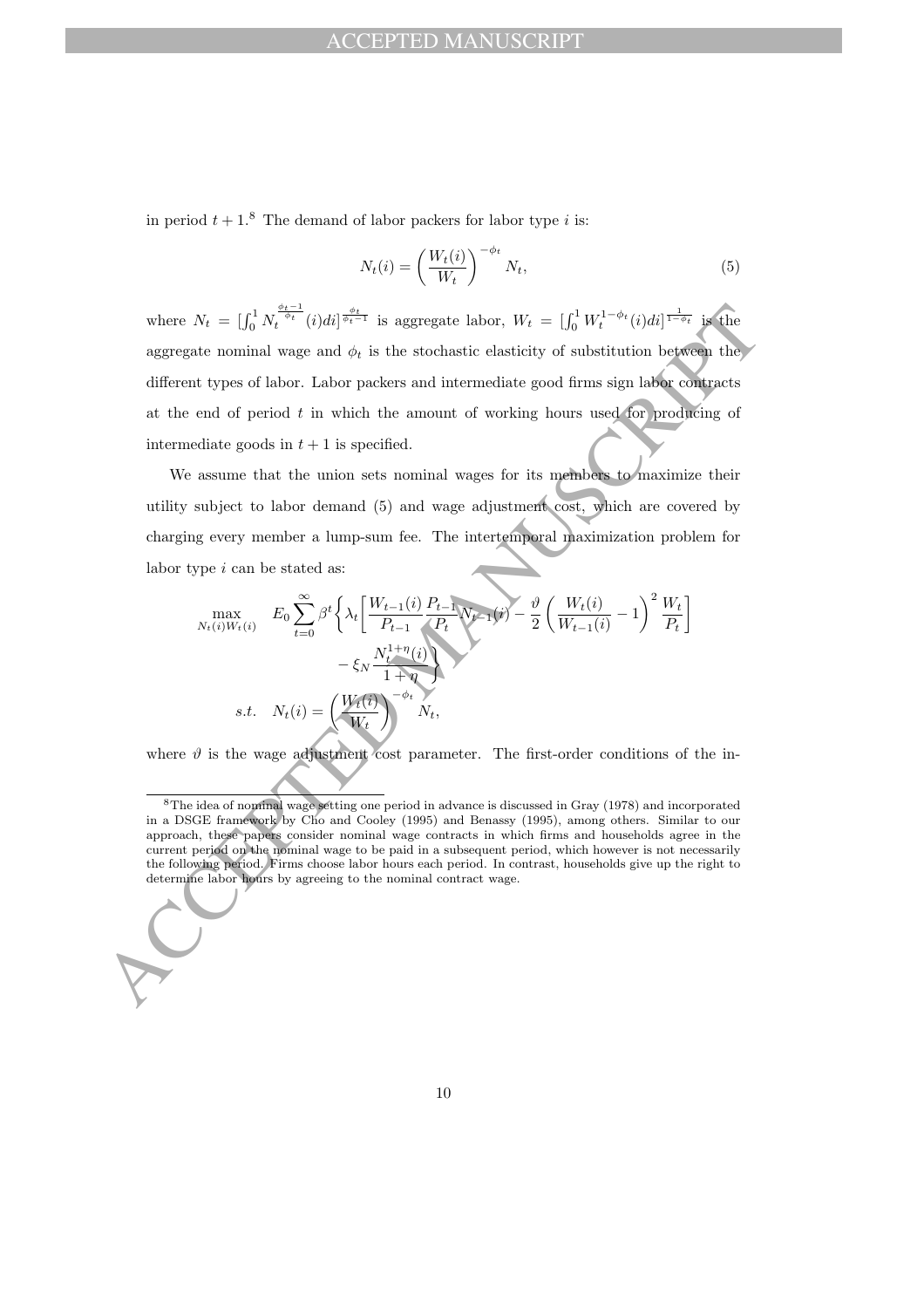tertemporal maximization problem are:

$$
\xi_{N} N_{t}^{\eta}(i) = \beta E_{t} \left[ \lambda_{t+1}(i) \frac{W_{t}(i)}{P_{t}} \frac{P_{t}}{P_{t+1}} - m r s_{t+1}(i) \right]
$$
(6)  

$$
\vartheta \lambda_{t} \left( \frac{W_{t}(i)}{W_{t-1}(i)} - 1 \right) \frac{W_{t}}{P_{t}} \frac{1}{W_{t-1}(i)} =
$$
  

$$
\beta E_{t} \left[ \lambda_{t+1}(i) \left[ \frac{N_{t}(i)}{P_{t+1}} - \vartheta \left( \frac{W_{t+1}(i)}{W_{t}(i)} - 1 \right) \frac{W_{t+1}}{P_{t+1}} \left( \frac{W_{t+1}(i)}{(W_{t}(i))^{2}} \right) \right] - \varphi_{t} m r s_{t+1}(i) \left( \frac{W_{t}(i)}{W_{t}} \right)^{-\varphi_{t}-1} \frac{N_{t}}{W_{t}} \right],
$$
(7)

where  $mrs_t(i)$  is the marginal rate of substitution. Thus, nominal wage inflation in a symmetric equilibrium is determined by:

$$
\vartheta\left(\Pi_t^W - 1\right)\Pi_t^W = \vartheta\beta E_t \left[\frac{\lambda_{t+1}}{\lambda_t}\left(\Pi_{t+1}^W - 1\right)\frac{(\Pi_{t+1}^W)^2}{\Pi_{t+1}}\right] + E_t \left[(1 - \phi_t)\beta\frac{\lambda_{t+1}}{\lambda_t}\frac{\mathcal{N}_t}{\Pi_{t+1}} + \frac{\phi_t\xi_N N_t^{1+\eta}}{\lambda_t w_t}\right],
$$
\n(8)

where  $\Pi_t^W = W_t/W_{t-1}$  is gross nominal wage inflation. Finally, the real wage evolves according to:

$$
w_t = \frac{w_{t-1} \Pi_t^W}{\Pi_t}.
$$
\n<sup>(9)</sup>

In the special case of no convex wage adjustment costs, i.e.  $\vartheta = 0$ , nominal wage setting is governed by the following condition:

$$
\phi_t}{\phi_t-1}\xi_N N_t^{\eta} = \beta E_t \left[\frac{\lambda_{t+1}}{\Pi_{t+1}}\right]w_t,
$$

 $\frac{\partial \lambda_i \left( \frac{W_{i+1}}{W_{i-1}(i)} - 1 \right)}{\partial E_i \left[ \lambda_{i+1}(i) \left[ \frac{W_i(i)}{P_{i+1}} - \theta \left( \frac{W_{i+1}}{W_{i}(i)} - 1 \right) \frac{W_{i+1}}{P_{i+1}} \left( \frac{W_{i+1}(i)}{(W_i(i))^2} \right) \right]$ <br>
where  $\lim_{\phi} W^{n/8} + \frac{1}{10} \left( \frac{W_i(i)}{W_i} - \theta \left( \frac{W_i(i)}{W_i} \right)^{-\phi_1 - 1} \frac{W_i}{W_i$ which shows that aggregate nominal shocks, e.g. due to interventions by the central bank, can still have real effects. For instance, a monetary policy disturbance distorts the labor supply decision by affecting expected next period inflation, which has consequences for other real aggregates. Consequently, the assumption that wages are set one period in advance, induces an additional channel of monetary policy transmission that is operative even in absence of wage adjustment costs or other types of nominal rigidities. This source of monetary non-neutrality is similar to the one arising as a result of nominal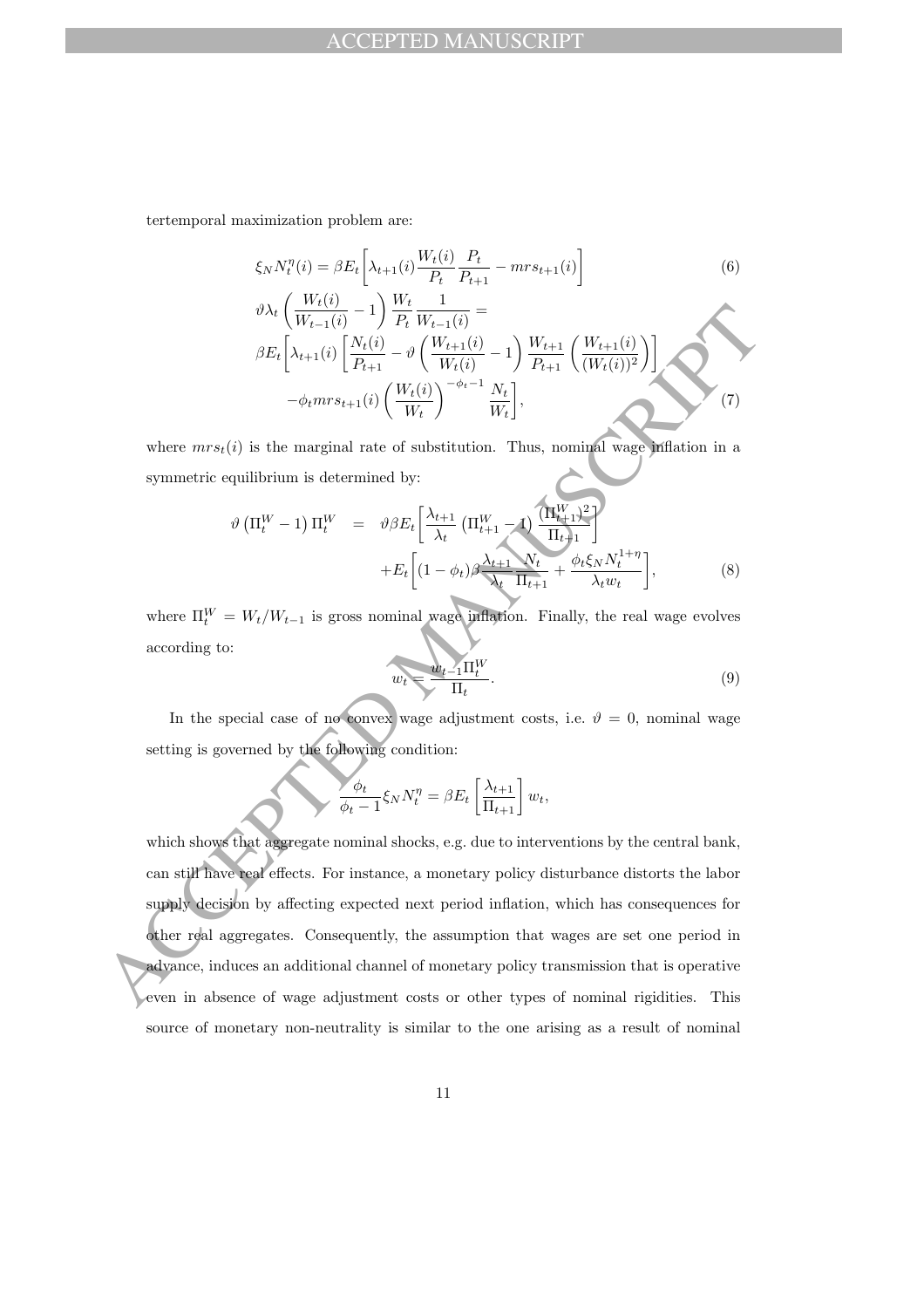debt contracts.<sup>9</sup>

### 2.3. Capital good producers

Capital good producers are competitive. They rent capital to intermediate good producers at the end of period  $t$  for which they receive a payment that is used to purchase investment goods in the consecutive period.

Expected nominal profit flow of capital good producers is given by:

$$
E_0 \sum_{t=0}^{\infty} \beta^t \frac{\lambda_{t+1}}{\lambda_0} \frac{P_0}{P_{t+1}} \left[ R_{t-1}^K K_{t-1} - P_t I_t - \frac{\kappa}{2} \left( \frac{Z_t^i I_t}{I_{t-1}} - 1 \right)^2 P_t I_t \right].
$$
 (10)

producers at the end of period  $t$  for which they receive a payment that is used to purefuse<br>investment goods in the consecutive period.<br>
Expected nominal profit flow of capital good producers is given by:<br>  $E_0 \sum_{i=0}^{\in$ where  $K_t$  denotes the capital stock,  $R_t^K$  is the nominal capital rental rate,  $I_t$  is investment activities and  $Z_t^i$  is a shock to the efficiency of investment. We assume that changes in investment activities are related to investment adjustment cost (Christiano et al., 2005), where  $\kappa$  denotes the investment adjustment cost parameter. The capital stock evolves according to:

$$
K_t = I_t + (1 - \delta)K_{t-1},
$$
\n(11)

where  $\delta$  is the capital depreciation rate. Restating expected profit flow in real terms and maximizing it with respect to  $K_{t+1}$  and  $I_t$  subject to (11) gives the following first-order conditions:

$$
\beta E_t \left[ \frac{\lambda_{t+1}}{\lambda_t} \frac{z_t}{\Pi_{t+1}} \right] = \gamma_t - \beta E_t \left[ \frac{\lambda_{t+1}}{\lambda_t} \gamma_{t+1} \right] (1 - \delta) \tag{12}
$$
\n
$$
\gamma_t = 1 + \kappa \left( \frac{Z_t^i I_t}{I_{t+1}} - \delta \right) \frac{Z_t^i I_t}{I_{t+1}} + \frac{\kappa}{2} \left( \frac{Z_t^i I_t}{I_{t+1}} - 1 \right)^2
$$

$$
\mu = \frac{1 + \kappa \left(I_{t-1} - \frac{1}{2}\right) I_{t-1}}{-\beta E_t \left[\frac{\lambda_{t+1}}{\lambda_t} \kappa \left(\frac{Z_{t+1}^i I_{t+1}}{I_t} - 1\right) Z_{t+1}^i \left(\frac{I_{t+1}}{I_t}\right)^2\right]},
$$
(13)

where  $z_t$  is the real capital rental rate, i.e.  $z_t = R_t^K/P_t$ , and  $\gamma_t$  is the Lagrange multiplier attached to the law of motion for capital (11).

 $9$ See Garriga et al. (2016) for a discussion and also the references cited therein.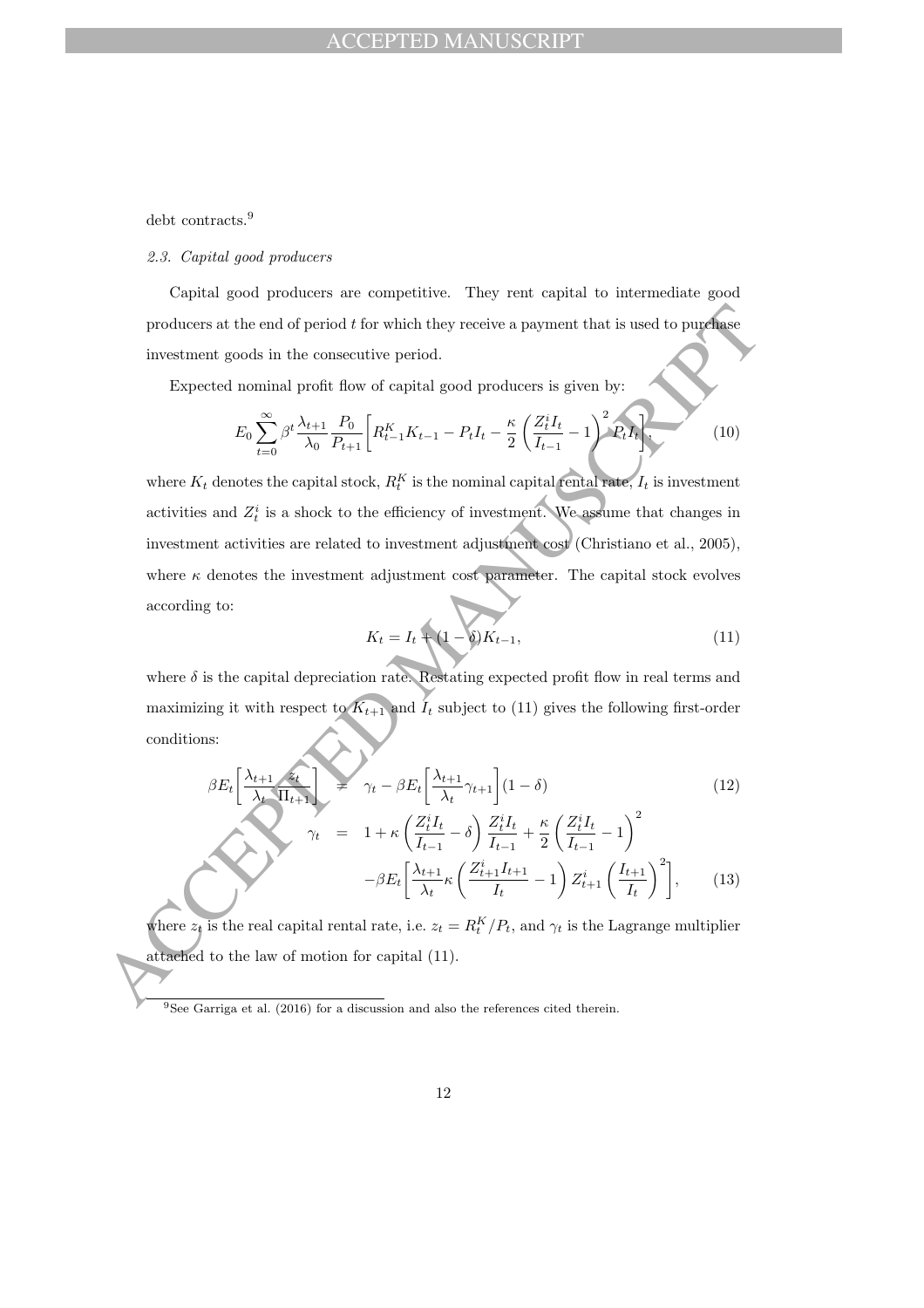### 2.4. Final good producers

Final good producers operate under perfect competition. The technology to produce the aggregate final good is:

$$
Y_t = \left[ \int_0^1 \left( \omega_t^{\frac{1}{\xi_t}}(j) Y_t^{\frac{\xi_t - 1}{\xi_t}}(j) \right) dj \right]^{\frac{\xi_t}{\xi_t - 1}}, \tag{14}
$$

where  $Y_t$  is the final good,  $Y_t(j)$  are intermediate goods indexed by  $j \in (0,1)$ ,  $\omega_t(j)$  is the share associated with the output level of good j and  $\xi_t$  is the stochastic elasticity of substitution between the different types of goods.

Profit maximization by final good producers leads to the following demand equation for each intermediate good:

$$
Y_t(j) = \omega_t(j) \left(\frac{P_t(j)}{P_t}\right)^{-\xi_t} Y_t,
$$
\n(15)

where  $P_t = \left[\int_0^1 (\omega_t(j) P_t^{1-\xi_t}(j)) d_j \right]^{\frac{1}{1-\xi_t}}$  is the price of the final good and  $P_t(j)$  is the price of intermediate good j.

# 2.5. Intermediate good **producers**

Intermediate good producers indexed by  $j \in (0, 1)$  produce differentiated goods in an environment of monopolistic competition. Intermediate good producer  $j$  has access to the technology:

$$
Y_{t+1}(j) = Z_{t+1}^{a} \omega_{t+1}(j) K_t^{\alpha}(j) N_t^{1-\alpha}(j)
$$
  
=  $\omega_{t+1}(j) \tilde{Y}_{t+1}(j),$  (16)

 $\label{eq:2.1} Y_1=\begin{bmatrix} \int_0^1 \left(\omega_1^{12}(\mathbf{j})Y_1^{4\frac{1}{12}}(\mathbf{j})\right) d\mathbf{j} \end{bmatrix}^{\frac{1}{12}+1},$  where  $Y_1$  is the final good,<br> $Y_1(\mathbf{j})$  are intermediate goods indexed by<br> $j\in(0,1)$ . Note this substitution between the different t where  $Z_{t+1}^a$  is an aggregate productivity shock and  $\omega_{t+1}(j)$  is an idiosyncratic productivity shock. Intermediate good producers borrow from banks to cover their cost of working capital at the end of period t. Let  $L_t(j)$  denote the nominal loan volume, then the financing constraint in real terms is:

$$
L_t^R(j) = z_t K_t(j) + w_t N_t(j)
$$
\n(17)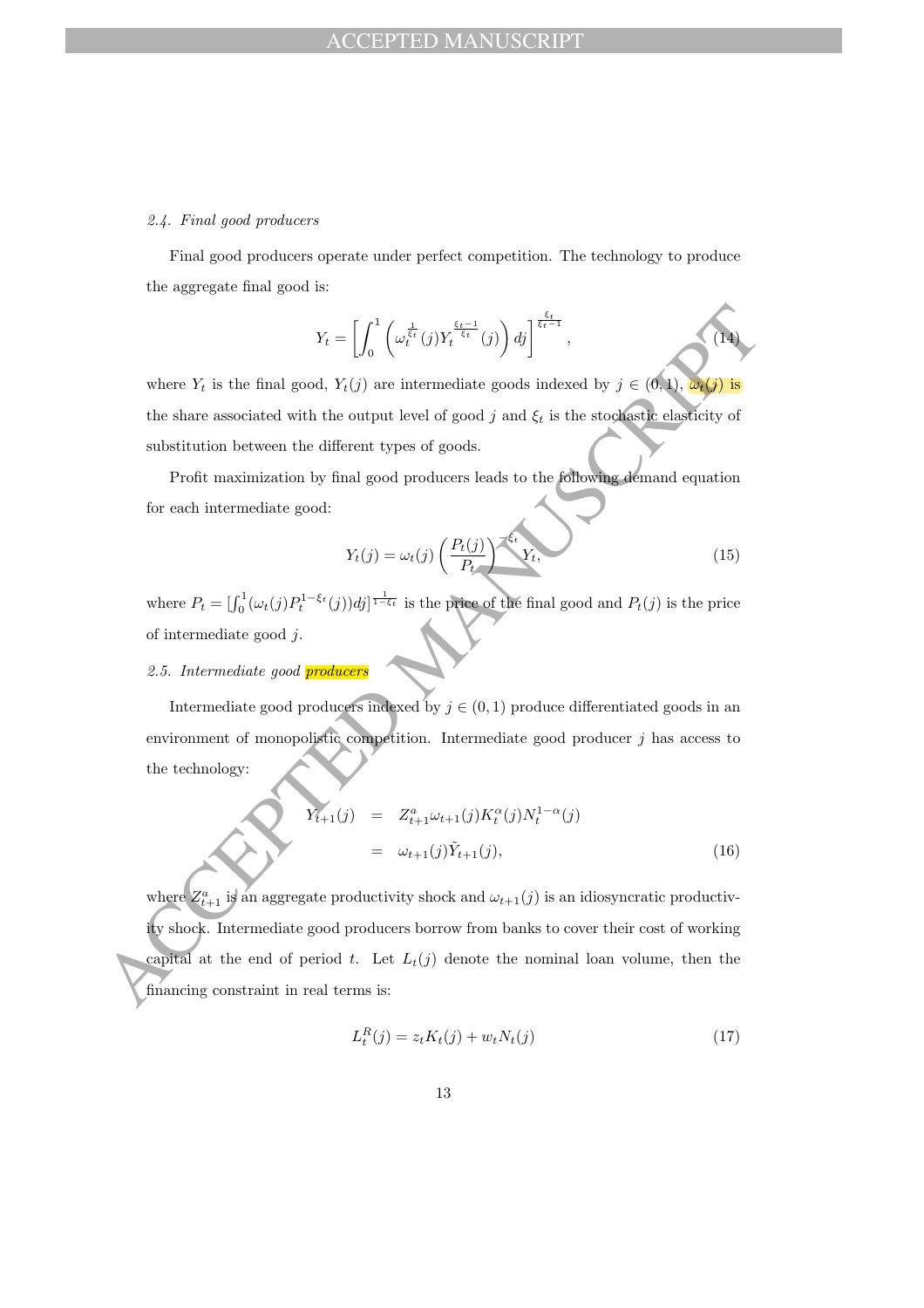where  $L_t^R(j) = L_t(j)/P_t$ . Banks extend loans at gross nominal loan rate  $R_t^L$ . As in Agénor et al. (2014) we assume that the idiosyncratic productivity shock  $\omega_t(j)$  is serially uncorrelated and drawn from a uniform distribution with  $(\underline{\omega}, \overline{\omega})$  lower and upper bounds.<sup>10</sup>

Expected real marginal cost. Intermediate good producer  $j$  seeks to minimize expected real production cost for period  $t+1$  by choosing optimal capital and labor services at end of period  $t$  subject to the technological restriction arising from the production function. The Lagrangian for this minimization problem is:

$$
\min_{K_t(j), N_t(j)} E_{S_{t+1}, \omega|t} \left[ \beta \frac{\lambda_{t+1}}{\lambda_t} \left( \frac{z_t R_t^L K_t(j)}{\Pi_{t+1}} + \frac{w_t R_t^L N_t(j)}{\Pi_{t+1}} \right. \right. \\ \left. -mc_{t+1}(j) \left( \frac{Z_{t+1}^a \omega_{t+1}(j) K_t^{\alpha}(j)}{\Pi_{t}(j)} N_t^{1-\alpha}(j) - Y_{t+1}(j) \right) \right], \tag{18}
$$

bounds.<sup>19</sup><br> **Expected real marginal cost.** Intermediate good producer *j* seeks to minimize expected<br>
real production cost for period  $t + 1$  by choosing optimal capital and labor services are<br>
of period  $t$  subject to th where  $E_{S_{t+1}, \omega|t}$  is the expectation operator and  $mc_t(j)$  is the Lagrange multiplier. The expectation operator reflects expectations at end of period  $t$  regarding the next period's aggregate state  $S_{t+1}$  and idiosyncratic productivity shock  $\omega_{t+1}(j)$ , wherein the latter's distribution is by assumption identical across firms. Hence, expectations are built over the joint distribution of  $(S_{t+1}, \omega_{t+1})$ . Note that in (18) the only variables which depend stochastically on  $\omega_{t+1}(j)$  are  $Y_{t+1}(j)$  and  $mc_{t+1}(j)$ . Further, since by assumption  $\omega_t(j)$ is i.i.d., its distribution is time invariant. Minimizing expected real production cost gives the following input demands for capital and labor after adopting the law of iterated expectations:

$$
\beta E_t \left[ \frac{\lambda_{t+1}}{\lambda_t} \frac{z_t R_t^L}{\Pi_{t+1}} \right] =
$$
  
\n
$$
\alpha \left( \frac{N_t(j)}{K_t(j)} \right)^{1-\alpha} \beta E_t \left[ \frac{\lambda_{t+1}}{\lambda_t} Z_{t+1}^a E_\omega [mc_{t+1}(j)\omega_{t+1}(j)] \right]
$$
\n(19)

 $10$  The uniform distribution is the same for all intermediate good firms.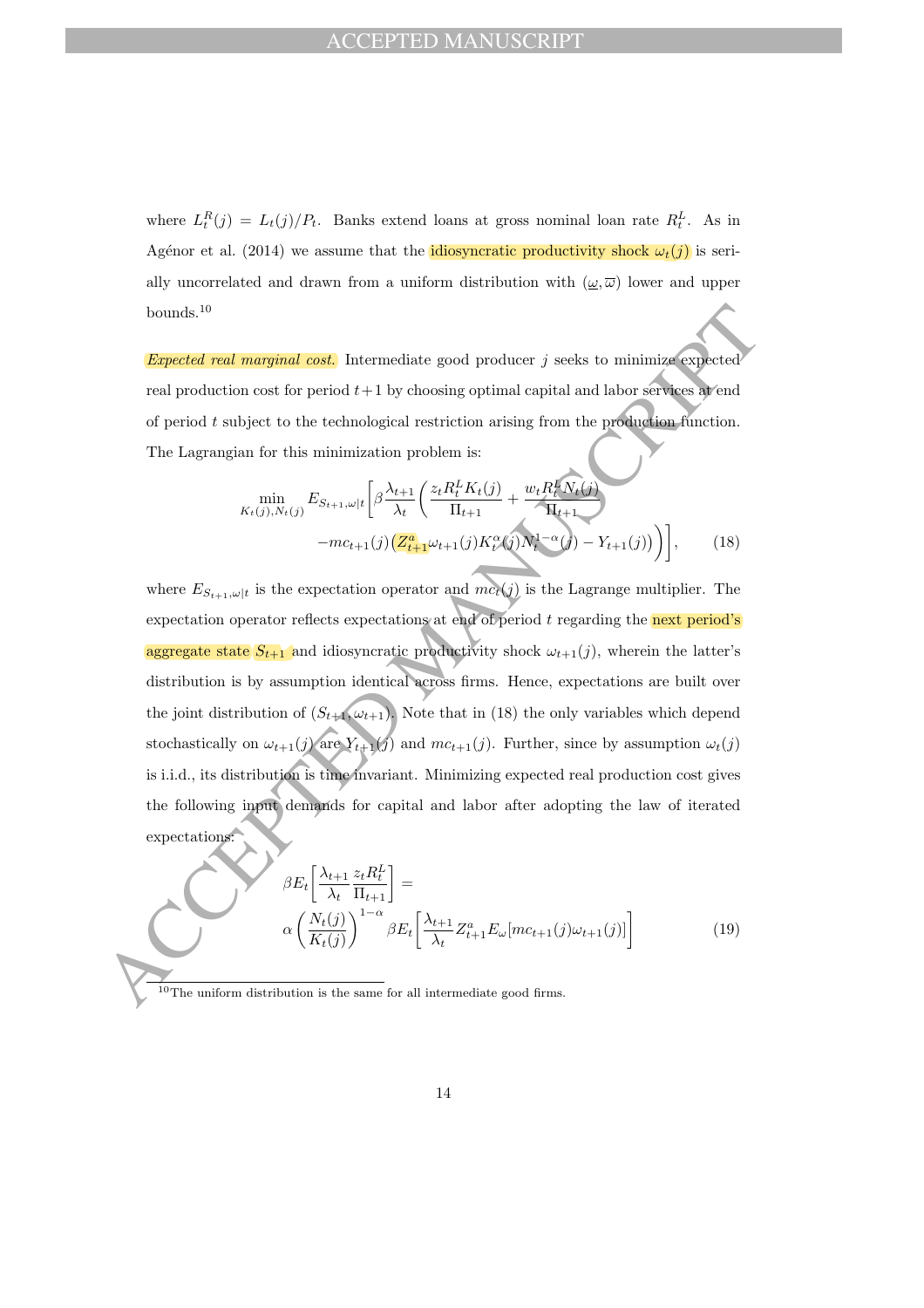$$
\beta E_t \left[ \frac{\lambda_{t+1}}{\lambda_t} \frac{w_t R_t^L}{\Pi_{t+1}} \right] =
$$
\n
$$
(1 - \alpha) \left( \frac{N_t(j)}{K_t(j)} \right)^{-\alpha} \beta E_t \left[ \frac{\lambda_{t+1}}{\lambda_t} Z_{t+1}^a E_\omega [mc_{t+1}(j)\omega_{t+1}(j)] \right],
$$
\n(20)

where  $E_{\omega}$  denotes expectations over the distribution of  $\omega_{t+1}(j)$  while  $E_t$  reflects expectations over the possible aggregate states.

In what follows, we assume a symmetric equilibrium in the intermediate goods sector, i.e. firms are identical regarding their optimal factor demands as well as pricing decisions.<sup>11</sup> Consequently, in each period, the expectation value  $E_{\omega}[mc_t(j)\omega_t(j)]$  is the same across all firms. Accordingly, for all firms we have:

$$
\tilde{Y}_t(j) = \tilde{Y}_t, \qquad \forall j,
$$

where  $\tilde{Y}_t = Z_t^a K_{t-1}^{\alpha} N_{t-1}^{1-\alpha}$  is the aggregate production in the intermediate sector.

where  $E_{\omega}$  denotes expectations over the distribution of  $\omega_{t+1}(j)$  while  $E_t$  reflects expectations over the possible aggregate states.<br>
In what follows, we assume a symmetric equilibrium in the intermediate goods se Further, as evident from (19) and (20) optimal demands for capital and labor depend on expected inflation  $E_t[\Pi_{t+1}]$ . Similarly to the households' labor supply decision in Section 2.2, this again reflects the fact that nominal factor payments are fixed one period in advance. This introduces an additional channel of monetary policy transmission which operates provided the interventions of the central bank are sufficiently persistent to induce movements in expected inflation.

,

$$
K_t(j) = \left[\frac{\theta}{\theta - 1} \frac{E_t \left[\beta \frac{\lambda_{t+1}}{\lambda_t} \frac{1}{\Pi_{t+1}}\right]}{E_t \left[\beta \frac{\lambda_{t+1}}{\lambda_t} \left(\frac{Z_{t+1}^a}{Y_{t+1}}\right)^{-\frac{1}{\xi_t}}\right]} \frac{(z_t R_t^L)^{1 + (\xi_t - 1)\alpha}}{(w_t R_t^L)^{(\xi_t - 1)\alpha}}\right]^{-\xi_t}
$$

$$
N_t(j) = \frac{z_t}{w_t} K_t(j),
$$

$$
\frac{P_t(j)}{P_t} = \left(\frac{Z_t^a N_{t-1}^{1-\alpha}(j) K_{t-1}^{\alpha}(j)}{Y_t}\right)^{-\frac{1}{\xi_t}},
$$

where  $Y_t$  is aggregate output. In the case of convex price adjustment costs as specified in this paper, one also needs to assume that the relative price  $P_{-1}(j)/P_{-1}$  is the same across firms. Given the symmetry regarding period  $t = -1$ , one can show that the behavior of firms is approximately - up to a linear approximation - identical.

<sup>&</sup>lt;sup>11</sup>If one assumes perfectly flexible prices in our model, then, in order to prove symmetry across firms in the intermediate goods sector, it would be sufficient to impose that the starting values of labor  $N_{-1}(j)$ and capital  $K_{-1}(j)$  in period  $t = -1$  are the same for all firms. In particular, the solutions for firm specific capital and labor input as well as pricing can be derived analytically and read: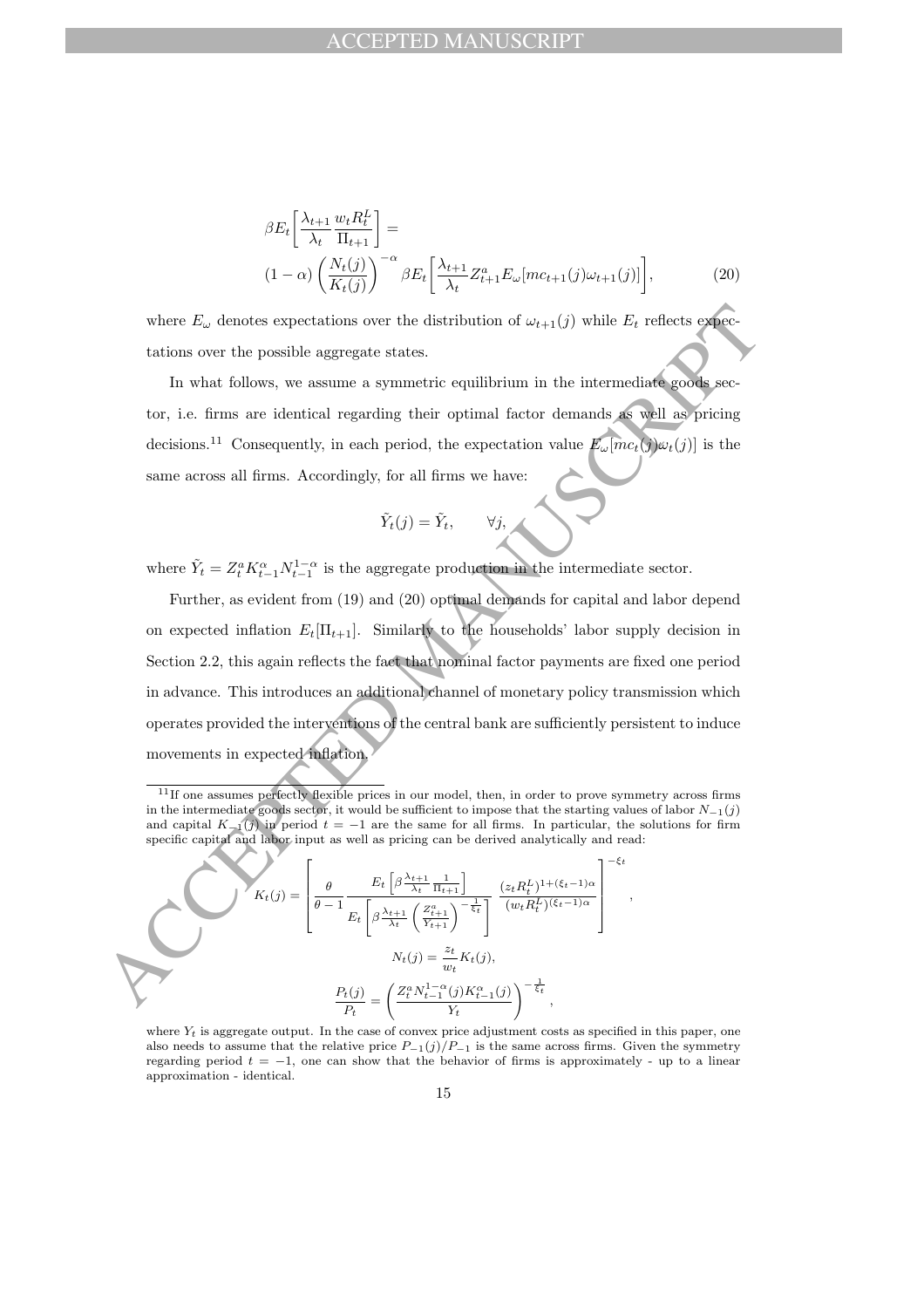**Price setting.** Intermediate good producer  $j$  sets the price for its good in every period to maximize the expected discounted real profit flow *before* the realization of the idiosyncratic productivity shock  $\omega_t(j)$ . The maximization is subject to the expected demand for good j. Following Rotemberg (1984) we assume that price changes are costly and incorporate quadratic price adjustment cost.

Given the demand function (15), the maximization problem can be stated as:

for good *j*. Following Rotemberg (1984) we assume that price changes are costly and  
\nincorporate quadratic price adjustment cost.  
\nGiven the demand function (15), the maximization problem can be stated as  
\n
$$
\max_{\{P_i(j)\}_{i=0}^{\infty} E_0 \sum_{t=0}^{\infty} \beta^t \frac{\lambda_{t+1}}{\lambda_0} \left\{ E_{\omega} \left[ \frac{P_i(j)}{P_i} \omega_t(j) \left( \frac{P_i(j)}{P_t} \right)^{-\epsilon_t} Y_t \right] - \frac{z_{t-1} R_{t-1}^t K_{t-1}(j)}{\Gamma_t} \right. \\ \left. - \frac{w_{t-1} R_{t-1}^t N_{t-1}(j)}{\Gamma_t} - \frac{\theta}{2} \left( \frac{P_i(j)}{P_{t-1}(j)} \right)^2 Y_t \right. \\ \left. + E_{\omega} \left[ mc_i(j) \left( \omega_t(j) \tilde{Y}_t(j) - \omega_t(j) \left( \frac{P_i(j)}{P_t} \right)^{-\epsilon_t} Y_t \right) \right] \right\},
$$
\nwhere  $\theta$  is the price adjustment cost parameter. The first-order condition is:  
\n
$$
E_{\omega} \left[ -\xi_t \omega_t(j) \left( \frac{P_i(j)}{P_t} \right)^{-\epsilon_t-1} \frac{P_i(j)}{P_t} \right. \\ \left. + \omega_t(j) \left( \frac{P_i(j)}{P_t} \right)^{-\epsilon_t-1} \frac{Y_t}{P_t} \right]
$$
\n
$$
+ \xi_t m c_t(j) \omega_t(j) \left( \frac{P_i(j)}{P_t} \right)^{-\epsilon_t-1} \frac{Y_t}{P_t} \right]
$$
\n
$$
+ \theta \beta E_t \left[ \frac{\lambda_{t+1}}{\lambda_t} \left( \frac{P_{t+1}(j)}{P_t(j)} - 1 \right) Y_{t+1} \left( \frac{P_{t+1}(j)}{P_t^2(j)} \right) \right] = 0.
$$
\nIf intermediate good products chose identical  $K_t(j)$  and  $N_t(j)$ , they all set the same price, which allows us to drop index *j*. Thus, the inflation rate in a symmetric equilibrium is given by:  
\n
$$
\theta \Pi_t(\Pi_t - 1) = \theta \beta E_t \left[ \frac{\lambda_{t+1}}{\lambda_t} \Pi_{t+1}(\Pi_{t+1} - 1) \frac{Y_{t+1}}{
$$

where  $\theta$  is the price adjustment cost parameter. The first-order condition is:

$$
E_{\omega} \left[ -\xi_t \omega_t(j) \left( \frac{P_t(j)}{P_t} \right)^{-\xi_t - 1} \frac{P_t(j)}{P_t} \frac{Y_t}{P_t}
$$
  
+
$$
\omega_t(j) \left( \frac{P_t(j)}{P_t} \right)^{-\xi_t} \frac{Y_t}{P_t} \rightarrow \theta \left( \frac{P_t(j)}{P_{t-1}(j)} - 1 \right) \frac{Y_t}{P_{t-1}(j)}
$$
  
+
$$
\xi_t m c_t(j) \omega_t(j) \left( \frac{P_t(j)}{P_t} \right)^{-\xi_t - 1} \frac{Y_t}{P_t}
$$
  
+
$$
\theta \beta E_t \left[ \frac{\lambda_{t+1}}{\lambda_t} \left( \frac{P_{t+1}(j)}{P_t(j)} - 1 \right) Y_{t+1} \left( \frac{P_{t+1}(j)}{P_t^2(j)} \right) \right] = 0.
$$

If intermediate good producers chose identical  $K_t(j)$  and  $N_t(j)$ , they all set the same price, which allows us to drop index  $j$ . Thus, the inflation rate in a symmetric equilibrium is given by:

$$
\theta\Pi_t(\Pi_t - 1) = \theta\beta E_t \left[ \frac{\lambda_{t+1}}{\lambda_t} \Pi_{t+1} (\Pi_{t+1} - 1) \frac{Y_{t+1}}{Y_t} \right] + (1 - \xi_t) E_\omega[\omega(j)] + \xi_t E_\omega[mc_t(j)\omega(j)],
$$
\n(21)

where  $E_{\omega}[mc_{t}(j)\omega_{t}(j)]$  denotes expected real marginal cost and expectations are taken with respect to the distribution of possible idiosyncratic productivity levels  $\omega$ . Recall that this distribution is identical across firms and time invariant.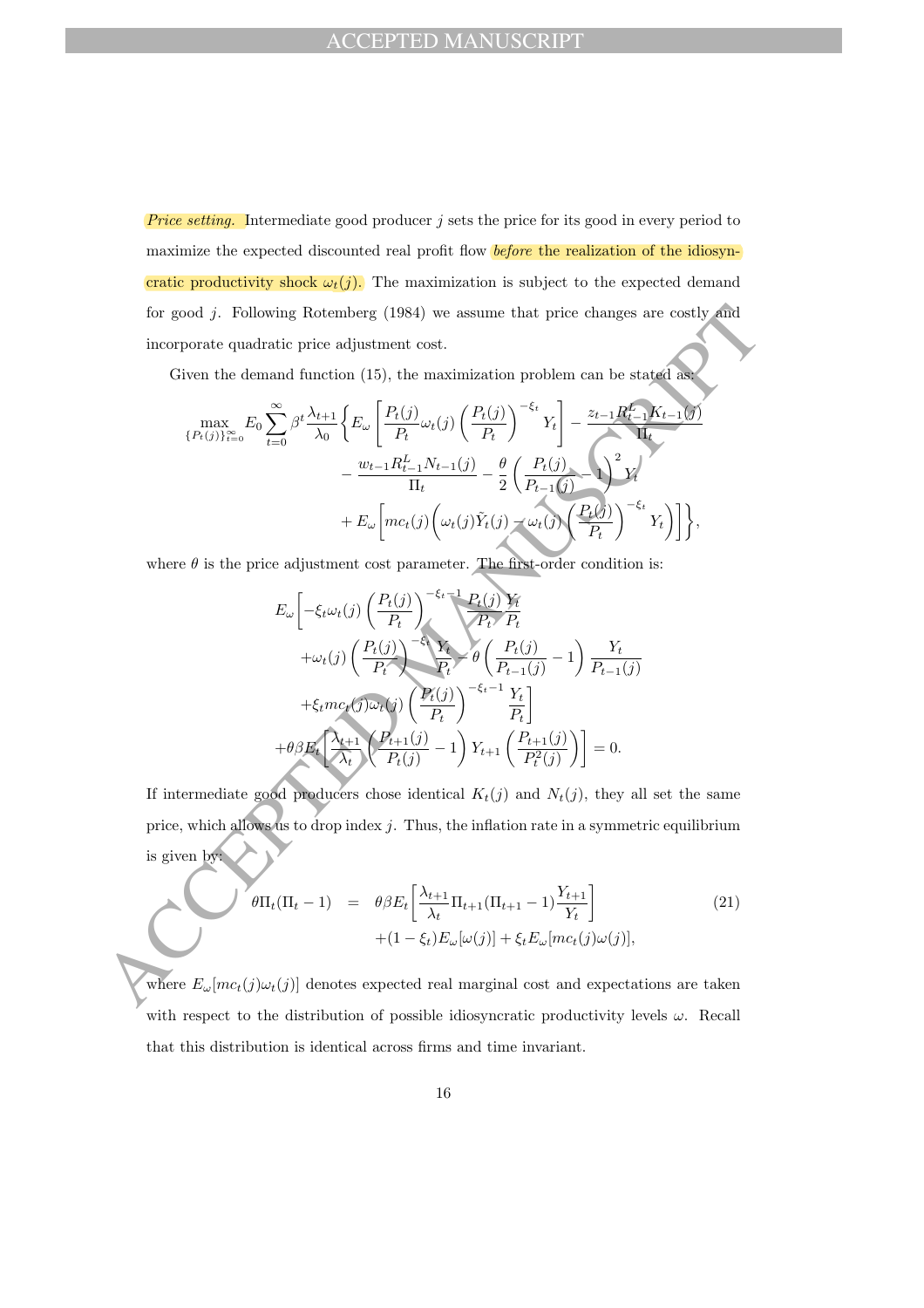Cutoff point. Intermediate good producer j declares default in period  $t+1$  if its revenue after the realization of the idiosyncratic productivity shock is not high enough to cover cost, where the latter comprise the cost of borrowing and the cost of price adjustment. Consequently, default occurs if:

$$
P_{t+1}(j)Y_{t+1}(j) < R_t^L L_t(j) + \frac{\theta}{2} \left( \frac{P_{t+1}(j)}{P_t(j)} - 1 \right)^2 P_{t+1} Y_{t+1}
$$

or

$$
\omega_{t+1}(j)\tilde{Y}_{t+1}(j) \quad < \quad \frac{R_t^L L_t(j)}{P_{t+1}(j)} + \frac{\theta}{2} \left( \frac{P_{t+1}(j)}{P_t(j)} - 1 \right)^2 \frac{P_{t+1} Y_{t+1}}{P_{t+1}(j)} \tag{22}
$$

We denote the cutoff point below which firm j defaults by  $\tilde{\omega}_t(j)$ , i.e. the cutoff point is the value of  $\omega_t(j)$  for which (22) holds with equality. Thus, in a symmetric equilibrium we get:

$$
\tilde{\omega}_t = \frac{R_{t-1}^L L_{t-1}^R}{\Pi_t \tilde{Y}_t} + \frac{\theta}{2} (\Pi_t - 1)^2.
$$
\n(23)

Consequently, default occurs if:<br>  $P_{i+1}(j)Y_{i+1}(j) < R_i^L L_i(j) + \frac{\theta}{2} \left(\frac{P_{i+1}(j)}{P_i(j)} - 1\right)^2 P_{i+1}Y_{i+1}$ <br>
or<br>  $\omega_{i+1}(j)\tilde{Y}_{i+1}(j) < \frac{R_i^L I_i(j)}{P_{i+1}(j)} + \frac{\theta}{2} \left(\frac{P_{i+1}(j)}{P_i(j)} - 1\right)^2 \frac{P_{i+1}Y_{i+1}}{P_{i+1}(j)}$ <br>
We deno Since intermediate good producers set the same price in a symmetric equilibrium, the cutoff point is identical for all of them, i.e.  $\tilde{\omega} = \tilde{\omega}(j)$ ,  $\forall t$ . In the financial accelerator framework of Bernanke et al. (1999) banks would know  $\tilde{\omega}_{t+1}$  when specifying the loan contract. In contrast, in our framework this happens on the basis of expectations about  $\tilde{\omega}_{t+1}$ . Finally, (23) also shows that fluctuations in current inflation affect the aggregate probability of default. This is a direct manifestation of the Fisher debt deflation effect also discussed in Christiano et al. (2010): since interest and principal payments on the loan are fixed in nominal terms one period in advance, a sudden decline in inflation elevates the real debt burden relative to the real value of a firm's revenue. Moreover, the transmission of monetary policy is enriched by an additional channel via (23).

2.6. Banks

Banks are competitive. They extend loans to intermediate good producers, accept deposits from households on which they are obliged to hold minimum reserves, access central bank credit and borrow or lend on the interbank money market. The capital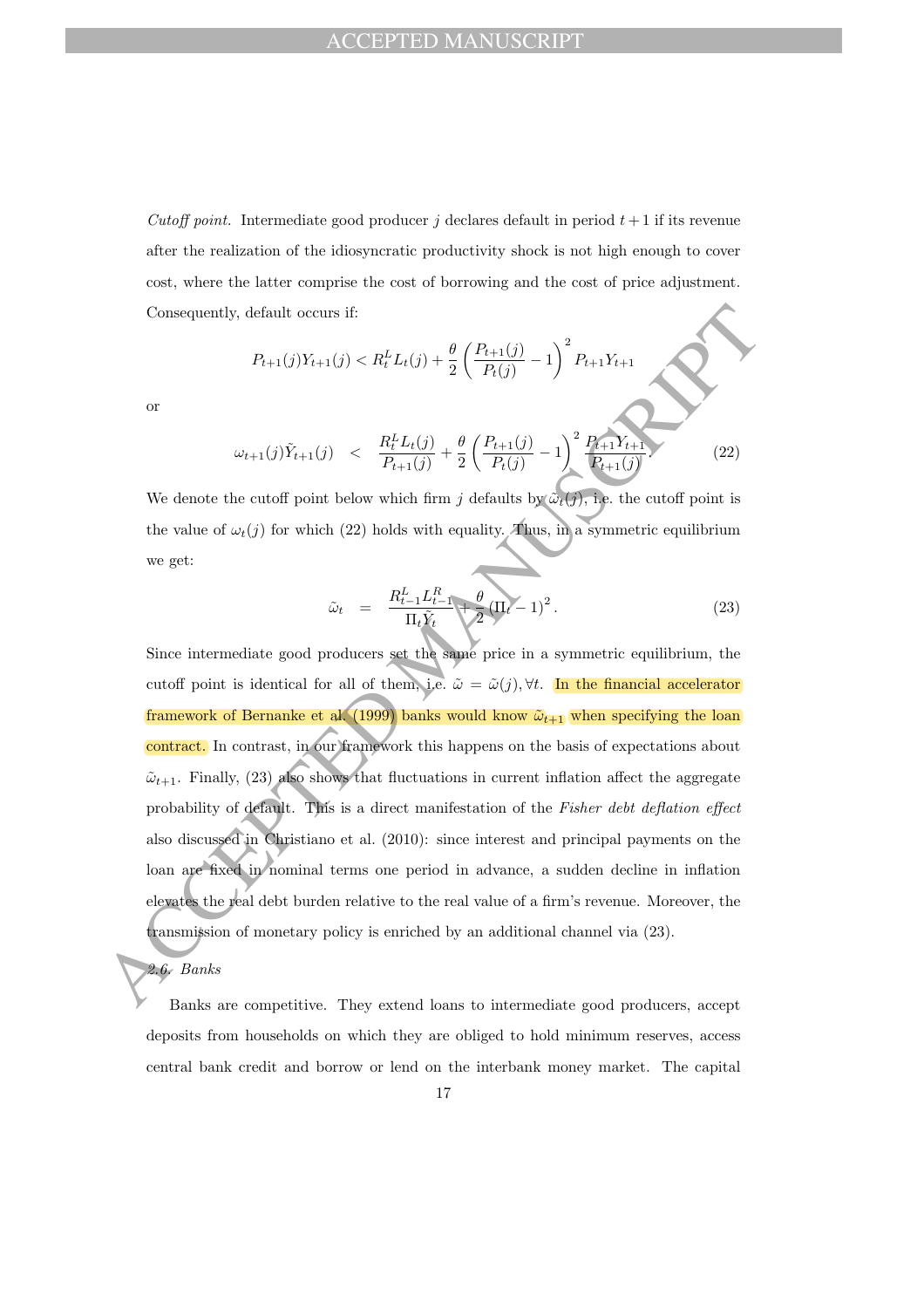# ACCEPTED MANUSCRIPT

endowment of every bank at the end of period t is  $EQ_t$ .

Expected profit of the representative bank is given by:

$$
E_t[\Pi_{t+1}^{Bank}] = E_t[\mathcal{R}_{t+1}] - R_t^D D_t - R_t(B_t - MR_t) - \frac{\zeta}{2} \left( \frac{EQ_t}{L_t} - \nu \right)^2 EQ_t,
$$
\n(24)

ACCEPTED MANUSCRIPT where  $E_t[\mathcal{R}_{t+1}]$  is the expected return from lending  $L_t$ , i.e.  $L_t = \int_0^1 L_t(j)dj$  at gross nominal loan rate  $R_t^L$ ,  $D_t$  are deposits,  $R_t^D$  is the gross nominal deposit rate,  $B_t$  denotes central bank credit,  $MR_t$  denotes minimum reserve holdings:  $MR_t = rD_t$ , where  $r \in$  $(0, 1)$  is the minimum reserve ratio, and  $R_t$  is the gross nominal policy rate. Minimum reserve holdings are remunerated at rate  $R_t$ . Following Gerali et al. (2010) we assume that every bank faces a cost related to its capital position  $EQ_t$ . The cost emerges whenever the capital-to-loan ratio  $EQ_t/L_t$  diverges from the target value  $\nu$ , where  $\zeta$  denotes the capital adjustment cost parameter. Moreover, we assume that the access to central bank credit is unlimited, which means by arbitrage that the deposit rate equals the policy rate (Freixas and Rochet, 1997), i.e.  $R_t^D = R_t$ .

The bank's balance sheet at the end of period  $t$  is:

$$
L_t + MR_t = D_t + B_t + EQ_t.
$$
\n
$$
(25)
$$

A single bank takes its deposit level as given and adjusts its position on the interbank money market in accordance to deposit inflows or outflows to meet the balance sheet constraint. Thus, for a single bank  $B_t$  can be either positive or negative depending on whether it borrows  $(B_t > 0)$  or lends  $(B_t < 0)$  on net. However, for the representative bank  $B_t$  corresponds to the amount of central bank credit that is needed to fulfill the minimum reserve requirement (Hűlsewig et al., 2006).

Maximization of expected profit. The representative bank maximizes its expected profit (24) by choosing optimal loan supply subject to the balance sheet constraint (25) and equity endowment  $EQ_t$ . Expected return from lending to intermediate good producer j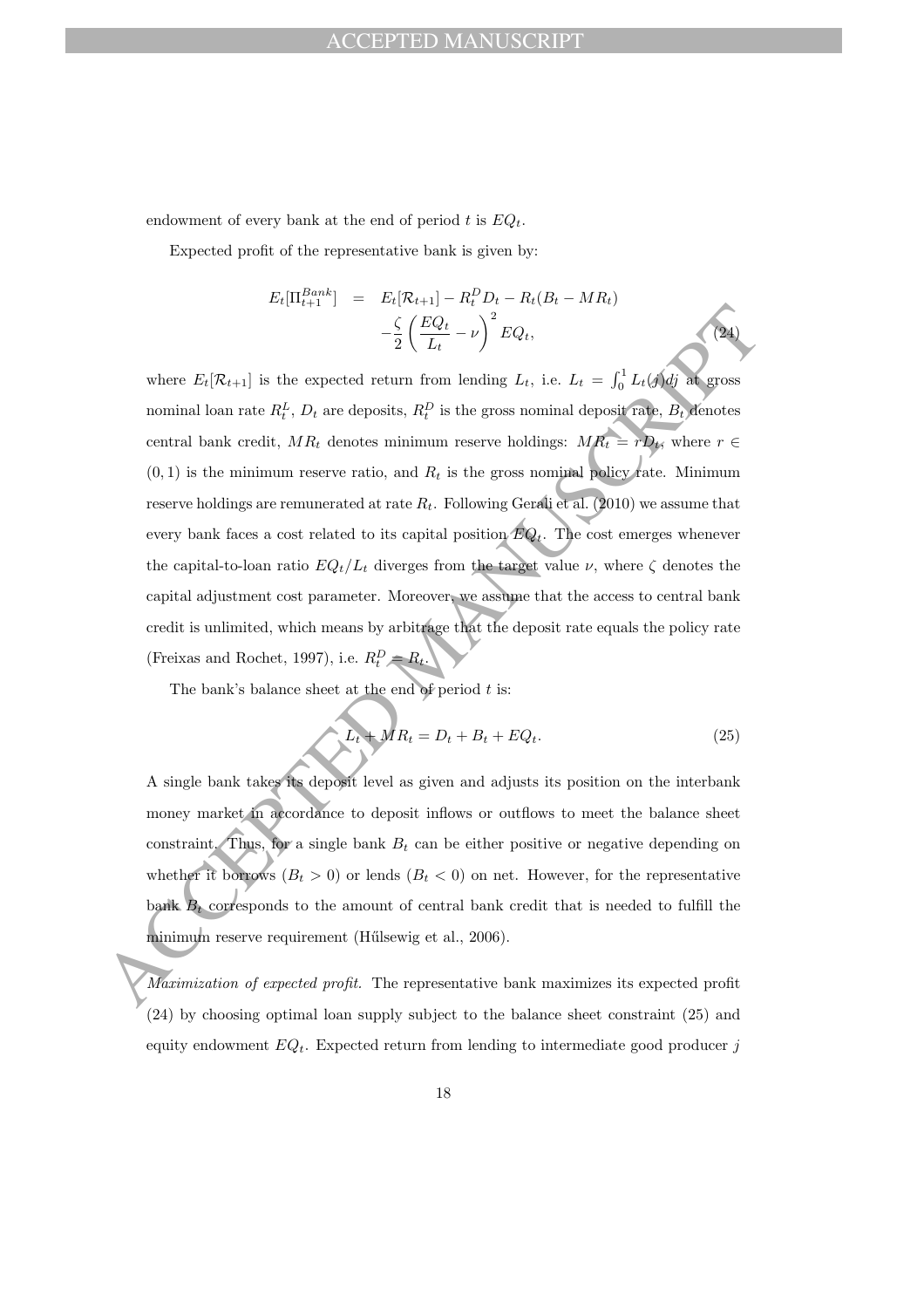is given by:

$$
E_t[\mathcal{R}_{t+1}(j)] = \int_{\tilde{\omega}_{t+1}(j)}^{\overline{\omega}} R_t^L L_t(j) f(\omega_{t+1}(j)) d\omega_{t+1}(j)
$$
  
+ 
$$
\int_{\underline{\omega}}^{\tilde{\omega}_{t+1}(j)} \left( P_{t+1}(j) Y_{t+1}(j) - \frac{\theta}{2} \left( \frac{P_{t+1}(j)}{P_t(j)} - 1 \right)^2 P_{t+1} Y_{t+1} - (1 - \chi) P_{t+1}(j) Y_{t+1}(j) \right) f(\omega_{t+1}(j)) d\omega_{t+1}(j), \qquad (26)
$$

where  $(1 - \chi)$  denotes the fraction of the borrower's output that is taken by the government's insolvency agency to cover the insolvency proceedings cost, where  $\chi \in (0,1)$ , and  $f(\omega_{t+1}(j))$  is the density function of  $\omega_{t+1}(j)$ . The bounds of integration are  $\overline{\omega}$  and  $\underline{\omega}$ . Restating (26) gives:

$$
+\int_{\omega}^{2} (P_{t+1}(j)Y_{t+1}(j) - \frac{\theta}{2} \left(\frac{P_{t+1}(j)}{P_t(j)} - 1\right) P_{t+1}Y_{t+1}
$$
  
\n
$$
-(1 - \chi)P_{t+1}(j)Y_{t+1}(j) \int f(\omega_{t+1}(j))d\omega_{t+1}(j)
$$
  
\nwhere  $(1 - \chi)$  denotes the fraction of the borrower's output that is taken by the government's insolvency agency to cover the insolvency procedures cost, where  $\chi \in (0, 1)$ , and  
\n $f(\omega_{t+1}(j))$  is the density function of  $\omega_{t+1}(j)$ . The bounds of interaction are  $\overline{\omega}$  and  $\underline{\omega}$ .  
\nRestating (26) gives:  
\n
$$
E_t[R_{t+1}(j)] = R_t^L L_t(j)
$$
\n
$$
-E_t \int_{\underline{\omega}}^{\omega_{t+1}(j)} \left[R_t^L L_t(j) \chi P_{t+1}(j)Y_{t+1}(j) - \frac{\theta}{2} \left(\frac{P_{t+1}(j)}{P_{t+1}(j)}\right) \right] f(\omega_{t+1}(j)) d\omega_{t+1}(j)
$$
  
\n
$$
= R_t^L L_t(j) - \sum_{t} (P_{t+1}(j)Y_{t+1}(j) - \frac{\theta}{L_t(j)}) f(\omega_{t+1}(j)) d\omega_{t+1}(j)
$$
  
\nSince all intermediate good producers are identical *ex ante* they all obtain the same loan,  
\nwhich allows us to drop index *j* subsequently.  
\nMaximizing expected profit in real terms leads to the following first-order condition:  
\n
$$
R_t^L = R_t - \zeta \left(\frac{EQ_t^R}{L_t^R} - \nu\right) \left(\frac{EQ_t^R}{L_t^R}\right)^2 + \rho_t^L,
$$
\n(28)  
\nwhere  $EQ_t^T$  is real bank capital, i.e.  $EQ_t/P_t$ , and  $\rho_t^L$  is the finance premium that is given  
\n
$$
\rho_t^L = E_t \left[\frac{\prod_{t+1} Y_{t+1}}{L_t^R}\int_{\omega}^{\omega_{t+1}} (\tilde{\omega}_{t+1} - \chi \omega_{t+1}) f(\omega_{t+1}) d\omega_{t+1}\right].
$$
\n(29)

Since all intermediate good producers are identical ex ante they all obtain the same loan, which allows us to drop index  $j$  subsequently.

Maximizing expected profit in real terms leads to the following first-order condition:

$$
R_t^L = R_t - \zeta \left(\frac{EQ_t^R}{L_t^R} - \nu\right) \left(\frac{EQ_t^R}{L_t^R}\right)^2 + \rho_t^L,\tag{28}
$$

where  $EQ_t^R$  is real bank capital, i.e.  $EQ_t/P_t$ , and  $\rho_t^L$  is the finance premium that is given by:

$$
\rho_t^L = E_t \left[ \frac{\Pi_{t+1} Y_{t+1}}{L_t^R} \int_{\underline{\omega}}^{\tilde{\omega}_{t+1}} (\tilde{\omega}_{t+1} - \chi \omega_{t+1}) f(\omega_{t+1}) d\omega_{t+1} \right]. \tag{29}
$$

The first-order condition (28) states that the bank's loan rate is equal to the policy rate that determines marginal refinancing cost plus the marginal cost associated with man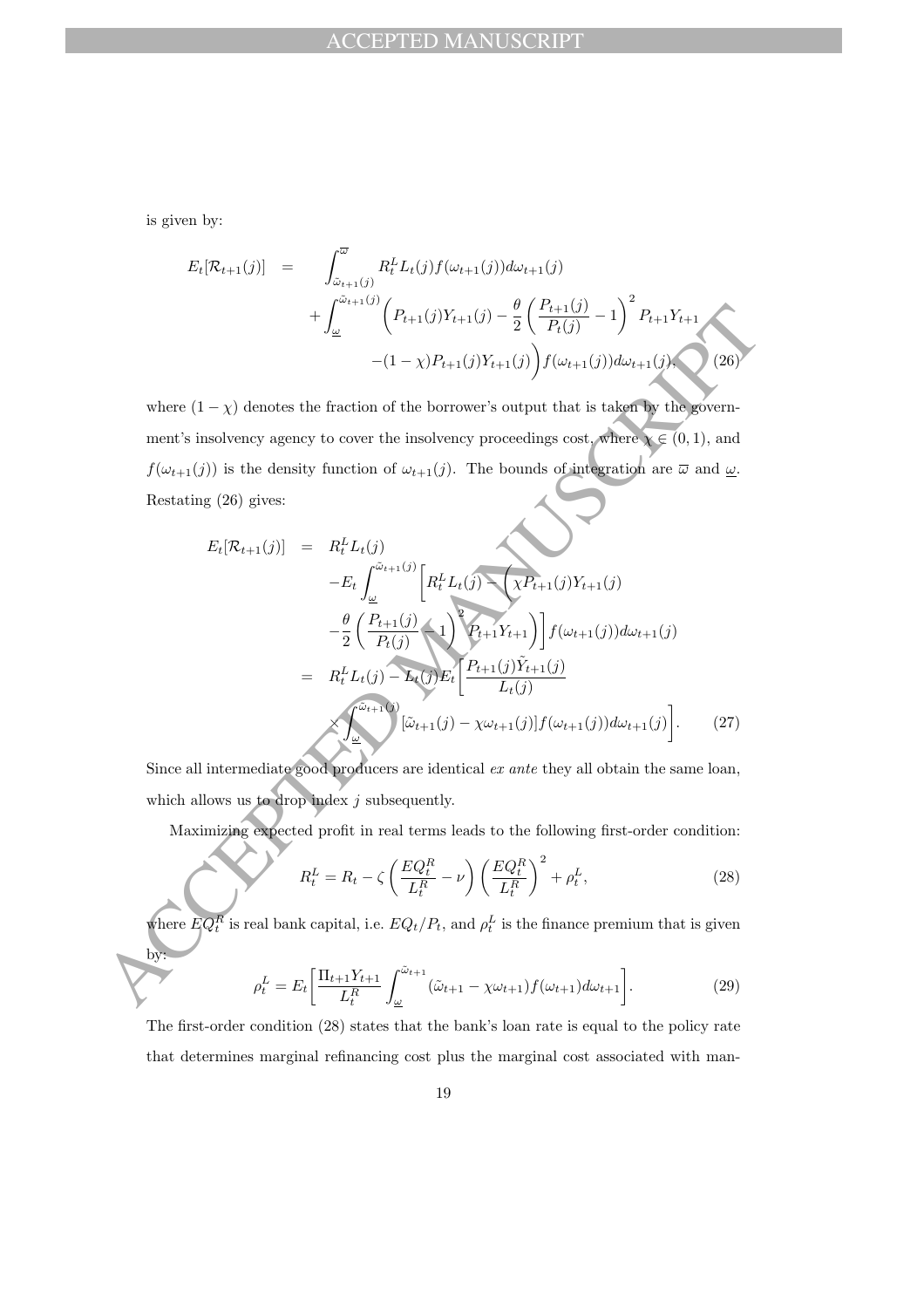aging the capital-to-asset ratio and the finance premium that compensates for expected loan losses. Under the assumption of a uniform distribution of the idiosyncratic productivity shock over the interval  $(\underline{\omega}, \overline{\omega})$ , the probability density of  $\omega_t(j)$  is  $1/(\overline{\omega} - \underline{\omega})$  and its mean  $E_{\omega}[\omega_t(j)] = (\overline{\omega} - \underline{\omega})/2$ . Thus, the finance premium simplifies to:

$$
\rho_t^L = E_t \left[ \frac{\Pi_{t+1} Y_{t+1}}{L_t^R} \quad \frac{(2-\chi)\tilde{\omega}_{t+1}^2 - \underline{\omega}(2\tilde{\omega}_{t+1} - \chi \underline{\omega})}{2(\overline{\omega} - \underline{\omega})} \right].
$$
 (30)

The finance premium is determined by the expected ratio between the value of output received in case of default and the outstanding loan amount as well as the degree of cross-sectional uncertainty in the economy.

Development of bank capital. Real capital of the representative bank at the end of period  $t + 1$  is given by:

$$
EQ_{t+1}^{R} \Pi_{t+1} = L_{t}^{R} (\bar{R}_{t+1}^{L} - R_{t}) + R_{t}EQ_{t}^{R}
$$

$$
\frac{\zeta}{2} \left( \frac{EQ_{t}^{R}}{L_{t}^{R}} - \nu \right)^{2} EQ_{t}^{R}
$$

$$
\Upsilon_{t+1} + Z_{t+1}^{e}, \tag{31}
$$

where  $\bar{R}_{t+1}^L$  is the actual rate of return from lending that is realized after the occurrence of all shocks in period  $t + 1$ ,  $\Upsilon_{t+1}$  are real dividends paid to households, and  $Z_{t+1}^e$  is a shock to bank capital. We assume that  $\Upsilon_{t+1} = vEQ_{t+1}^R$  (Benes and Kumhof, 2015), where  $v \in (0, 1)$ . The actual rate of return from lending is:

$$
\widetilde{R}_{t+1}^{L} \geq R_t^L - \left[ \frac{\Pi_{t+1} Y_{t+1}}{L_t^R} \quad \frac{(2-\chi)\widetilde{\omega}_{t+1}^2 - \underline{\omega}(2\widetilde{\omega}_{t+1} - \chi \underline{\omega})}{2(\overline{\omega} - \underline{\omega})} \right],\tag{32}
$$

mean  $E_{\sigma}(x_i(j)) = (\overline{\omega} - \underline{\omega})/2$ . Thus, the finance premium simplifies to:<br>  $\rho_t^L = E_t \left[ \frac{\prod_{i=1}^{L} Y_{i+1}}{L_i^R} - \frac{(2 - \chi)\overline{\omega_{t+1}^2} - \underline{\omega}(2 - \underline{\omega})}{2(\overline{\omega} - \underline{\omega})} \right].$ <br>
The finance premium is determined by the expected ratio which shows that the rate of return on lending is determined by the difference between the loan rate that is fixed ex ante and the actual rate of return that is realized after loan losses. Therefore, in contrast to the standard financial accelerator (e.g. Bernanke et al., 1999), the risk of lending is non-diversifiable because the loan rate is not contingent on the realization of aggregate shocks.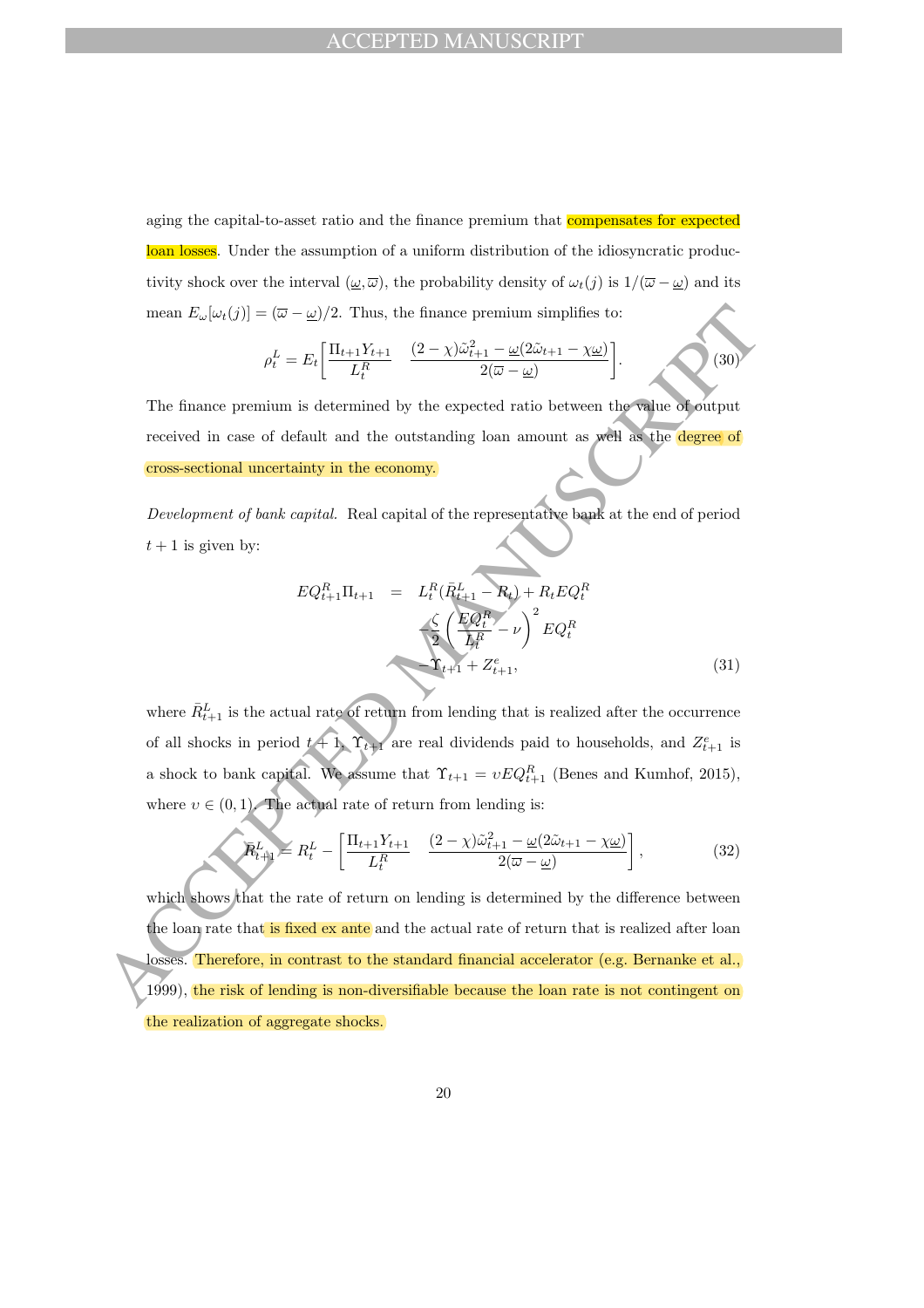### 2.7. Monetary policy, government spending and goods market clearing

The central bank sets the policy rate according to:

$$
R_t = R^{1-\phi_R} R_{t-1}^{\phi_R} \left(\frac{\pi_t}{\pi}\right)^{\phi_\pi(1-\phi_R)} \left(\frac{Y_t}{Y_{t-1}}\right)^{\phi_Y(1-\phi_R)} \tau_t, \tag{33}
$$

where  $R$  is the steady state policy rate,  $\phi_R$  captures the degree of interest rate smoothing,  $\phi_{\pi}$  is the weight assigned to inflation,  $\phi_{Y}$  is the weight assigned to output growth and  $\tau_{t}$ is a monetary policy shock.

Government spending is assumed to be exogenous and a fixed fraction of steady state output:

$$
G_t = Z_t^g g \overline{Y},\tag{34}
$$

where R is the steady state policy rate,  $\phi_L$  is the weight assigned to output assigned to  $\phi_L$  is the weight assigned to output assigned to output assigned to  $\phi_L$  is the weight assigned to output assigned to output a where  $Z_t^g$  is a shock to government spending,  $g \in (0,1)$  and  $\overline{Y}$  is steady state output. We assume that initial government debt is zero and that the government budget is balanced in each period, i.e.  $G_t = T_t + IC_t$ , where  $IC_t$  is the fraction of real output of insolvent firms that covers insolvency proceeding cost, i.e.  $IC_t = \int_{\underline{\omega}}^{\tilde{\omega}_t} (1 - \chi) Y_t f(\omega_t) d\omega_t$ .

The market clearing condition in the goods market is: $^{12}$ 

$$
Y_t = C_t + I_t + G_t + \frac{\kappa}{2} \left( \frac{Z_t^i I_t}{I_{t-1}} - \delta \right)^2 I_t + \frac{\theta}{2} (\Pi_t - 1)^2 Y_t
$$
  
+ 
$$
\frac{\vartheta}{2} (\Pi_t^W - 1)^2 w_t + \frac{\zeta}{2} \left( \frac{EQ_{t-1}^R}{L_{t-1}^R} - \nu \right)^2 \frac{EQ_{t-1}^R}{\Pi_t}.
$$
 (35)

The model includes eight shocks. The shock processes are given by:

$$
\log(s_t) = (1 - \rho_s) \log(\bar{s}) + \rho_s \log(s_{t-1}) + \epsilon_t^s,
$$
\n(36)

where  $s_t \in (Z_t^a, Z_t^c, Z_t^i, Z_t^g, Z_t^e, \xi_t, \phi_t, \tau_t)$  and  $\epsilon_t^s$  is a normally distributed random shock with zero mean and constant variance  $\sigma_s$ .

<sup>&</sup>lt;sup>12</sup>Note that the clearing house's net cash flow is:  $\Omega_t = L_t^R - L_{t-1}^R / \Pi_t$ .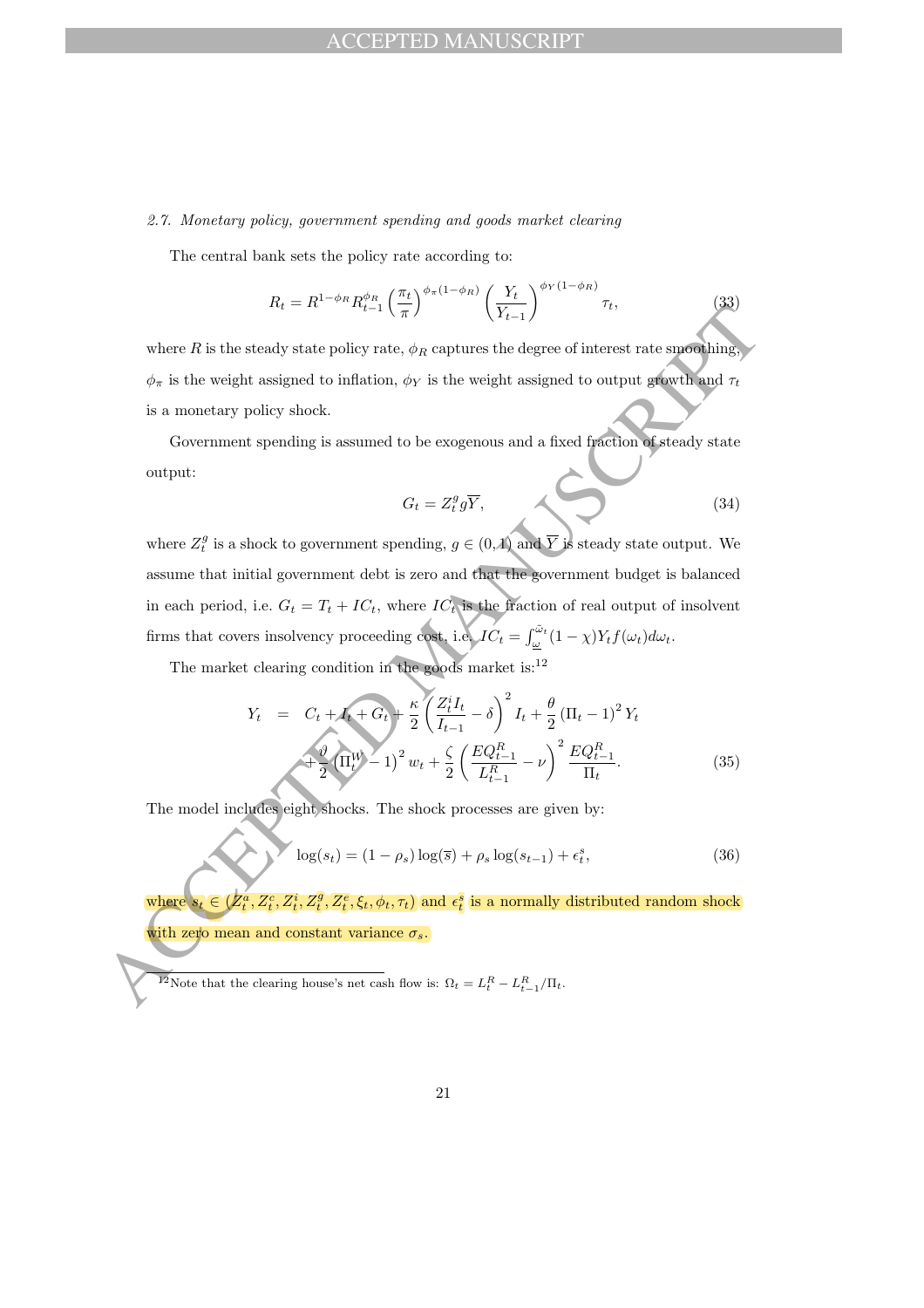#### 3. Estimation

We estimate the parameters of the model with standard Bayesian methods after loglinearizing the equilibrium conditions around the steady state with zero inflation. The estimation procedure can be summarized as follows. First, the solution of the linearized model is written in state space form. Second, the Kalman filter is used to construct the likelihood function. Third, on basis of Bayes' theorem the posterior kernel function is set up by combining the likelihood function with the prior distributions of the model parameters. Fourth, the posterior kernel is maximized with respect to the parameters.<sup>13</sup> Finally, we resort to the Metropolis Hastings (HM) sampling algorithm with four Markov-Chains to numerically evaluate the posterior distributions of the parameters as well as the other moments of interest.<sup>14</sup> Before presenting our estimation results, we discuss the data, the calibrated parameters and the priors.

### 3.1. Data

estimation procedure on be summarized as follows. First, the solution of the linear<br>final model is written in state space form. Second, the Kulman filter is used to construe the<br>Misclihood function. Third, on basis of Bay We use data on ten euro area macroeconomic variables over the period 2000Q1- 2015Q4. We resort to the following series: (1) log of real output, (2) log of real private consumption, (3) log of real gross fixed capital formation, (4) log of hours worked, (5) quarterly consumer price inflation,  $(6)$  quarterly inflation of hourly wages,  $(7)$  the log of the real volume of outstanding loans to non-financial cooperations, (8) is the corresponding loan rate, (9) the shadow rate of monetary policy, which reflects the monetary policy instrument and (10) the relative price of investment goods. Variables (1)-(6) are taken from EUROSTAT, where hourly wage inflation is computed as the quarterly growth rate of nominal gross wages and salaries divided by aggregate working hours. Variables (7)- (8) are taken from the ECB and comprise an average over all maturities.<sup>15</sup> The ECB's

<sup>13</sup>As optimization algorithm we employ the Covariance Matrix Adaptation Evolution Strategy which included in DYNARE.

 $14$ The MH method belongs to a broader class of Monte-Carlo-Markov-Chain algorithms used to numerically recover posterior distributions. We parameterize the MH with a scale factor of 0.35 which ensures an acceptance rate of around 0.25. Moreover, we simulate four Markov-Chains each consisting of 250.000 draws. Following Brooks and Gelman (1998) this turns to be sufficient to ensure convergence of the Markov-Chains according to univariate and multivariate statistics.

<sup>&</sup>lt;sup>15</sup>The nominal loan volume is deflated by the deflator of consumer prices. Quarterly interest rates are calculated as averages of monthly interest rates.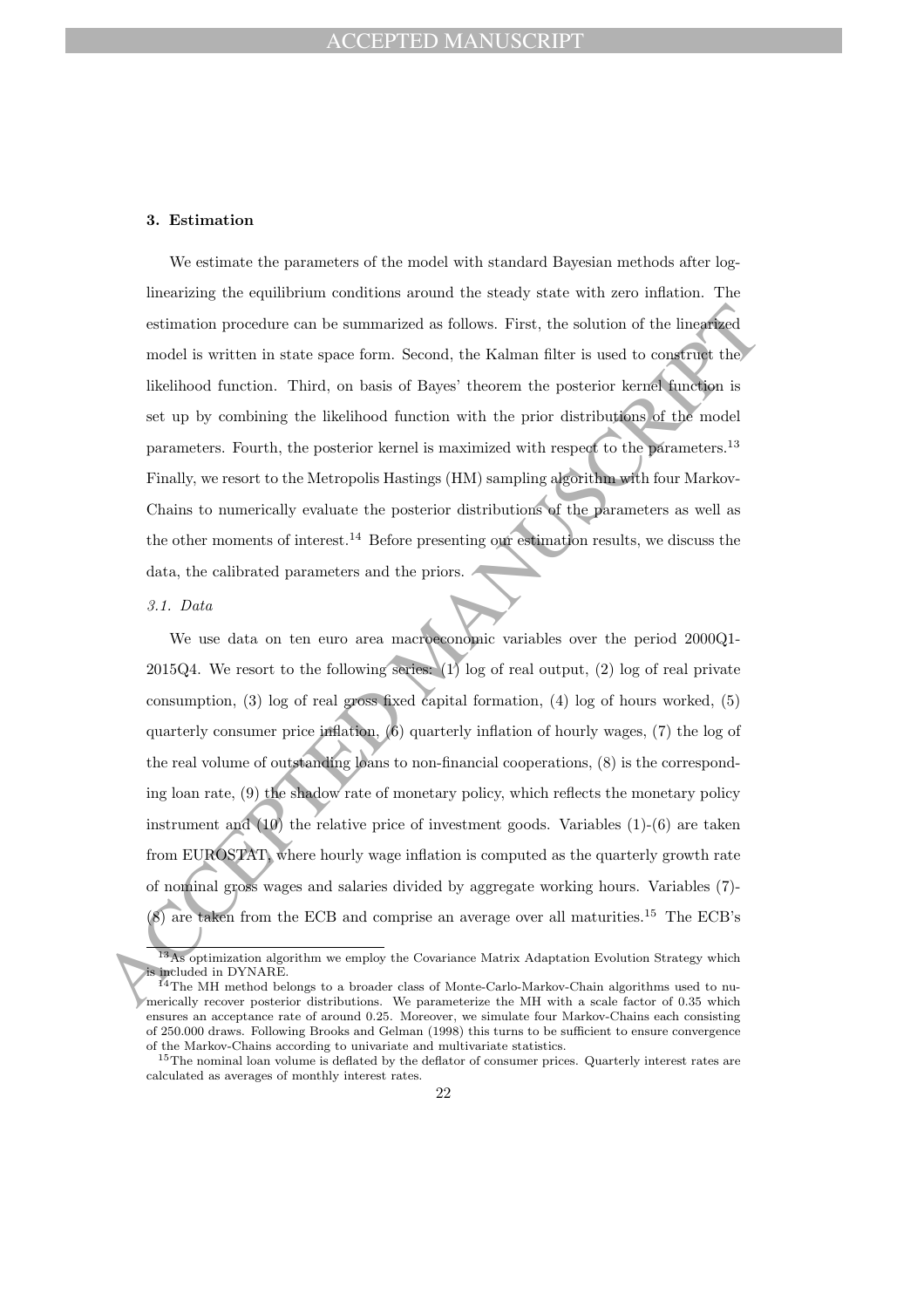ing zero lower bound constraint on nominal short-term interest rates on the one hands<br>and sizable unconventional monetary policy measures on the other. The extraordinary<br>expansionary state on the attached in the standard policy rate is approximated by variable (9), which is taken from Krippner (2013, 2014) and derived from a term structure model. It is designed to capture the true stance of monetary policy, especially in periods characterized by a combination of a (nearly) binding zero lower bound constraint on nominal short-term interest rates on the one hand, and sizable unconventional monetary policy measures on the other. The extraordinary expansionary stance of monetary policy in such periods is most likely not properly reflected in the standard policy instrument, i.e. the policy rate on the main refinancing operations. Finally, variable (10) is constructed as the ratio of two deflators, i.e. that of gross fixed capital formation and that of private consumption. Both deflators are taken from EUROSTAT. The relative price of investment in the model corresponds to the *inverse* of the Lagrangean multiplier  $\gamma_t$  attached to the law of motion of productive capital (see equation (11)).

Since the model is stationary in the relative deviations from the respective steady state levels, all observable variables need to be transformed accordingly. Following Smets and Wouters (2002) the real variables are detrended by a linear trend, while the inflation rates and nominal interest rates are demeaned. Figure 2 plots the transformed data.

# 3.2. Calibrated parameters and prior assumptions

In the literature dealing with the estimation of DSGE models it has become standard to calibrate a subset of the structural model parameters describing the evolution of the economy (Smets and Wouters, 2002). Basically, this is done for the reason of dimensionality and because some parameters can be barely identified based on the typical set of observable macroeconomic aggregates. Following the bulk of research on estimated DSGE models we calibrate five model parameters that are considered difficult to estimate properly. These are the subjective discount factor of households  $\beta$ , the inverse of the intertemporal elasticity with respect to consumption  $\sigma$ , the inverse of the Frish elasticity of labor supply  $\eta$ , the elasticity of capital in the production function  $\alpha$  and the capital depreciation rate  $\delta$ . The values of these parameters are set in accordance with the literature (Bernanke et al., 1999; Smets and Wouters, 2002). Table 1 summarizes the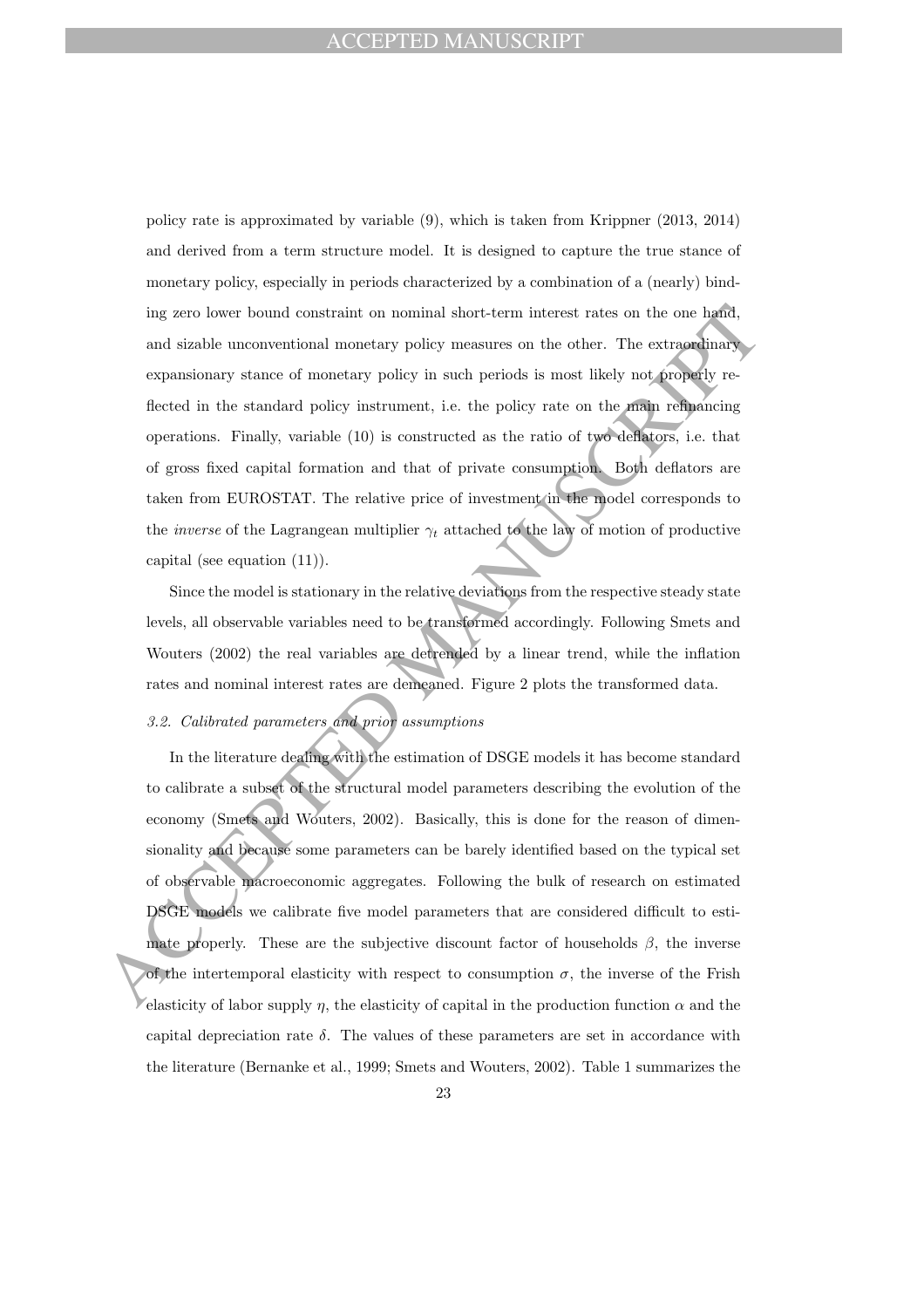

Notes: Log of real variables, i.e. real output, real consumption, real investment, hours worked and the real loan volume are detrended by linear trend. Quarterly inflation rates, interest rates and the relative price of investment are demeaned.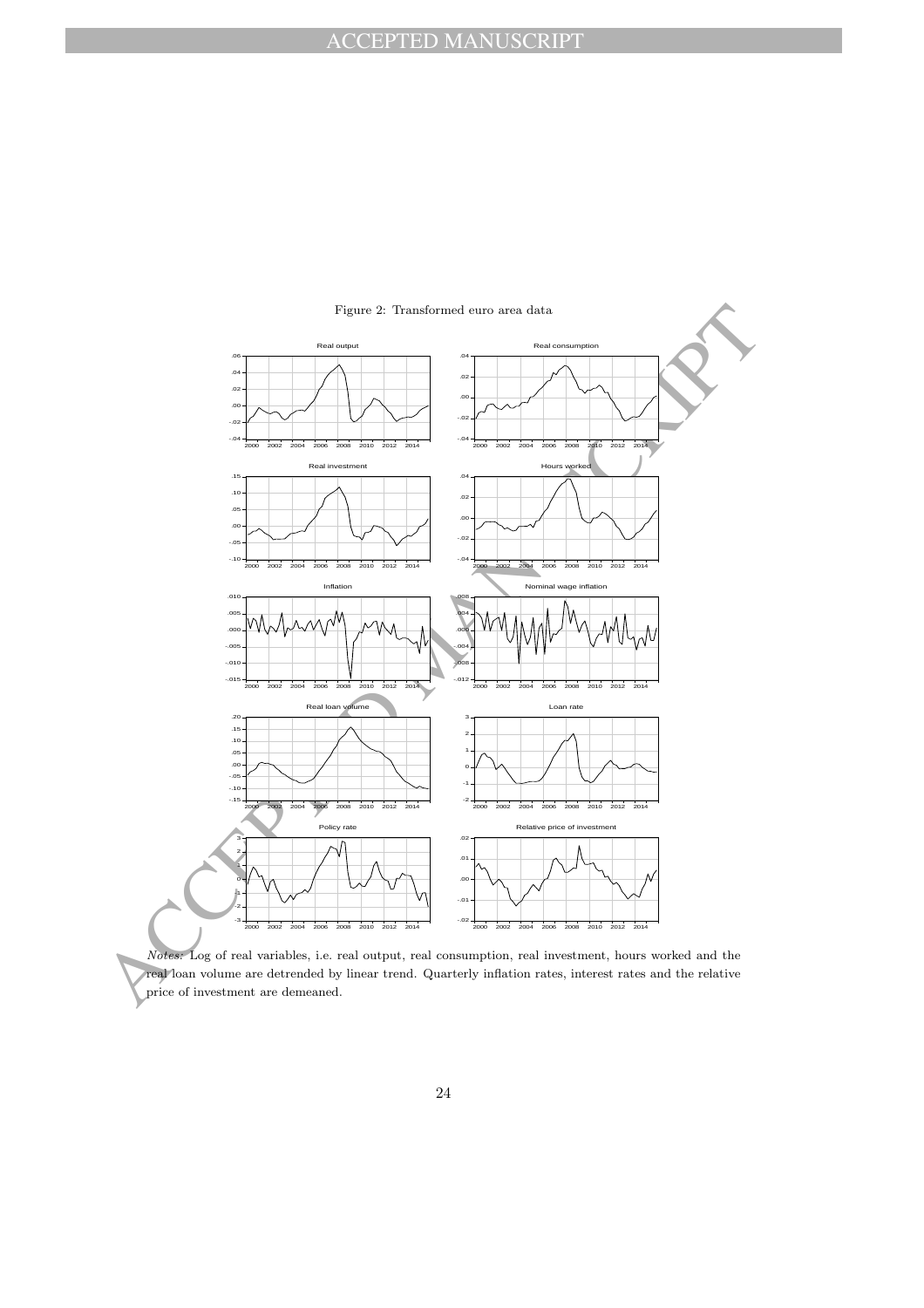calibrated parameters.

| Parameter                 | Description                                                 | Value         |
|---------------------------|-------------------------------------------------------------|---------------|
| $\alpha$                  | Capital elasticity in production function                   | 0.25          |
|                           | Capital depreciation rate                                   | 0.025         |
|                           | Household discount factor                                   | 0.99          |
| $\sigma$                  | Risk aversion                                               | $4.0^{\circ}$ |
| η                         | Inverse of Frisch elasticity                                | $1.0\,$       |
|                           | is the mark-up in the goods market<br>$rac{\xi}{\xi-1}$     | 7.25          |
|                           | $\frac{\varphi}{\phi-1}$ is the mark-up in the labor market |               |
|                           | Target bank capital to loan ratio                           | 0.09          |
|                           | Steady state firm default rate                              | 0.03          |
| $E_{\omega}[\omega_t(j)]$ | Mean of idiosyncratic productivity shock                    |               |
| $1-\chi$                  | Fraction of output to cover insolvency proceeding cost      | 0.2           |
| q                         | Steady state government spending to GDP ratio               | 0.18          |
|                           |                                                             |               |

Table 1: Calibrated parameters

A Capital desirativity in production function<br>
A Capital depreciation rate. 0.925<br>
A Capital depreciation rate. 0.925<br>
A Capital depreciation rate.<br>
A Capital depreciation factor<br>
A Capital depreciation factor<br>
A Capital Moreover, we assume a mark-up in the goods market of  $16\%$  and set  $\xi$  equal to 7.25. This value corresponds to the estimates provided by Christopoulou and Vermeulen (2012) for the euro area. In the labor market, we follow Smets and Wouters (2002) and set  $\phi$ equal to 5, which delivers a mark-up of 20%. We assume in accordance with Gerali et al. (2010) that the steady state target value of the capital-asset ratio  $\nu$  is 9%. This reflects the observation that banks hold a capital buffer to protect themselves against violating the capital adequacy regulation given that the regulation requires that the capital-asset ratio must not fall below 8%. The mean of the expected idiosyncratic productivity shock  $E_{\omega}[\omega_t(j)]$  is set to unity. As in Bernanke et al. (1999) we choose an annualized default probability of 3%. The steady state values of the lower and upper bounds of the idiosyncratic productivity shock are then  $\omega = 0.9033$  and  $\overline{\omega} = 1.097$ . Following the discussion in Carlstrom and Fuerst (1997), we assume that the government's insolvency agency keeps 20% of insolvent firms' output to cover insolvency proceeding costs, i.e.  $\chi$ is calibrated to 0.8. This gives an annualized steady state spread between the lending rate and the policy rate  $\rho^L$  of 2.56%, which corresponds to the empirical average of the difference between the interest rate set on loans to non-financial cooperations and the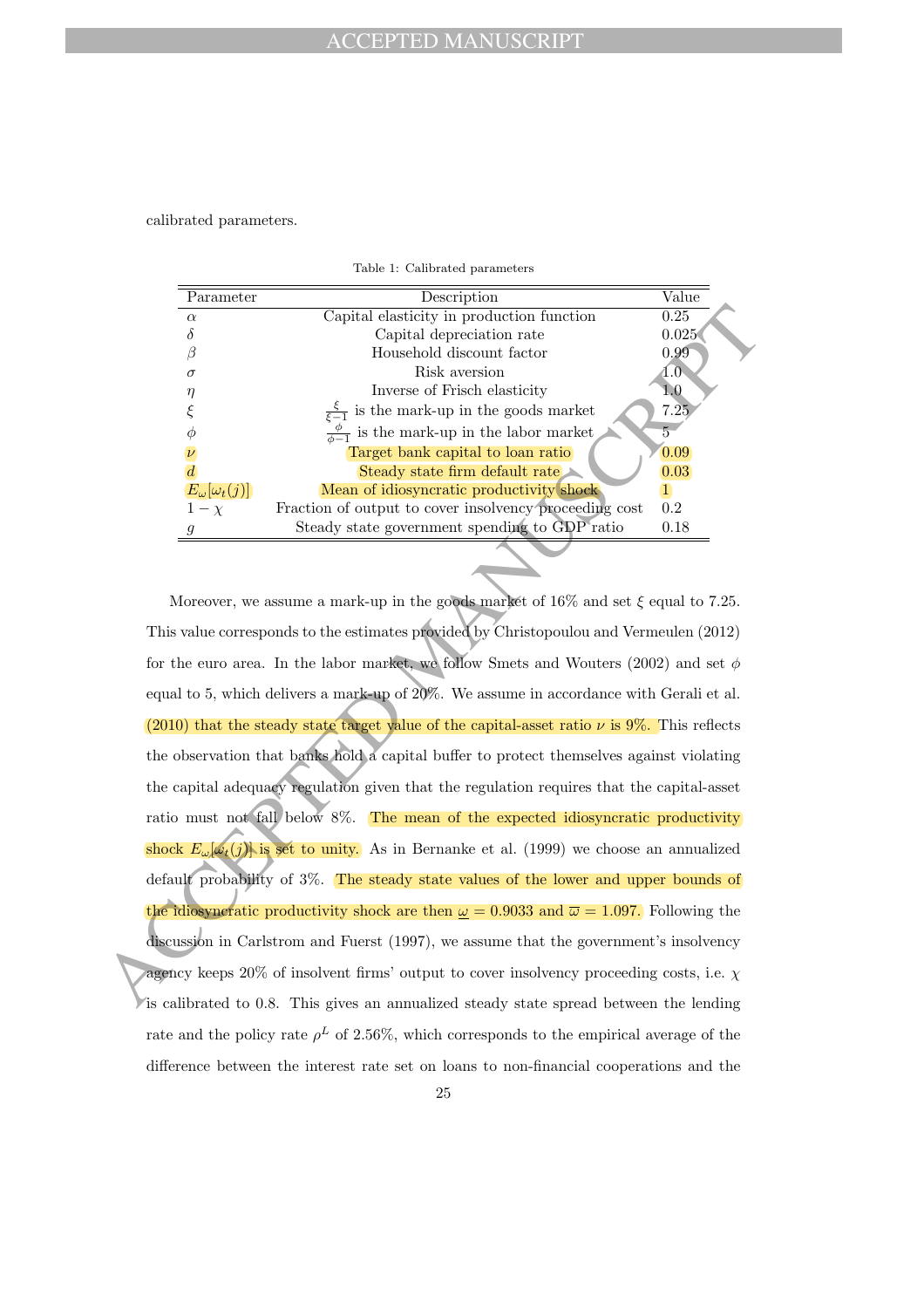## EPTED MANUSCRIPT

shadow rate. Finally, we set the steady state government spending to GDP ratio to 18%. Table 1 summarizes the calibrated parameters.

Columns 2-4 in Tables 2 and 3 summarize the assumptions regarding the prior distributions of the estimated model parameters and the variances of the shocks. Accordinately all adjustment cost parameters are assumed to belo Our choice of priors follows the standards reported in the related DSGE literature. Columns 2-4 in Tables 2 and 3 summarize the assumptions regarding the prior distributions of the estimated model parameters and the variances of the shocks. Accordingly, all adjustment cost parameters are assumed to follow a Gamma distribution, while the parameters in the central bank reaction function related to the inflations rate and output growth are assumed to be normally distributed. The standard errors are set such that the domain covers a reasonable range of possible values. Parameters that should only take values between 0 and 1, like the consumption habit coefficient, the interest rate smoothing coefficient and the autocorrelation coefficients of the shock processes are assumed to follow a Beta distribution covering a range between 0 and 1. The variances of the shocks are assumed to have an Inverse-Gamma distribution with mean 0.01 and standard deviation of 0.05. This distribution guarantees a positive variance with a sufficient large domain. To "let the data speak" regarding the most crucial parameters  $\theta$ ,  $\vartheta$ ,  $\kappa$  and  $\zeta$ , the corresponding priors are chosen to be substantially wider, i.e. less informative, than usually assumed in the related literature.

# 3.3. Posterior estimates

Columns 5-7 in Tables 2 and 3 report summary statistics of the posterior distribution of the parameters.<sup>16</sup> The means of the parameters in the central bank reaction function suggest a strong response to inflation fluctuations in the euro area (posterior mean of  $\phi_{\pi}$ is 3.83), a no discernible reaction to GDP growth (0.05) and a high degree of interest rate inertia (0.87). The reaction to inflation is more pronounced compared to the estimates of Gerali et al. (2010) or Quint and Rabanal (2014) who use similar interest rate rules. An explanation for the discrepancy are the different assumptions about the timing of

<sup>&</sup>lt;sup>16</sup>To avoid the stochastic singularity stemming from the fact that the number of observable variables is larger than the number of structural shocks - i.e. 10 versus 8, we include a sufficient number of measurement errors (see e.g. Fernndez-Villaverde et al. (2016)).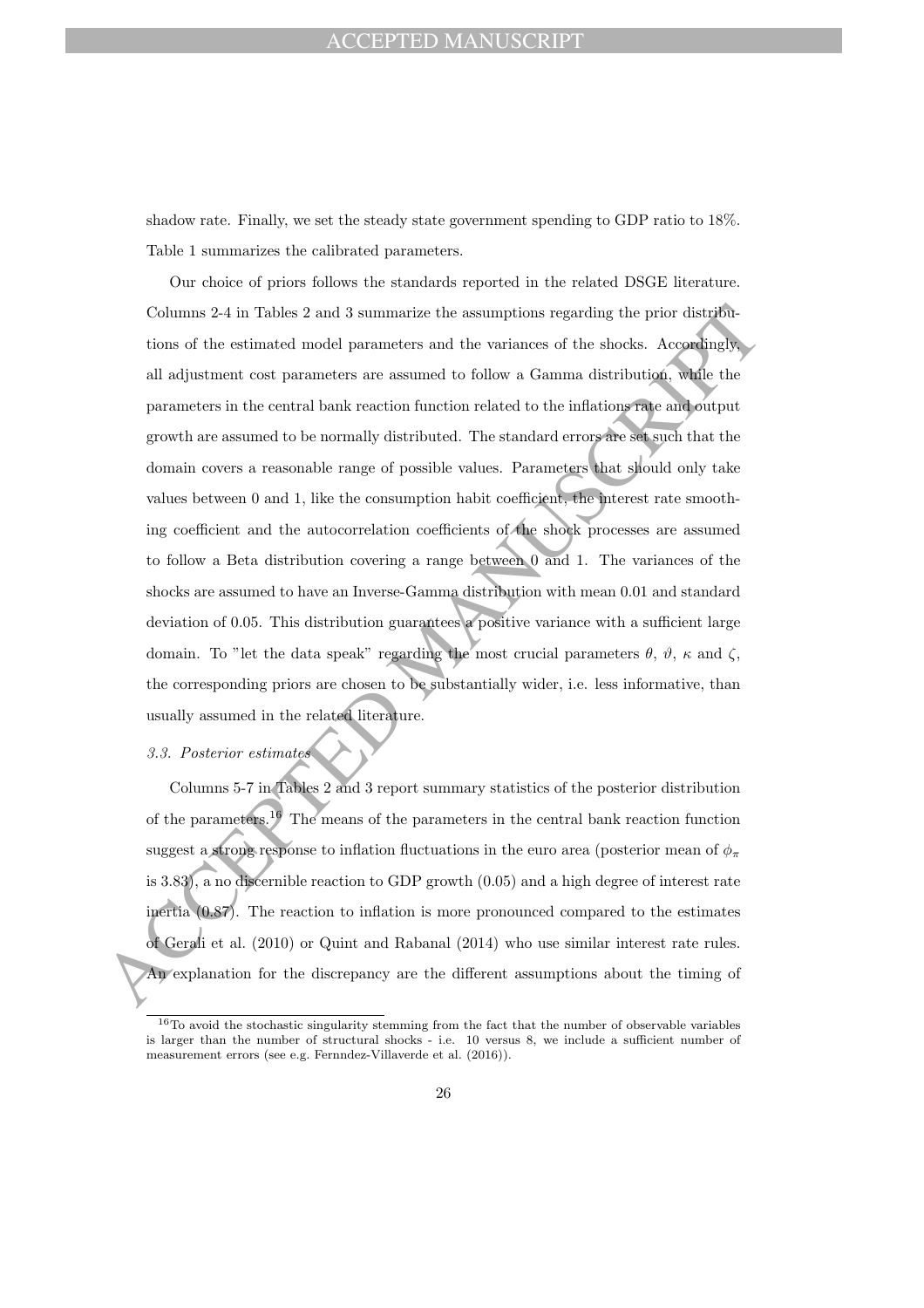### CEPTED MANUSCRIPT

events and the different time periods considered, i.e. our sample also includes the period 2012-2015 in which quarterly inflation was almost continuously below its mean.<sup>17</sup>

stickiness  $\theta$  and wage stickiness  $\theta$  are much lower than in other studies (see e.g. Gorflit et at (2010)). The same holds for the degree of habit formation in consumption Theorem mean failed is compared to the results Concerning nominal rigidities we find that the mean of the parameters reflecting price stickiness  $\theta$  and wage stickiness  $\vartheta$  are much lower than in other studies (see e.g. Gerali et al. (2010)). The same holds for the degree of habit formation in consumption. The posterior mean of h is 0.26, which is compared to the results of Smets and Wouters (2002) or Gerali et al. (2010) comparatively low (0.55 and 0.86, respectively). Presumably, this discrepancy reflects our assumption that factor input decisions as well as the wage setting decision are taken one period in advance. These additional restrictions effectively increase the degree of real and nominal rigidities. Accordingly, relatively low values of  $\theta$ ,  $\vartheta$  and h are sufficient for our model to be able to replicate the persistence and volatility in the observable time series used in the estimation. The mean of the investment adjustment cost parameter  $\kappa$  is 9.23. Furthermore, the mean of the bank capital adjustment cost parameter  $\zeta$  is around 20, and thus notably higher than the estimate in Gerali et al. (2010) who report a mean of 11.07. A possible explanation for this might be the different forces determining the interest rate spread,  $R_t^L - R_t$ . While in the model of Gerali et al. (2010) the spread largely reflects the different degrees of interest rate stickiness and monopoly power in the credit and deposit market, in our model the spread is affected by the default premium  $\rho_t^L$ , which in case of unpredicted loan losses has a feedback impact on the bank capital position and, thus on marginal bank capital adjustment cost. Finally, all shocks are quite persistent with the exception of the monetary policy shock.

The estimates are robust with regard to (a) employing different algorithms for maximizing the posterior mode, (b) different starting values for the estimate parameters, (c) changing the number and composition of observational errors. In addition, excluding the relative price of investment from the list of observable variables barely affects the estimates with one exception: the autocorrelation and standard deviation of the invest-

<sup>&</sup>lt;sup>17</sup>In Appendix C we report the parameter estimates of a model specification in which all decisions are taken after the realization of aggregate shocks. In this framework, the mean of the parameter in the central bank's reaction function governing the response to inflation fluctuations amounts to 1.62. Estimating our model over the period 2000-2011 gives a mean of the same parameter of 3.6.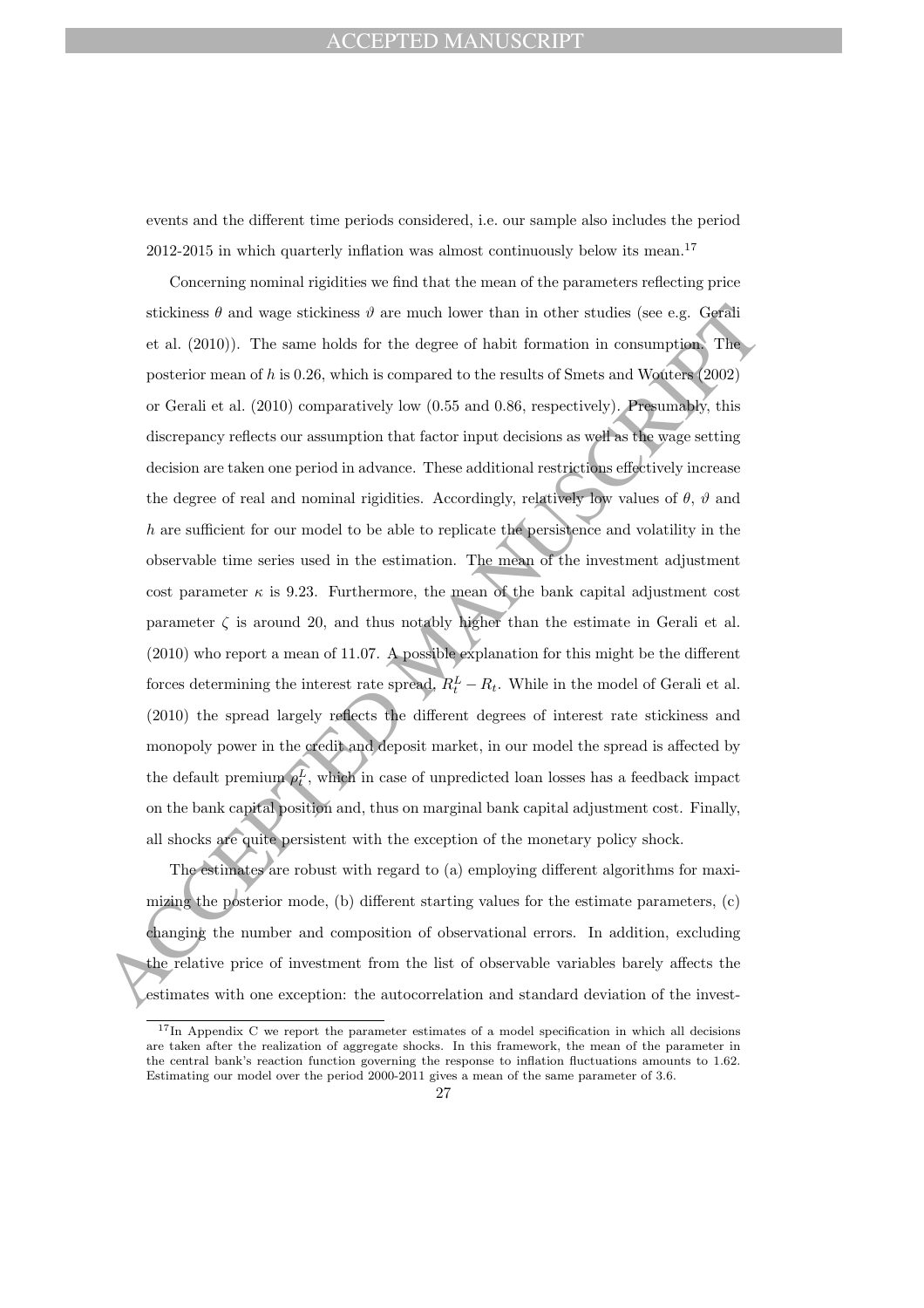ment specific shock,  $\rho_I$  and  $\sigma_I$ , are no longer identified, i.e. their respective posterior distributions simply resemble the corresponding priors.

|                    |        | Prior distribution |           |       | Posterior distribution |           |
|--------------------|--------|--------------------|-----------|-------|------------------------|-----------|
| Parameter          | Shape  | Mean               | Std. dev. | Mean  | Lower <sup>1</sup>     | $Upper^1$ |
| Adjustment costs:  |        |                    |           |       |                        |           |
| $\theta$           | Gamma  | 50                 | 40        | 10.79 | 5.12                   | 16.35     |
| $\vartheta$        | Gamma  | 100                | 60        | 41.73 | 22.14                  | 61.70     |
| $\kappa$           | Gamma  | 5                  | 5         | 9.23  | 1.42                   | 16.81     |
|                    | Gamma  | 35                 | 20        | 20.06 | 11.04                  | 28.29     |
|                    |        |                    |           |       |                        |           |
| Habit coefficient: |        |                    |           |       |                        |           |
| h.                 | Beta   | 0.5                | 0.1       | 0.26  | 0.16                   | 0.35      |
|                    |        |                    |           |       |                        |           |
| Taylor rule:       |        |                    |           |       |                        |           |
| $\phi_\pi$         | Normal | 2.5                |           | 3.83  | 2.58                   | 5.09      |
| $\phi_Y$           | Normal | 0.1                | 0.25      | 0.05  | $-0.29$                | 0.38      |
| $\phi_R$           | Beta   | 0.8                | 0.1       | 0.87  | 0.83                   | 0.91      |

Table 2: Priors and posteriors: Structural model parameters

ACCEPTED MANUSCRIPT Notes: <sup>1</sup>Upper and lower - 90% bounds of posterior distribution.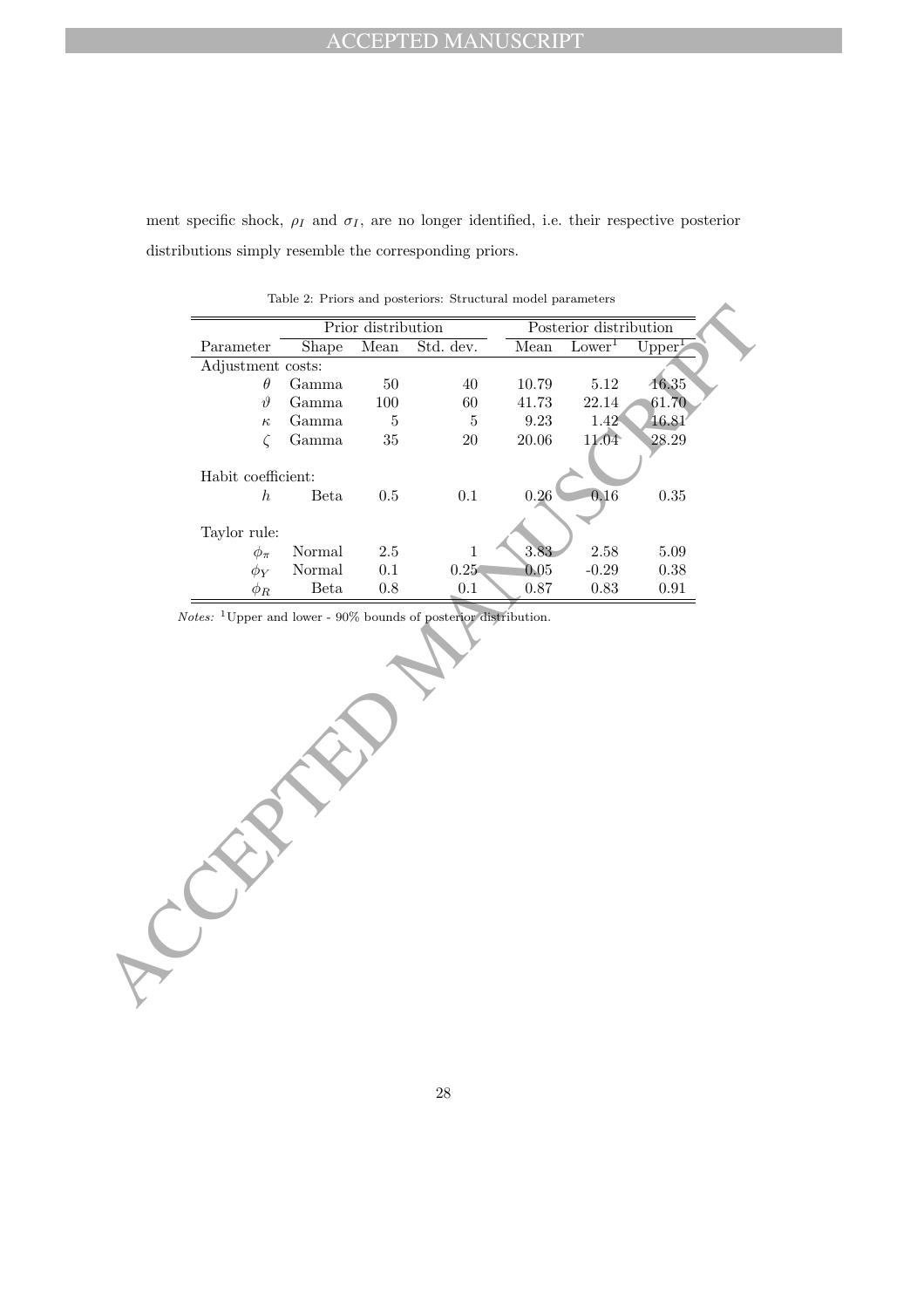|                                                                                                                                                                                        |                                                                                 | Prior distribution |           |        | Posterior distribution |                    |
|----------------------------------------------------------------------------------------------------------------------------------------------------------------------------------------|---------------------------------------------------------------------------------|--------------------|-----------|--------|------------------------|--------------------|
| Parameter                                                                                                                                                                              | Shape                                                                           | Mean               | Std. dev. | Mean   | Lower <sup>1</sup>     | $\mathrm{Upper}^1$ |
| AR coefficients:                                                                                                                                                                       |                                                                                 |                    |           |        |                        |                    |
| $\rho_P$                                                                                                                                                                               | Beta                                                                            | 0.80               | 0.1       | 0.69   | 0.59                   | 0.79               |
| $\rho_A$                                                                                                                                                                               | Beta                                                                            | $0.80\,$           | 0.1       | 0.84   | $0.80\,$               | 0.90               |
| $\rho_\theta$                                                                                                                                                                          | <b>Beta</b>                                                                     | 0.80               | 0.1       | 0.82   | 0.73                   | 0.90               |
| $\rho_{\vartheta}$                                                                                                                                                                     | Beta                                                                            | 0.80               | 0.1       | 0.49   | 0.37                   | 0.61               |
| $\rho_I$                                                                                                                                                                               | Beta                                                                            | 0.80               | $0.1\,$   | 0.48   | 0.35                   | 0.61               |
| $\rho_G$                                                                                                                                                                               | Beta                                                                            | $0.80\,$           | 0.1       | 0.68   | 0.58                   | 0.78               |
| $\rho_{EQ}$                                                                                                                                                                            | Beta                                                                            | $0.80\,$           | 0.1       | 0.59   | 0.47                   | 0.72               |
| $\rho_M$                                                                                                                                                                               | Beta                                                                            | 0.80               | 0.1       | 0.24   | 0.15                   | 0.32               |
| Standard deviations:                                                                                                                                                                   |                                                                                 |                    |           |        |                        |                    |
| $\sigma_{P}$                                                                                                                                                                           | Inv. Gamma                                                                      | 0.01               | 0.05      | 0.0104 | 0.0081                 | 0.0127             |
| $\sigma_A$                                                                                                                                                                             | Inv. Gamma                                                                      | 0.01               | $0.05\,$  | 0.0054 | 0.0046                 | 0.0061             |
| $\sigma_{\theta}$                                                                                                                                                                      | Inv. Gamma                                                                      | 0.01               | $0.05\,$  | 0.0030 | 0.0020                 | 0.0040             |
| $\sigma_{\vartheta}$                                                                                                                                                                   | Inv. Gamma                                                                      | $0.01\,$           | $0.05\,$  | 0.0025 | 0.0019                 | 0.0031             |
| $\sigma_I$                                                                                                                                                                             | Inv. Gamma                                                                      | 0.01               | 0.05      | 0.0129 | 0.0108                 | 0.0150             |
| $\sigma_G$                                                                                                                                                                             | Inv. Gamma                                                                      | $0.01\,$           | 0.05      | 0.0199 | 0.0167                 | 0.0229             |
| $\sigma_{EQ}$                                                                                                                                                                          | Inv. Gamma                                                                      | 0.01               | $0.05\,$  | 0.2026 | 0.1198                 | 0.2870             |
| $\sigma_M$                                                                                                                                                                             | Inv. Gamma                                                                      | 0.01               | 0.05      | 0.0017 | 0.0014                 | 0.0020             |
| columns 2-4 reflect the percentage contributions of the different types of structural shocks<br>to the volatility of a number of endogenous model variables. The shocks are summarized | Finally, Table 4 shows the unconditional variance decomposition. The figures in |                    |           |        |                        |                    |
| into three categories: demand shocks, supply shocks and a financial shock. <sup>18</sup> The latter                                                                                    |                                                                                 |                    |           |        |                        |                    |
| reflects the shock to bank capital.                                                                                                                                                    | $18$ See the notes in Table 4 for the definition of demand and supply shocks.   |                    |           |        |                        |                    |
|                                                                                                                                                                                        |                                                                                 |                    |           |        |                        |                    |
|                                                                                                                                                                                        |                                                                                 |                    |           |        |                        |                    |

Table 3: Priors and posteriors: Exogenous processes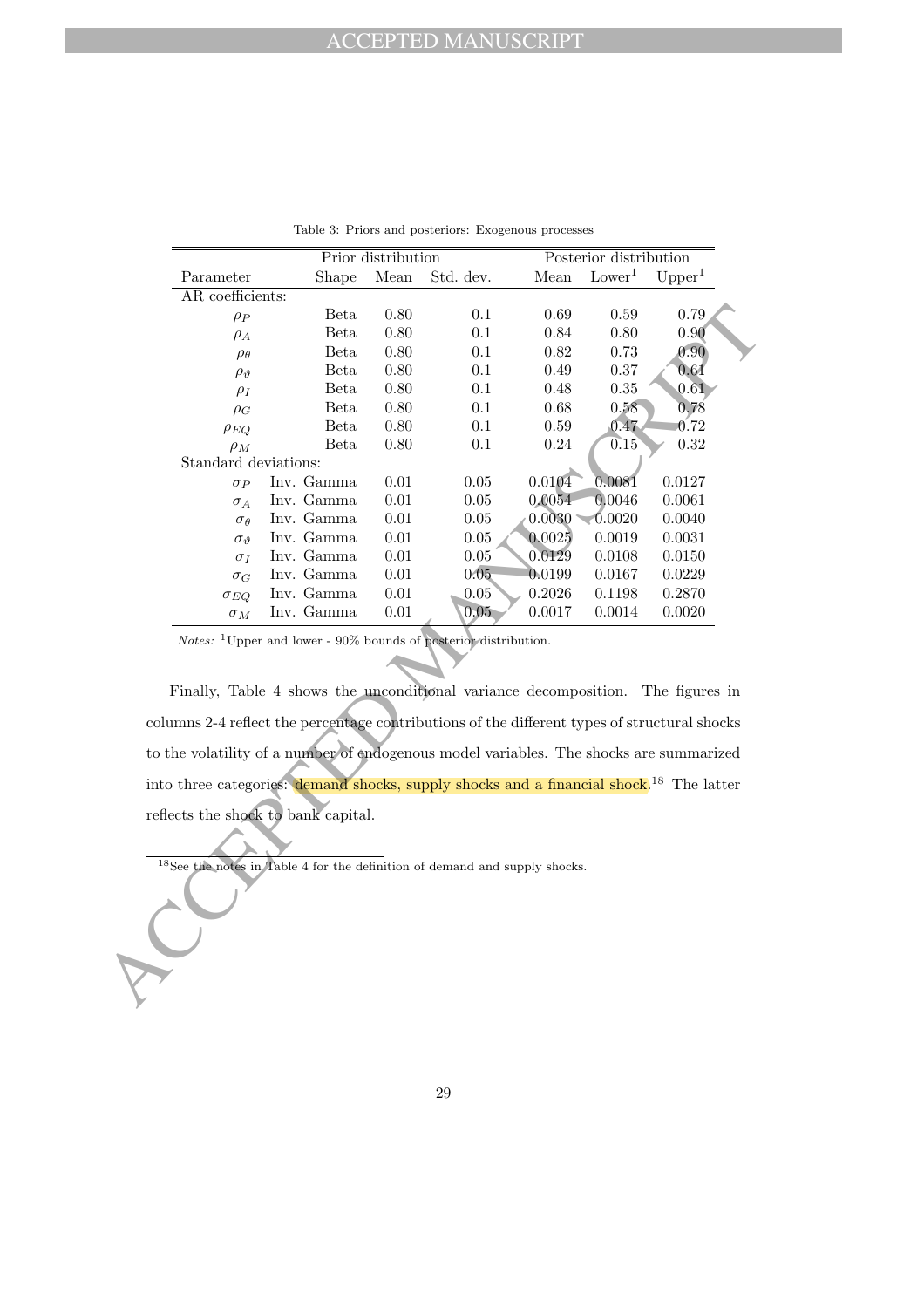|                          | Demand | Supply | Financial |  |
|--------------------------|--------|--------|-----------|--|
| Model variable           | shocks | shocks | shock     |  |
| Output                   | 10.87  | 66.25  | 22.87     |  |
| Consumption              | 16.16  | 65.15  | 18.68     |  |
| Investment               | 0.21   | 94.87  | 4.92      |  |
| Hours worked             | 21.11  | 36.11  | 42.77     |  |
| Inflation rate           | 67.36  | 19.27  | 13.37     |  |
| Real capital rental rate | 9.81   | 45.19  | 45.00     |  |
| Real wage                | 25.8   | 45.83  | 28.38     |  |
| Real loan volume         | 10.08  | 39.59  | 50.32     |  |
| Lending rate             | 4.16   | 14.12  | 81.73     |  |
| Default risk             | 45.45  | 46.34  | 8.22      |  |
| Real bank capital        | 1.11   | 0.41   | 98.4      |  |

Table 4: Unconditional variance decomposition

Notes: Demand shocks comprise the preference shock, the government spending shock and the monetary policy shock. Supply shocks consist of the aggregate productivity shock, the price mark-up shock, the wage mark-up shock and the shock to the efficiency of investment. Finally, the financial shock reflects the shock to bank capital.

The variance decomposition shows that the importance of the financial shock in addition to demand and supply shocks is quite sizable. We find that the financial shock has not only an impact on the development of the financial variables, but also on the variables related to the real economy.

### 4. Impulse response analysis

Consumerior and the fit is 65.15 and the matrix order of the matrix polaristic properties and the matrix of the matrix and the matrix and the matrix and the matrix can be a set of the state of the matrix of the matrix of Next, we discuss the dynamics of our model. We consider the impulse responses of the model variables to *five shocks*, namely a **preference shock**, a monetary policy shock, a government spending shock, a shock to bank capital and an aggregate productivity shock.<sup>19</sup> We quantify the contribution of important features of our model, i.e. the presence of an endogenous link between aggregate loan losses and bank capital as well as bank capital adjustment cost, by comparing the benchmark model BM impulse responses to those generated from two alternative model specifications, each of them parameterized with the posterior means reported in Tables 2 and 3: (a)  $NFF - a$  model with our timing

<sup>&</sup>lt;sup>19</sup>The results of the effects of price and wage mark-up shocks and an investment efficiency shock are not reported here, but available on request.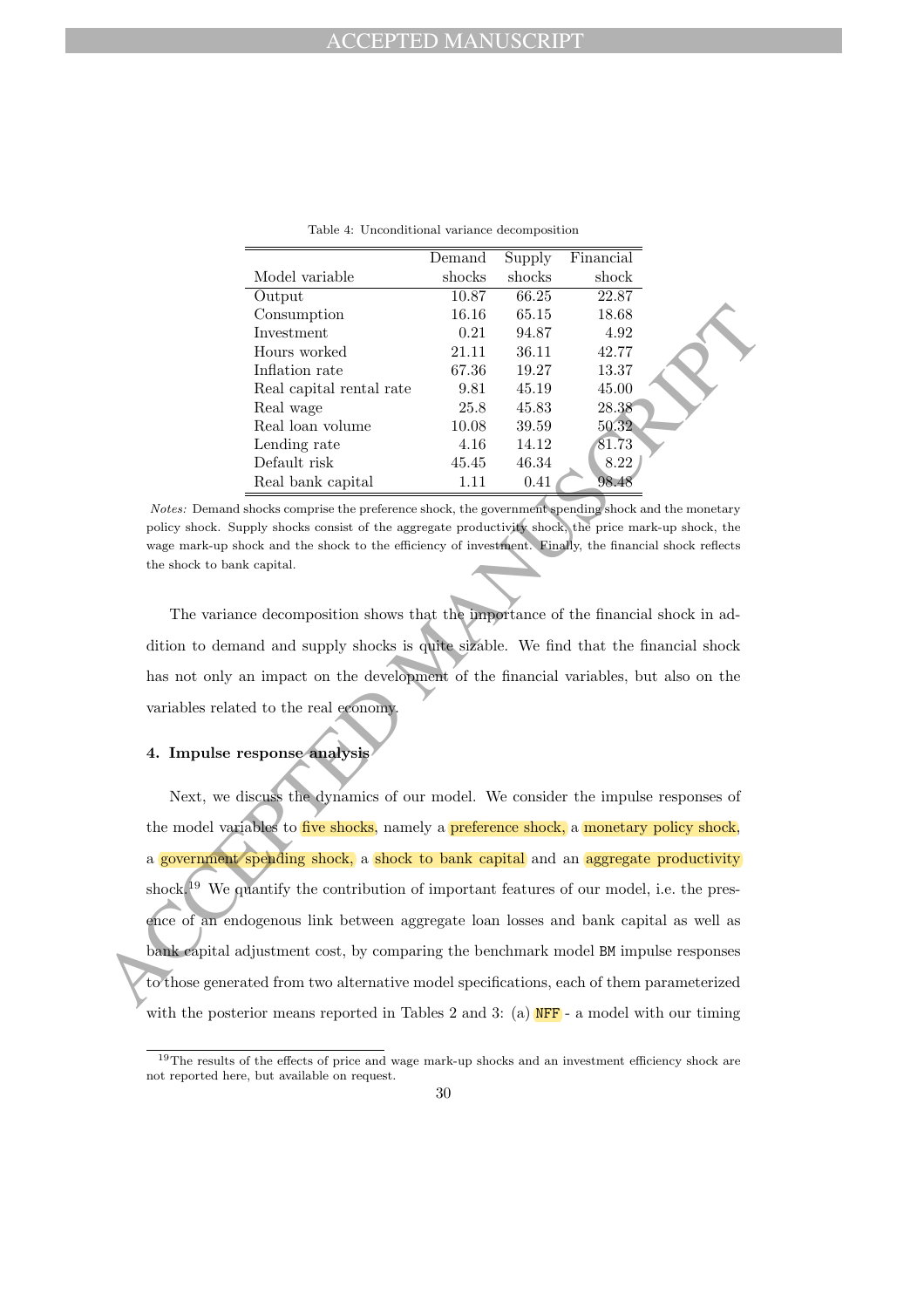of events, but with no financial frictions, i.e. where the loan rate equals the policy rate and bank capital is absent; and, (b) ND - a model in which banks are able to insure themselves against losses in their loan portfolios, which is achieved by receiving appropriate lump-sum government transfers. ND shares the same timing assumptions as in BM and incorporates bank capital adjustment costs. The model is comparable to the framework of Bernanke et al. (1999) in which firms are subject to a time varying risk premium due to idiosyncratic risk, but financial intermediaries do not face loan losses due to aggregate shocks.

lump-sum government transfers. 80 shares the same timing assumptions as in B6 and<br>incorporates bank capital adjustment costs. The model is comparable to the framework<br>of Bernards et al. (1999) in which firms are subject t Additionally, we consider a model in which the timing of events and the structure of the loan contract are the same as in Agénor et al.  $(2014)$ . In particular, every period decisions regarding current period's working hours, capital input, nominal prices and wages as well as loan contracts are taken after observing the current aggregate state, but before the realization of idiosyncratic shocks.<sup>20</sup> Consequently, the loan contract is intra-period and contingent on the current aggregate state. Idiosyncratic risk is however still operative. We parameterize the model in two alternative ways: (a)  $AT - by$  using the posterior means reported in Tables 2 and 3, and, (b) ATE - by fitting the model to the data, i.e. we set the model parameters in accordance to newly estimated posterior means and standard deviations of the shocks, which are derived by adopting the same estimation method described above.<sup>21</sup> We start our analysis by comparing the impulse responses of BM to those generated from NFF and ND.

# 4.1. The role of unexpected loan losses for the propagation of shocks

Figures 3-7 summarize the impulse responses to the different shocks. A general result of our analysis is that the inclusion of unexpected losses to banks' loan portfolios amplifies the effects of shocks hitting the real economy. Compared to the model without financial frictions NFF we find that unexpected loan losses act like a financial accelerator. This

<sup>20</sup>See Appendix B for a summary of this model specification.

<sup>&</sup>lt;sup>21</sup>See Appendix C for the summary statistics of the posterior distribution of the parameters of this model specification.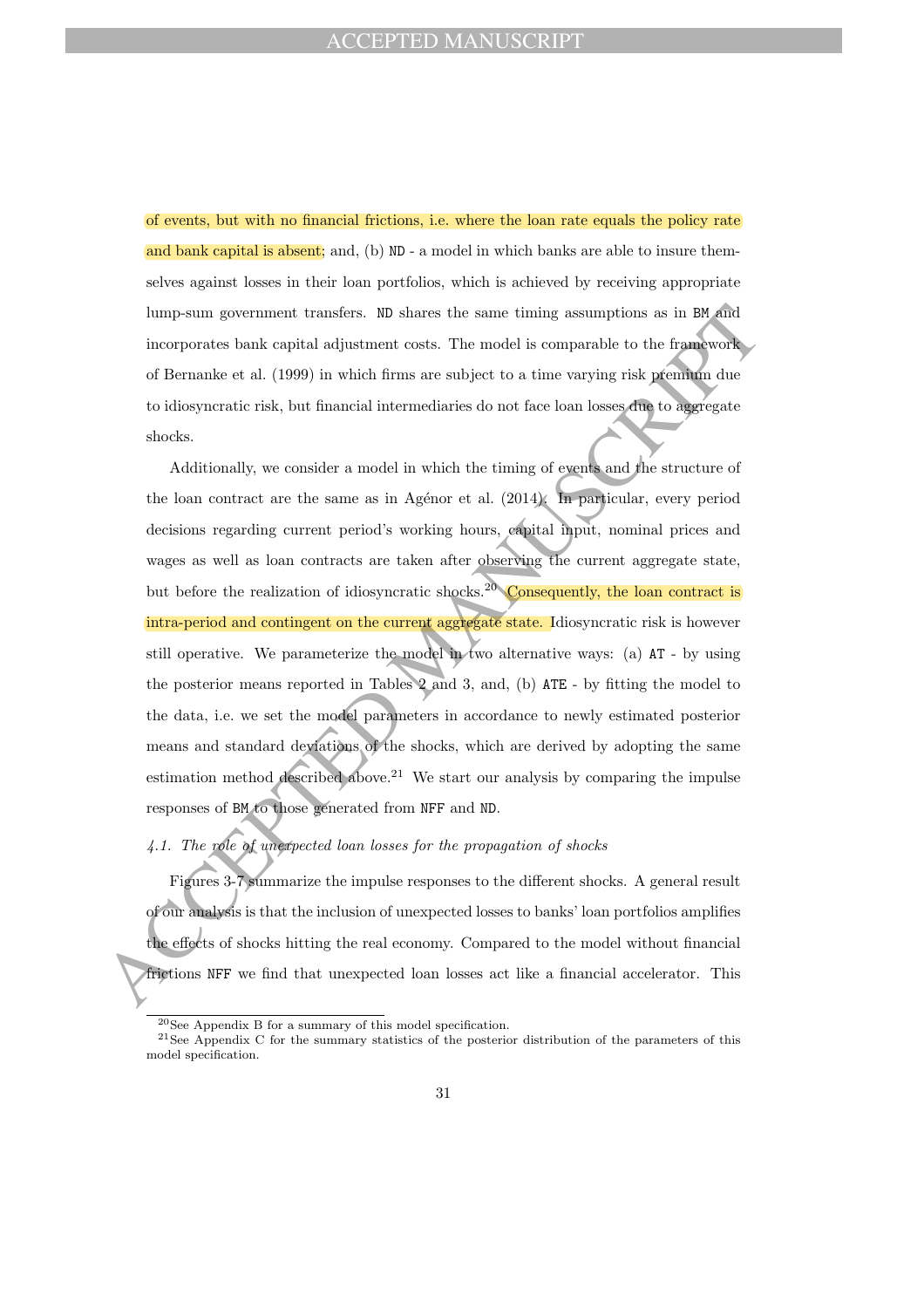# ACCEPTED MANUSCRIPT

finding holds in particular for the preference shock, the government spending shock and the monetary policy shock.

### 4.1.1. Preference shock

The economy slips into a recession after a negative preference shock (Figure 3). Output falls together with the inflation rate. Consumption drops, investment declines and the situation on the labor market deteriorates. The central bank decreases the policy rate. While all models have these features in common quantitative differences in the reaction of the model variables can be observed.

The comony slips into a recession after a negative preference shock (Figure 3). Guarn this together with the inflation rate. Consumption drops, investment declines and<br>the situation on the labor market determines in commo Firms can at first only react to a fall in aggregate demand by lowering their prices, which explains the massive drop of the inflation rate after the shock. The economy-wide default rate increases due to the scaling up of the real value of outstanding debt. This is easily recognized by inspecting equation (23) that specifies the equilibrium insolvency threshold  $\tilde{\omega}_t$ . In particular, up to a linear approximation, the default rate  $\tilde{\omega}_t$  is perfectly negatively correlated with current inflation  $\Pi_t$ <sup>22</sup> This mechanism is akin to the Fisher debt deflation effect described in Christiano et al. (2010). Expected future default rates are also expected to be above average due to the persistent increase in real wages and the real rental rate of capital, even though the demand for both labor and investment decreases. This again is a manifestation of the *Fisher effect*: Although the nominal price of both production factors decrease and overall nominal loan demand contracts, their corresponding real values become larger relative to real output with the consequence of a higher insolvency rate.<sup>23</sup> Accordingly, the default premium  $\rho_t^L$  increases and stays above average for about two years, which strongly contributes to the rise in the credit spread  $R<sub>1</sub>$  $t R_t$ . The elevated default rates reduce banks' profits which translates into a

<sup>&</sup>lt;sup>22</sup>Note that for a given aggregate productivity level,  $\tilde{Y}_t$  does not respond to shocks in t while the price-adjustment cost term do not have any first order effects on  $\tilde{\omega}_t$ .

 $^{23}$ The preference shock alters the marginal rate of substitution between consumption and leisure with the consequence of putting upward pressure on real wages. This, combined with the strong drop in consumer price inflation on impact, leads to a significant rise in real wages even though nominal wages decline. This incentivizes firms to substitute labor for capital which, in turn, contributes to the increase in the rental rate of capital. As a result, the real value of loans relative to that of output rises, leading to a higher default premium. An additional consequence of the substitution across production factors, is the relatively muted decline of investment.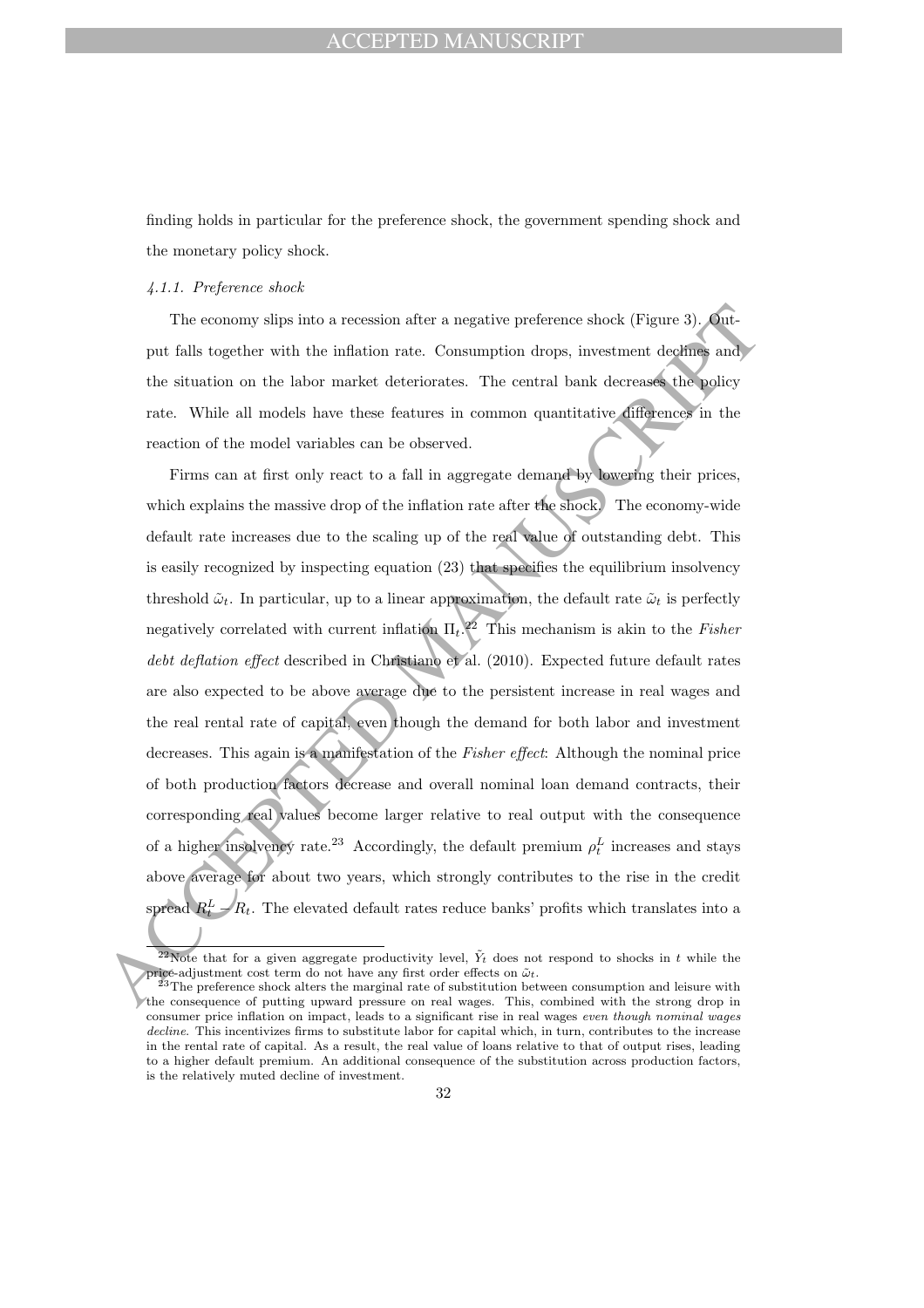# **CEPTED MANUSCRIPT**

decline of bank capital that reinforces the upward pressure on the loan rate, thus further deteriorating credit conditions.

once creditors' default affects bank balance sheets. The effect is strongest for investigative where the maximum response more than doubles. The amplification with respect to the restriction of original, consistent and bu Comparing BM to ND reveals that the reaction of the economy to the shock is amplified once creditors' default affects bank balance sheets. The effect is strongest for investment where the maximum response more than doubles. The amplification with respect to the reaction of output, consumption and hours worked is also substantial - it amounts to about 30%. The relatively weaker responsiveness of the macro aggregates in ND is the consequence of the following mechanism. Since the increase in firm defaults induced by the preference shock does not translate into higher losses in the aggregate loan portfolio, the capital position of the banking sector develops much more favourably - it improves on impact and remains better than average for more than a year before returning to normal levels. As a result, the additional costs related to deviations from the target level of capitalization are relatively more limited, which in turn allows banks in ND to charge a much lower credit spread even though the fraction of insolvencies is similar to that in the benchmark economy. Consequently, firms cut labor and capital demand by less.

33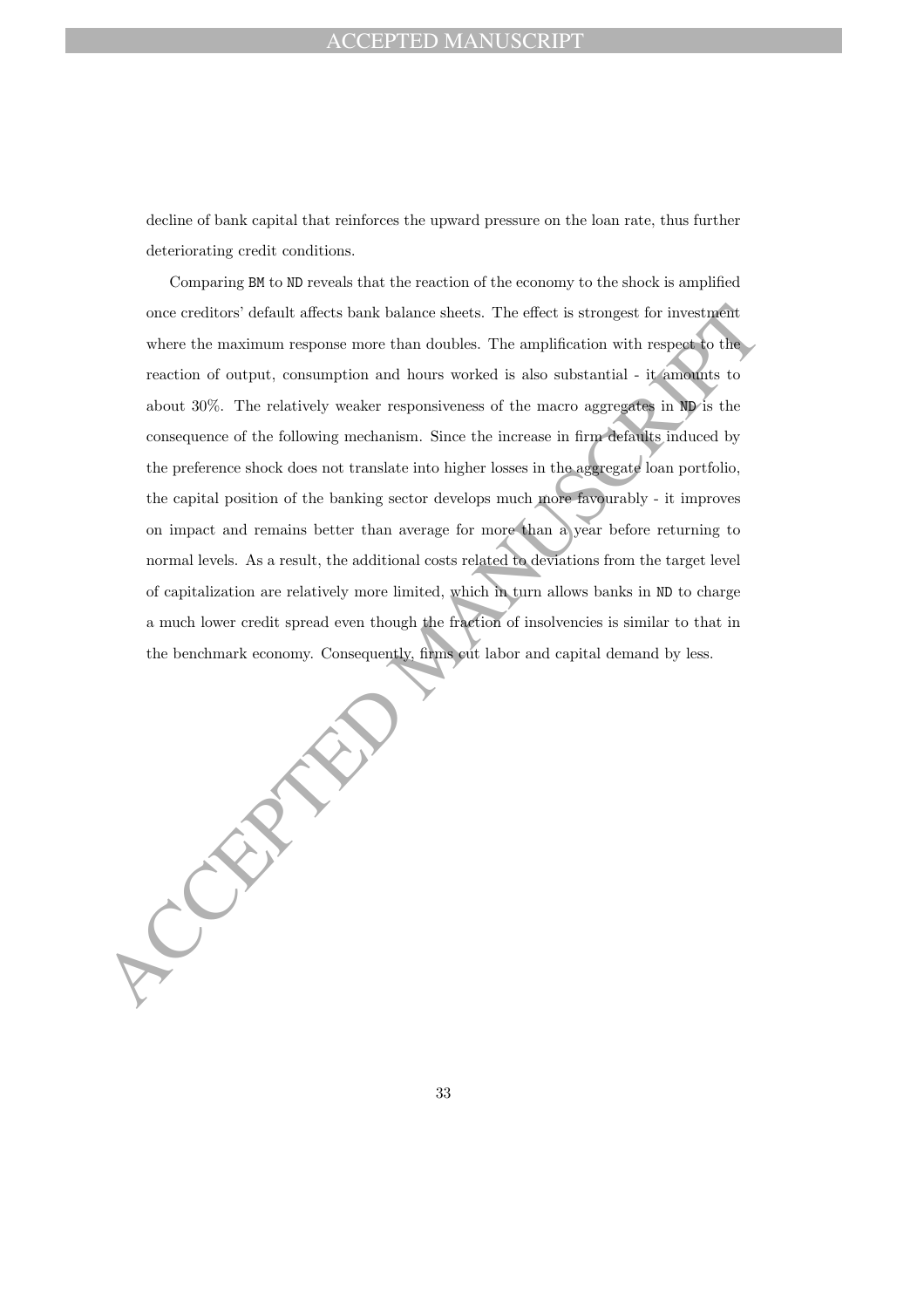

### Figure 3: Contractionary preference shock

Notes: Impulse responses to a contractionary preference shock. BM - benchmark model; NFF - model without financial frictions and bank capital. Same parameters as in baseline model; ND - baseline model without effects of defaults on bank capitalization. Same parameters as in baseline model. Percentage deviations from steady state except the default probability, loan rate and policy rate for which the deviations are given in percentage points. The shock is normalized such that the maximum response of GDP in the ND model equals 1%. The default probability is given by  $(\tilde{\omega}_t - \underline{\omega})/(\bar{\omega} - \underline{\omega})$ .

In addition, the impulse responses to the preference shock reveal that the direction in which the credit spread and the default threshold respond is not driven by the presence of non-diversifiable lending risk. As discussed in Section 4.2, the behavior of these vari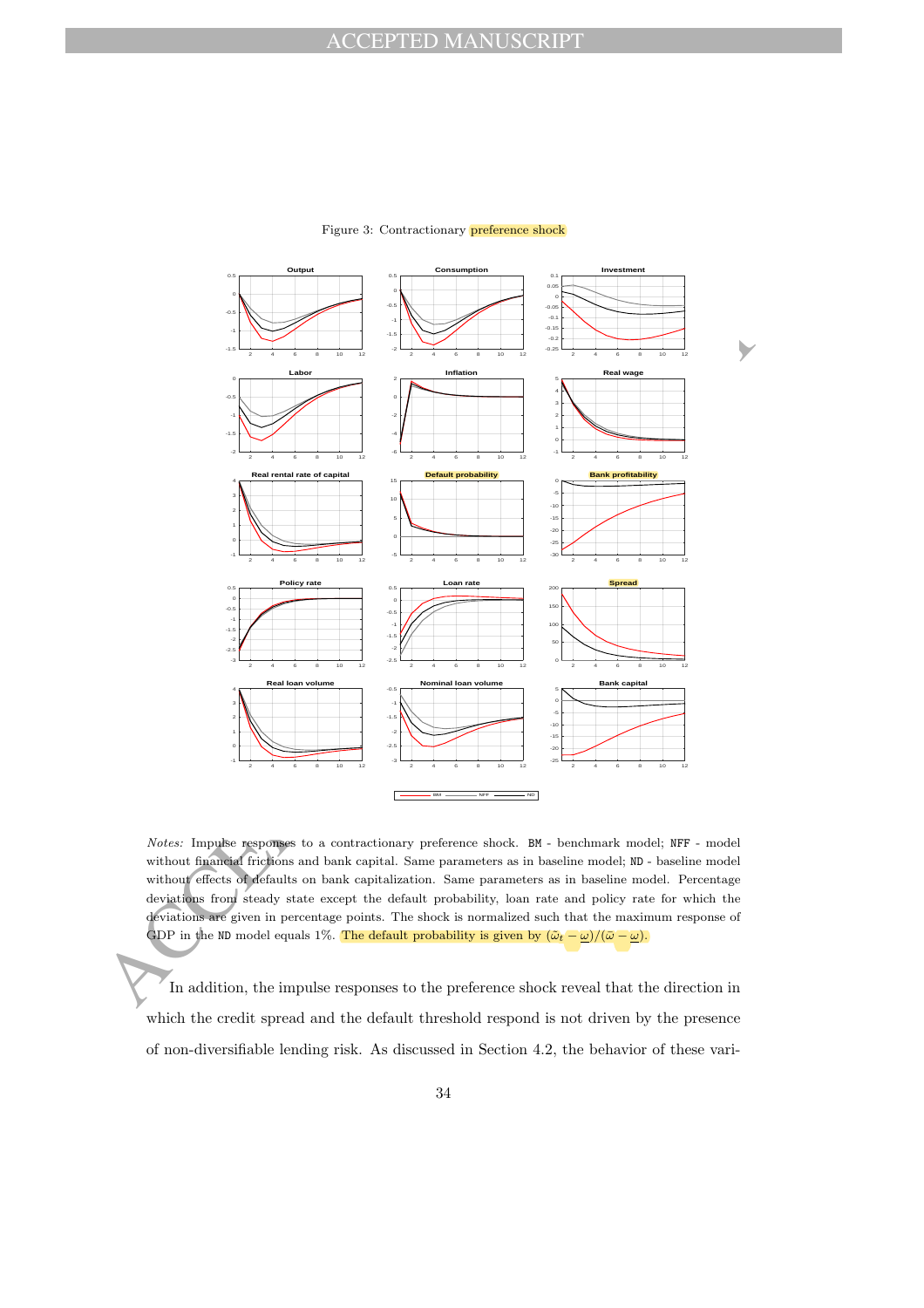ables is rather a consequence of the specific timing according to which several important decisions - e.g. regarding production factors, nominal wages, the premium  $\rho_t^L$  and the loan rate  $R_t^L$  - are taken one period in advance, i.e. prior to the realization of next period shocks.

### 4.1.2. Monetary policy and government spending shocks

Output falls together with the inflation rate on impact after both a restrictive monetary policy and government spending shock (Figures 4 and 5). The mechanisms at work are qualitatively the same as in the case of a preference shock. Again, the presence of financial frictions acts as an amplifier of the economy-wide responses to the tightening engineered by the monetary authority or the government, with a notable contribution by the link between non-diversifiable aggregate loan-risk and bank balance sheets.

shocks.<br>
4.1.2. Monetary policy and government spending shocks<br>
Couput falls together with the inhibiton rate on impact after both a restrictive upper-<br>
tary policy and government spending shock (Figures 4 and 5). The mag In fact, a comparison between BM and ND shows that when banks' loan portfolios are subject to aggregate losses, the maximum reaction of output strengthens by about 15% in the case of a monetary policy shock. In the case of a government spending shock, the maximum output response is even magnified by roughly 40%. Note that the contraction in public spending leads to an increase in private consumption via a standard crowding in mechanism. The increase in consumption, reduces the resources available for investment. This, combined with the decline in overall demand amplifies the negative reaction of investment relative to the case of a monetary policy or a preference shock. Moreover, a notable difference in the reaction of bank capital to the shocks can be observed. Bank capital falls considerably in the case where loan losses affect bank balance sheet, whereas it improves - at least temporarily - if loan losses are compensated.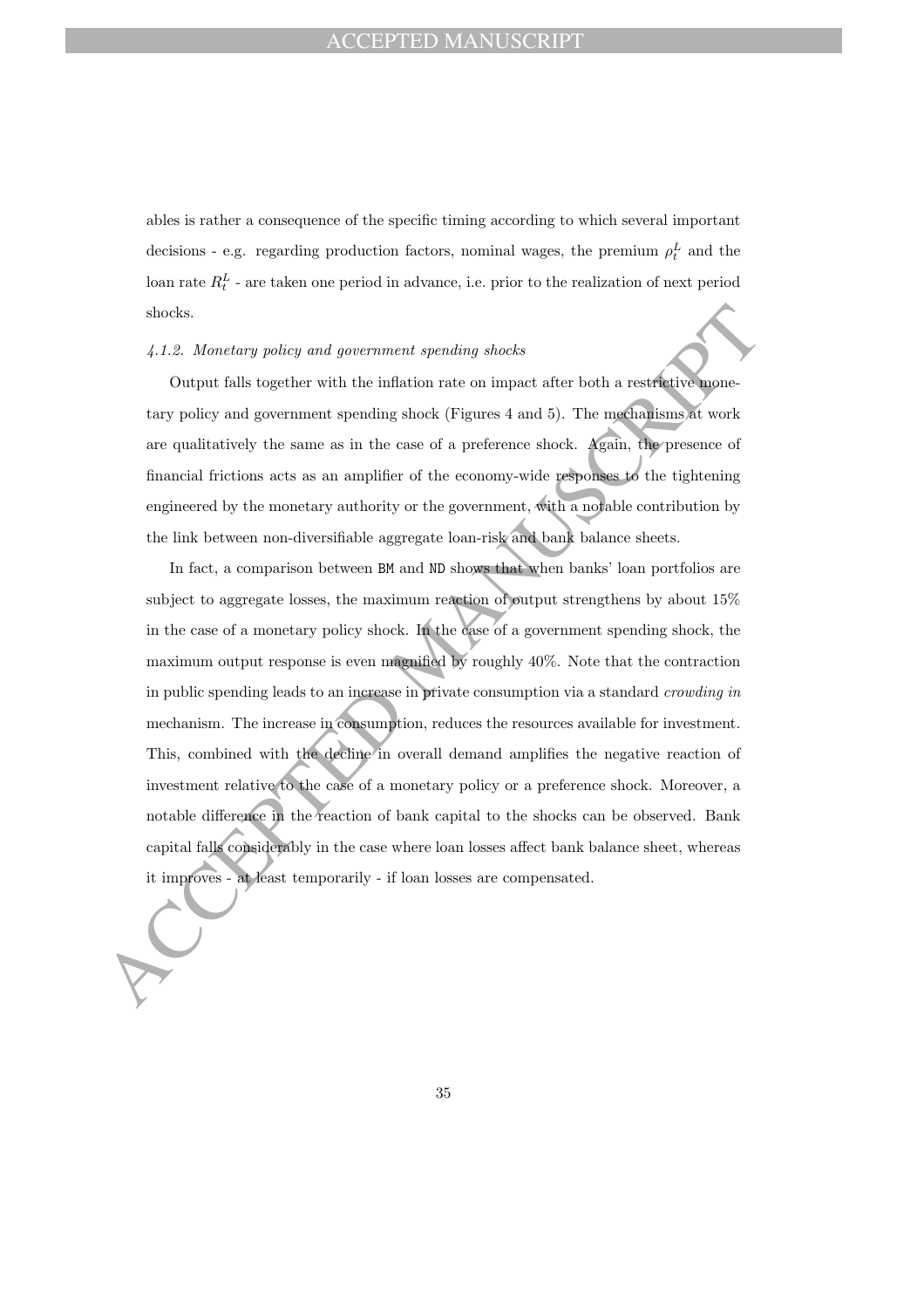

### Figure 4: Contractionary monetary policy shock

Notes: Impulse responses to a contractionary monetary shock. BM - benchmark model; NFF - model without financial frictions and bank capital. Same parameters as in baseline model; ND - baseline model without effects of defaults on bank capitalization. Same parameters as in baseline model. Percentage deviations from steady state except the default probability, loan rate and policy rate for which the deviations are given in percentage points. The shock is normalized such that the maximum response of GDP in the ND model equals 1%. The default probability is given by  $(\tilde{\omega}_t - \underline{\omega})/(\bar{\omega} - \underline{\omega})$ .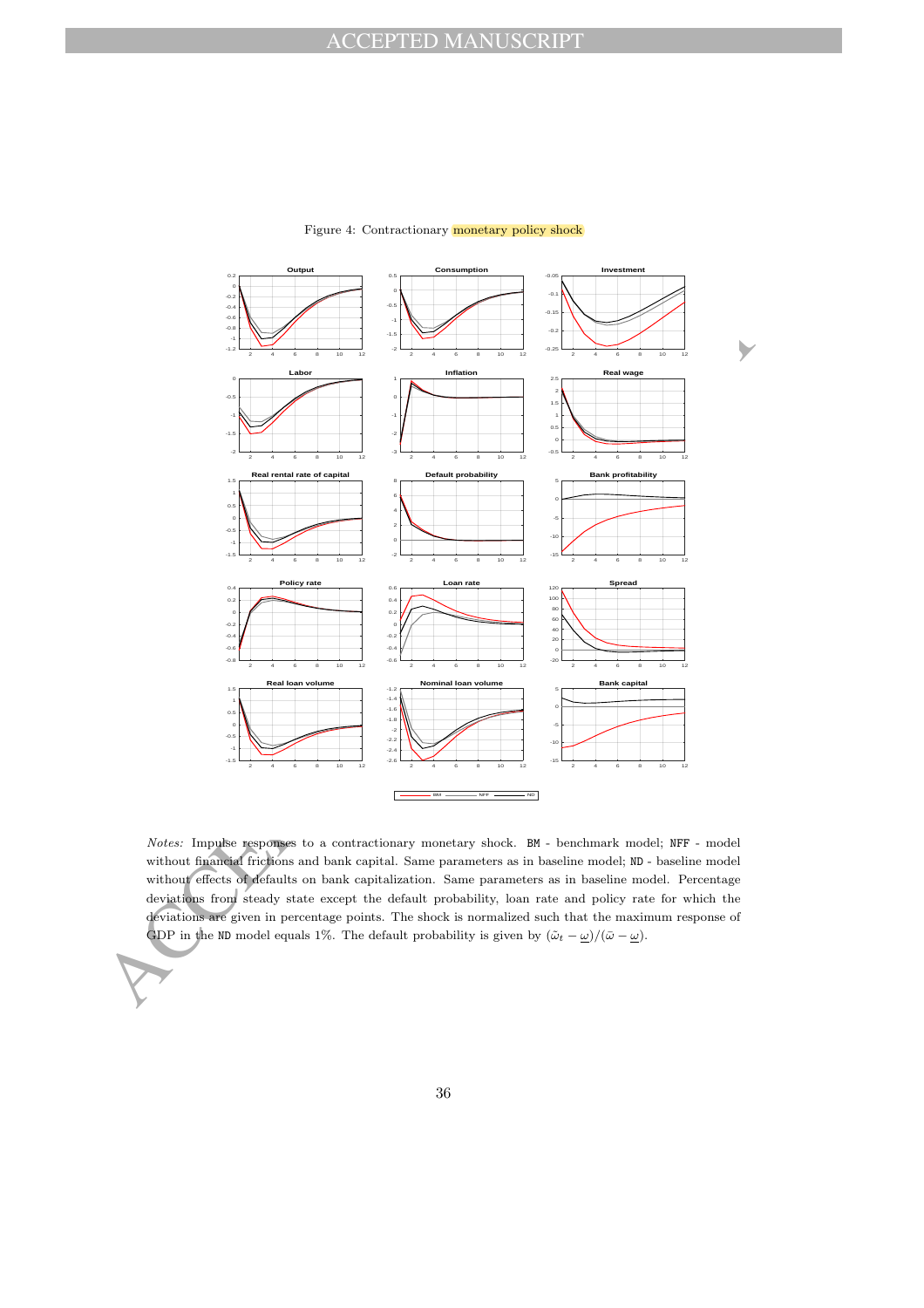

### Figure 5: Contractionary government spending shock

Notes: Impulse responses to a contractionary government spending shock. BM - benchmark model; NFF - model without financial frictions and bank capital. Same parameters as in baseline model; ND baseline model without effects of defaults on bank capitalization. Same parameters as in baseline model. Percentage deviations from steady state except the default probability, loan rate and policy rate for which the deviations are given in percentage points. The shock is normalized such that the maximum response of GDP in the ND model equals 1%. The default probability is given by  $(\tilde{\omega}_t - \underline{\omega})/(\bar{\omega} - \underline{\omega})$ .

### 4.1.3. Shock to bank capital

The economy slumps after an adverse shock to bank capital (Figure 6). Bank lending contracts. The loan rate raises in accordance with the weaker bank capital position, thereby increasing the threshold of default. The negative consequences of the shock are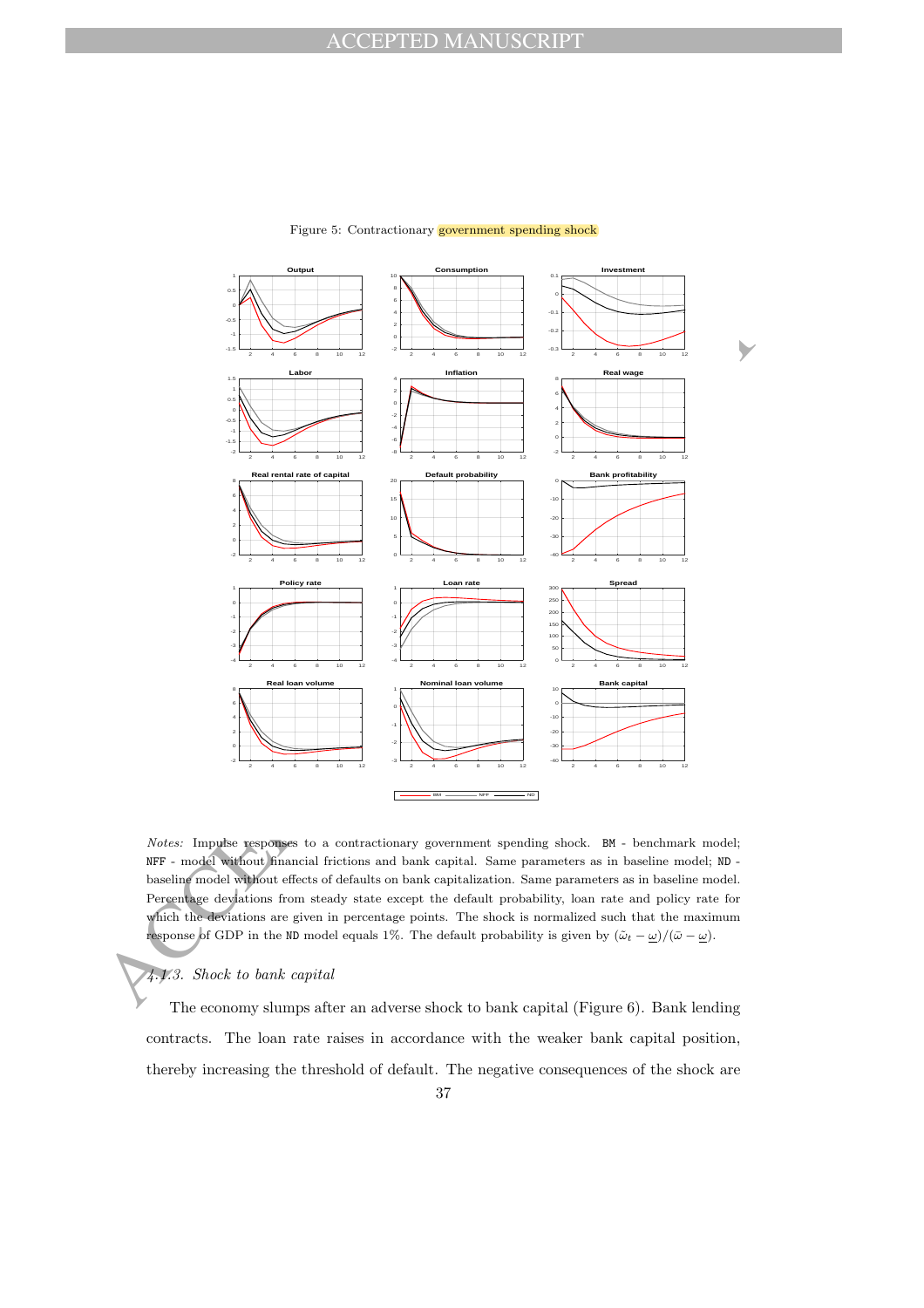relatively persistent. Overall, the dynamics of the model variables is comparable to the responses documented in Christiano et al. (2014) to an unanticipated risk shock. Moreover, the reaction of the variables across the different models is very similar. The inability of banks to insure their loan portfolios against aggregate risks contributes modestly, by about 10%, to the amplification of the output response (compare BM with ND in Figure 6).

# 4.1.4. Aggregate productivity shock

The bulk of the DSGE models incorporating financial frictions predict that the latter barely affect the propagation of supply side shocks. Our framework delivers a similar implication (Figure 7). In the following, we only discuss the reaction to an aggregate productivity shock.

of banks to insure their ionn portfolios against aggregate risks contributes modestly for about 10%, to the amplification of the output response (compare BK with RD in Figure 6).<br>
4.1.4. Agorogate productivity shock<br>
The In particular, the presence of an operative interrelation between aggregate default rates and bank capitalization contribute qualitatively to the amplification of the responses to productivity shocks. However, this contribution is *quantitatively* negligible and thus, economically insignificant. The reason is that there are two opposite effects on the default threshold  $\tilde{\omega}$  which almost offset each other. On the one hand, the drop in aggregate productivity makes insolvencies more likely. On the other hand, the increase in inflation reduces the real debt burden faced by firms, thus making it easier to repay outstanding debts. As a result, the default threshold and the default premium increase by a relatively limited amount. Accordingly, the banks' capital position deteriorates to a much smaller extent than in the case of the demand-side and financial shocks discussed above. Consequently, the credit spread rises only slightly implying an overly modest difference regarding the behavior of loan rates and thus, regarding factor input demand and pricing across the three models BM, ND and NFF. Nevertheless, two qualitative differences between BM and ND can be observed. First, in BM bank profitability, i.e. the ratio of bank profit over total assets, is pro-cyclical, whereas in ND it is counter-cyclical. Second, the drop of bank capital in BM in response to the shock is considerably stronger.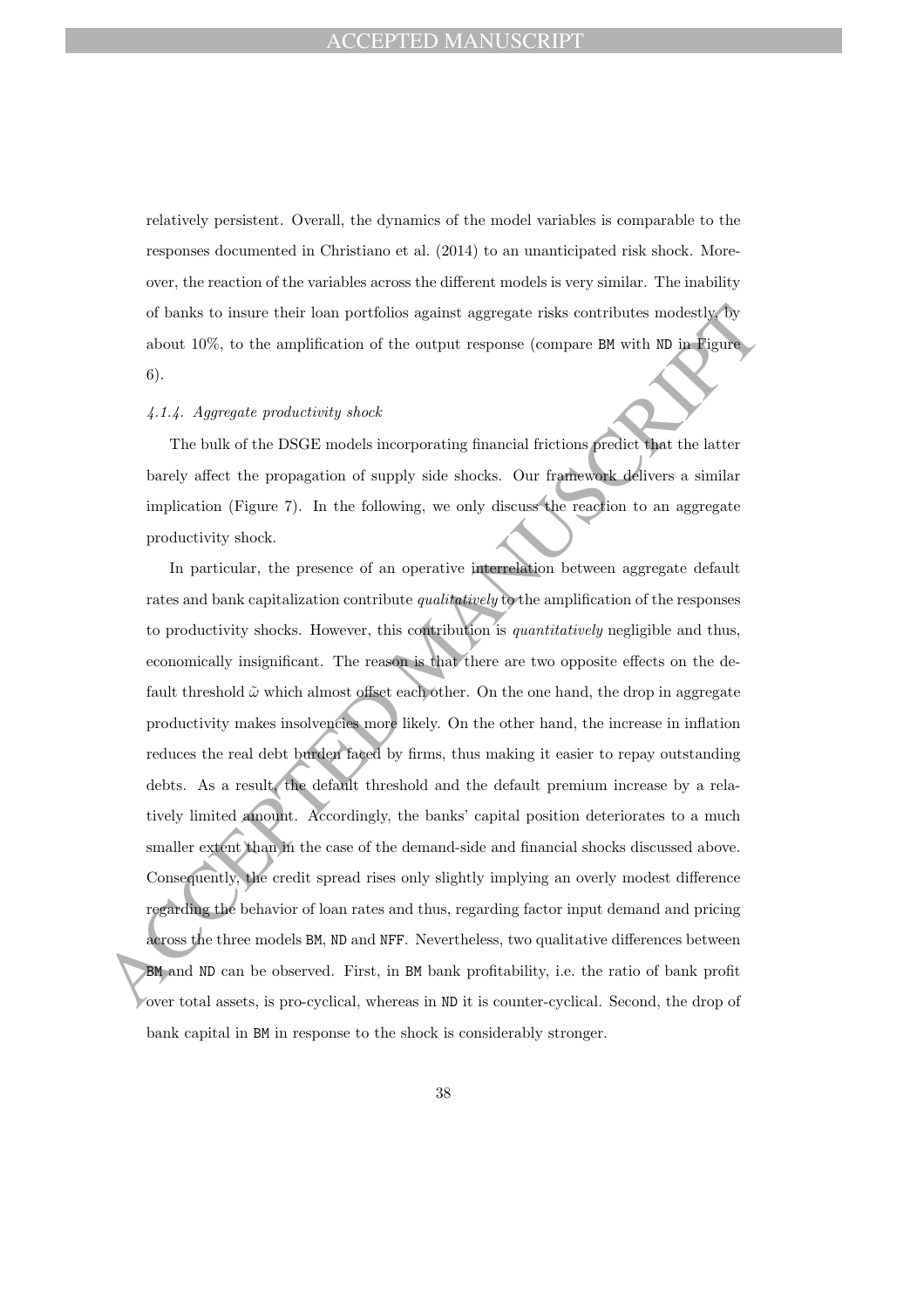

### Figure 6: Contractionary bank capital shock

Notes: Impulse responses to an adverse bank capital shock. BM - benchmark model; NFF - model without financial frictions and bank capital. Same parameters as in baseline model; ND - baseline model without effects of defaults on bank capitalization. Same parameters as in baseline model. Percentage deviations from steady state except the default probability, loan rate and policy rate for which the deviations are given in percentage points. The shock is normalized such that the maximum response of GDP in the ND model equals 1%. The default probability is given by  $(\tilde{\omega}_t - \underline{\omega})/(\bar{\omega} - \underline{\omega})$ .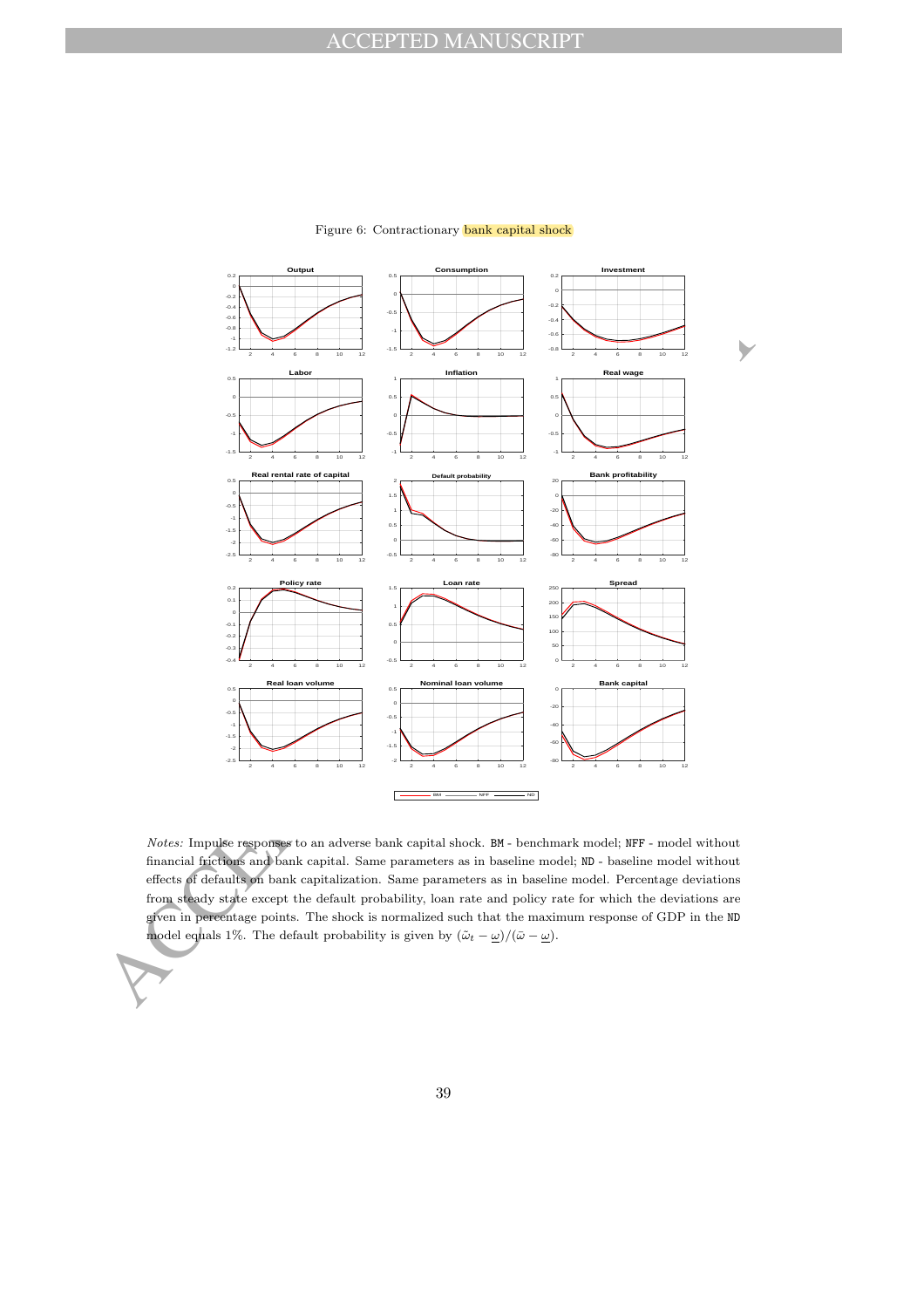

### Figure 7: Contractionary aggregate productivity shock

Notes: Impulse responses to an adverse aggregate productivity shock. BM - benchmark model; NFF - model without financial frictions and bank capital. Same parameters as in baseline model; ND - baseline model without effects of defaults on bank capitalization. Same parameters as in baseline model. Percentage deviations from steady state except the default probability, loan rate and policy rate for which the deviations are given in percentage points. The shock is normalized such that the maximum response of GDP in the ND model equals 1%. The default probability is given by  $(\tilde{\omega}_t - \underline{\omega})/(\bar{\omega} - \underline{\omega})$ .

### 4.2. Alternative timing of events

Next, we compare BM to a model with a standard timing of events: AT or ATE, respectively, in which decisions regarding capital and labor inputs, wage setting and labor supply are taken in the current period, after the realization of aggregate shocks. In AT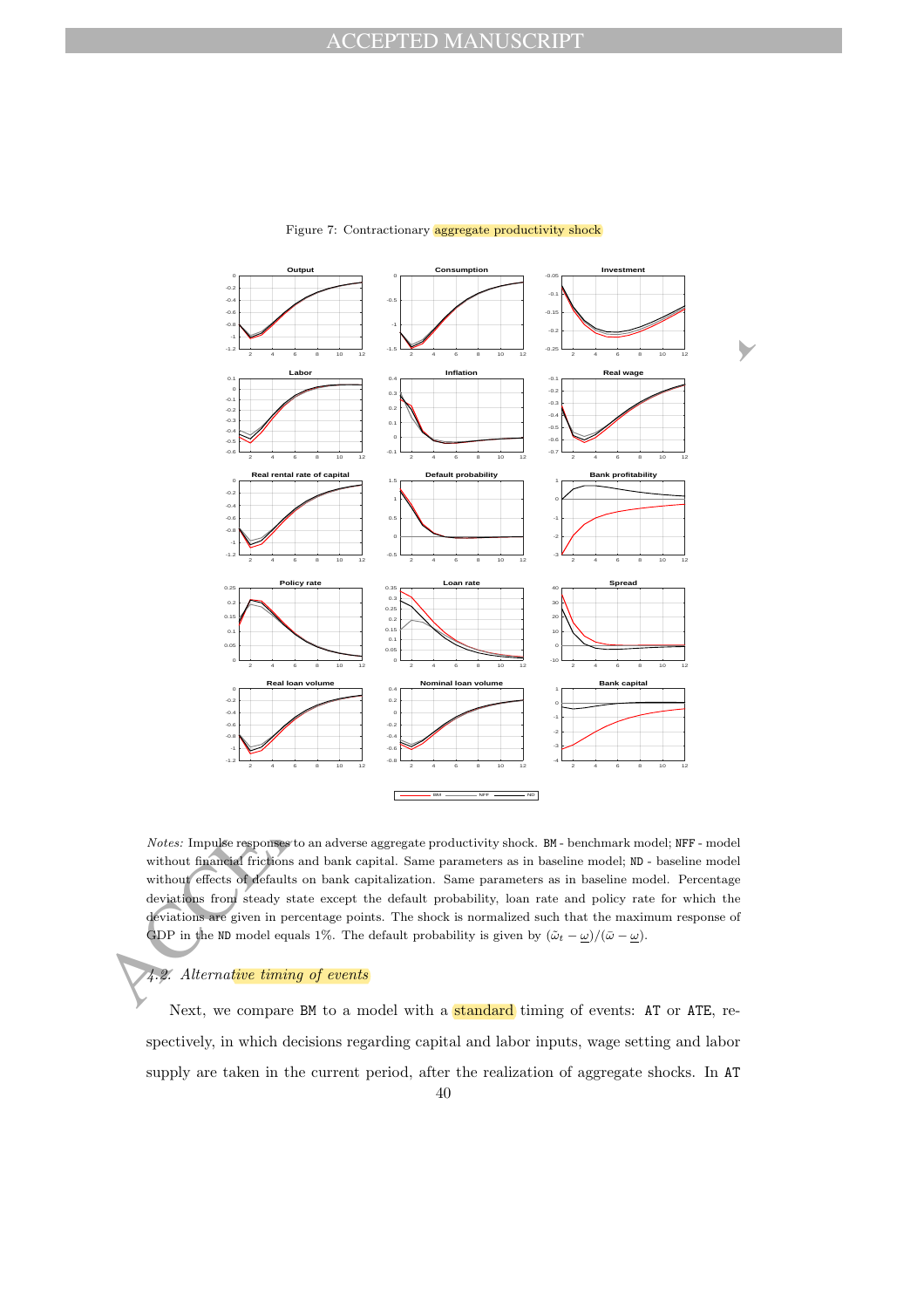or ATE, banks and firms sign an intra-period loan contract. Figure 8 summarizes the results.





Notes: Impulse responses to different macroeconomic shocks. BM - baseline model; AT - model with alternative timing of events and intra-period loan contracts. Same parameters as in baseline model; ATE - model with alternative timing of events and intra-period loan contracts. Estimated parameters. Percentage deviations from steady state. Each shock is a one-standard deviation shock.

As explained above, the responses to nominal and real demand-side shocks in BM are shaped by the Fisher effect. On impact, it increases the real value of the debt burden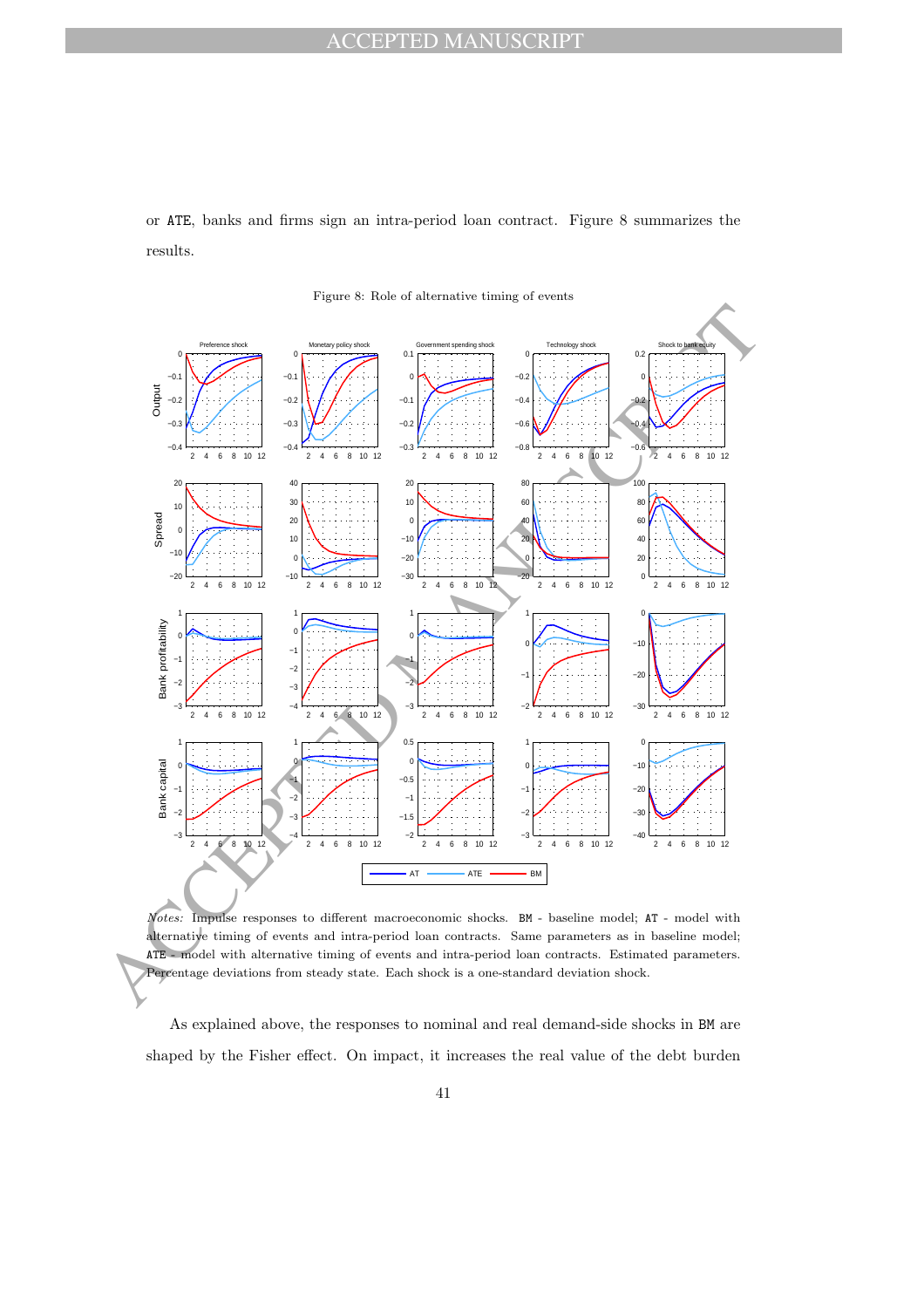while, in the following periods, it operates through the induced rise in the real prices of capital and labor which more than offset the decline in loan demand. As a result, the default rate rises with adverse implications for the credit spread, bank profitability and bank capitalization. In contrast, the default threshold in AT or ATE declines after an adverse shock to preferences, monetary policy or government spending, which is caused by the decline in loan demand due to lower cost of working capital and the fall in the loan rate. As a result, the default premium decreases, and thus the interest spread declines. Thus, although the economy slips into a recession after negative demand-side shocks, firms' creditworthiness improves because they need less external financing. Consequently, in AT or ATE bank profitability also increases.

Comparing the responses of BM with those of AT or ATE to an adverse aggregate productivity shock shows that the dynamics are alike except for the response of bank profitability. In case of an adverse shock to bank capital qualitative differences in the reaction of the variables across the different model specifications cannot be observed.

### 4.3. Final assessment

and bank capitalization. In contrast, the default threshold in AT or ATE declines after and variety policy of government spending, which is one of the decline in bana denoted ban to lower cost of working capital and the f Overall, comparing our model to alternative model specifications, i.e. ND or AT and ATE, respectively shows that the allowance of unexpected losses in banks' loan portfolios generates two important effects. First, BM can replicate the empirical correlation between bank profitability, i.e. the ratio of bank profit to total assets, and aggregate output. Albertazzi and Gambacorta (2009), Bikker and Hu (2002) and Bolt et al. (2012) find that this correlation is significantly positive in the data.<sup>24</sup> While our model implies that bank profitability is pro-cyclical, it is counter-cyclical in the alternative models where banks are insulated from aggregate loan losses. The respective correlations evaluated over all shocks amount to 0.75 (BM), -0.14 (ND), -0.11 (AT) and -0.08 (ATE).

Second, BM is capable of replicating the dynamic responses of firm default rates and credit spreads to monetary policy shocks. Empirical evidence from De Graeve and Kick (2008), Gilchrist and Zakrajsek (2013), Buch et al. (2014), Gertler and Karadi (2015)

<sup>24</sup>See also the literature cited in these papers for more empirical evidence.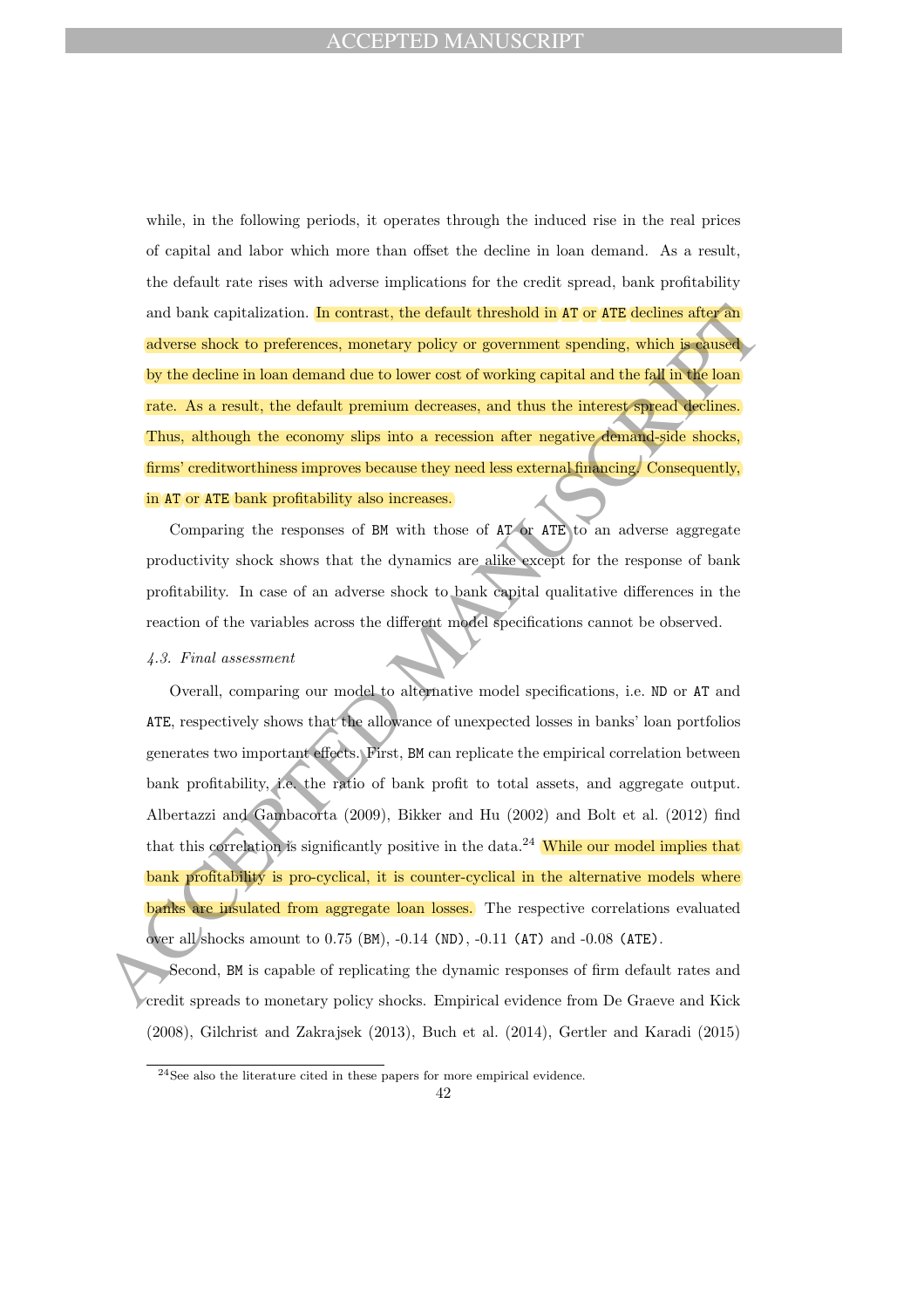or Guidolin et al. (2015) documents that an unexpected monetary tightening leads to higher bankruptcy rates and an increase in the credit spread while the opposite holds for the case of expansionary monetary policy interventions.<sup>25</sup> In contrast, the models with an alternative timing of events and intra-period loans, i.e. AT and ATE, respectively predict a pro-cyclical response of default rates and credit spreads to monetary policy disturbances.

### 5. Conclusion

with an alternative timing of events and intra-period loans, i.e. AT and ATE, respectively, precist a pro-cyclical response of default rates and credit spreads to monetary policy disturbances.<br>
5. Conclusion We have prese We have presented a stylized DSGE model in which banks face unexpected loan losses due to aggregate shocks while, at the same time, being subject to regulatory capital requirements. We have used the framework to explore the importance of an endogenous feedback loop between private debtors' default, aggregate loan losses, bank capital and credit conditions for the transmission of macroeconomic shocks. The model has been estimated using euro area data over the period 2000Q1-2015Q4. We have compared the dynamics of our model to those of alternative model specifications in which loan losses can be insured at no cost or in which all decisions are taken after the realization of aggregate shocks, which means that every loan contract is intra-period and thus contingent on the current aggregate state.

Our main findings are the following. First, the interaction between unexpected losses in banks' loan portfolios and the bank capital position strengthens the effects of real and nominal demand-side shocks. The amplification in the case of disturbances to government spending is particularly strong. The strengthening of the effects arises because of the presence of aggregate loan losses that weaken the bank capital position. The drop of bank capital in turn reinforces the tightening of credit conditions. In contrast, alternative specifications of our model in which aggregate lending risk can be completely hedged exhibit a response of bank capital to these shocks that is at least temporarily positive.

<sup>25</sup>In addition, Duffie et al. (2007), Pesaran et al. (2006), Tang and Yan (2010) and Aliaga-Daz and Olivero (2010), among others show that default rates and credit spreads are in general counter-cyclical without identifying specific structural shocks.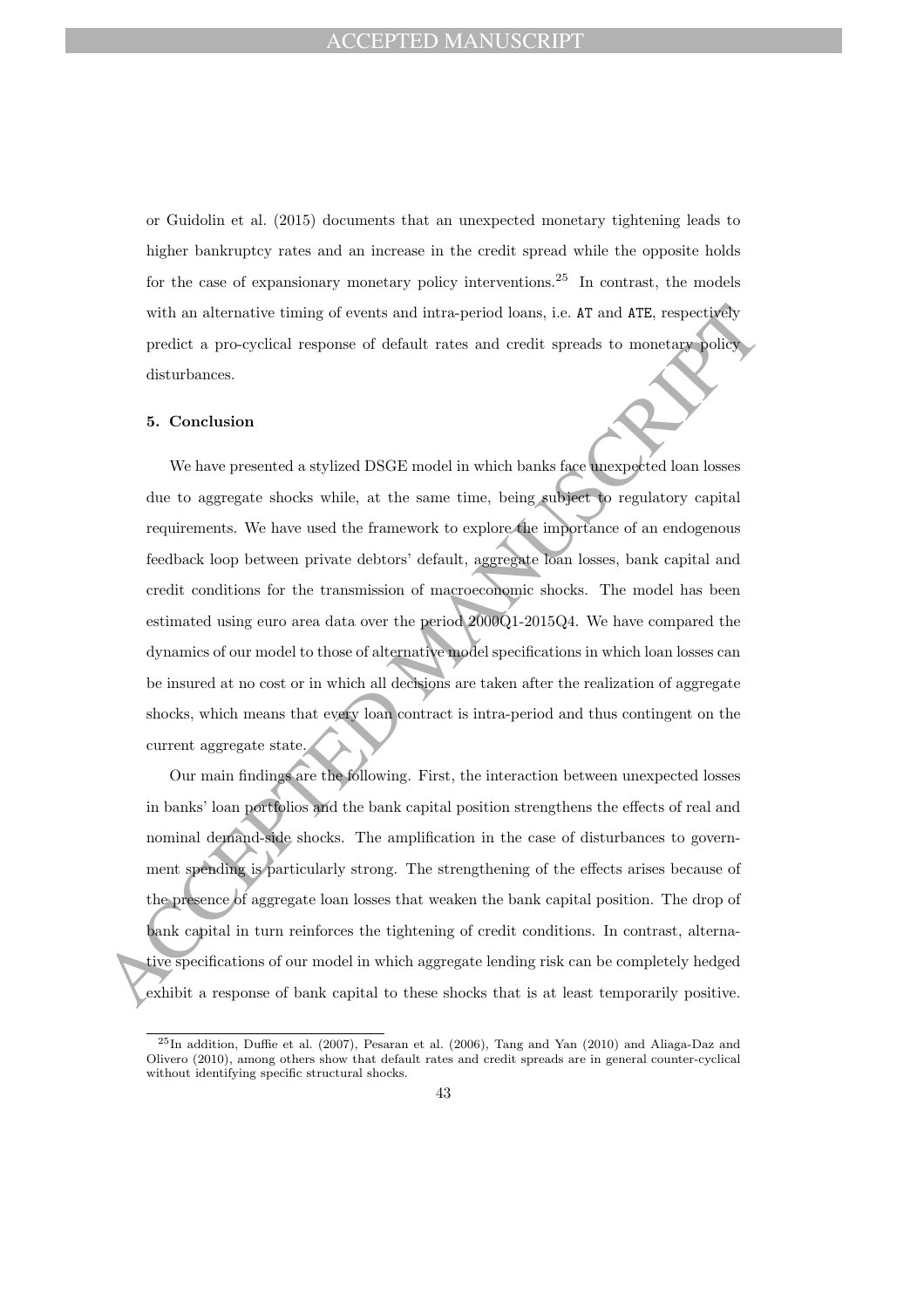Second, our model is capable of reproducing two financial market characteristics that are documented in the empirical literature, i.e. the pro-cyclicality of bank profitability and the counter-cyclical reaction of firm default rates and credit spreads after monetary policy shocks. Alternative specifications of our model in which loan contracts are contingent upon the aggregate state of the economy fail to replicate at least one of these characteristics or even both.

Finally, our model is a stylized attempt to incorporate aggregate loan losses in a DSGE framework, which can be extended along a number of dimensions. In particular, our model abstracts from firms accumulating net worth, assumes a competitive banking sector, neglects global banking and ignores international trade. We believe that extending the framework by these dimensions has the potential for providing interesting insights into the transmission of macroeconomic shocks.

# 6. Appendix

### A. Data and sources

**policy shocks.** Alternative specifications of our model in which loan contracts are generated in the compact state of the conomy fail to replicate at least one of these characteristics or even both.<br>
The ally, our model The bank lending data is taken from the ECB and comprises loans extended to the Non-Financial corporations sector, denominated in Euro, stocks, total maturity (data key: BSI.Q.U2.N.A.A20.A.1.U2.2240.Z01.E) and the interest rate on loans other than revolving loans and overdrafts, convenience and extended credit card debt, Non-Financial corporations sector, new business coverage, total amount (data key: MIR.M.U2.B.A2A.A. R.A.2240.EUR.N). The series taken from EUROSTAT correspond to the European System of Accounts 2010 (ESA 2010) and are seasonally adjusted. They include real gross domestic product, real consumption of households and non-profit institutions serving households, real gross fixed capital formation, hours worked, consumer price inflation, nominal gross wages and salaries, deflator of gross fixed capital formation and deflator of private consumption. The shadow policy rate is provided by Leo Krippner and available at the homepage of the Reserve Bank of New Zealand.<sup>26</sup>

<sup>26</sup>See Krippner (2013) as well as http://www.rbnz.govt.nz/research-and-publications/researchprogramme/additional-research/measures-of-the-stance-of-united-states-monetary-policy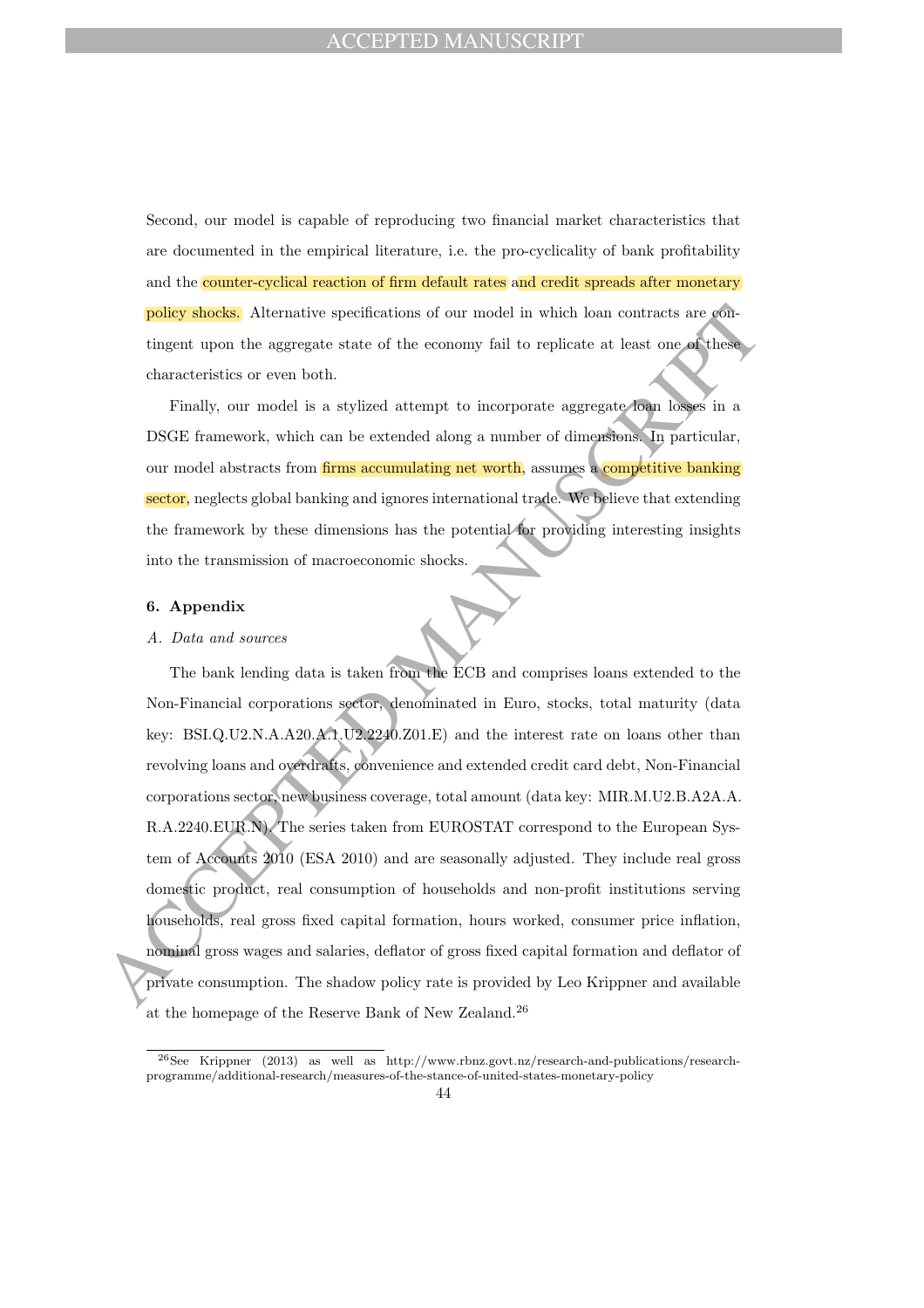# B. Model without unexpected loan losses

The model without unexpected loan losses can be summarized by the following equations:

$$
Y_{t} = Z_{t}^{n} K_{t-1}^{\alpha} N_{t}^{1-\alpha}
$$
\n
$$
L_{t}^{R} = z_{t} K_{t-1} + w_{t} N_{t}
$$
\n
$$
z_{t} R_{t}^{L} = \alpha Z_{t}^{\alpha} \text{mc}_{t} \left(\frac{N_{t}}{K_{t-1}}\right)^{1-\alpha}
$$
\n
$$
w_{t} R_{t}^{L} = (1-\alpha) Z_{t}^{\alpha} \text{mc}_{t} \left(\frac{N_{t}}{K_{t-1}}\right)^{-\alpha}
$$
\n(A3)\n
$$
w_{t} R_{t}^{L} = (1-\alpha) Z_{t}^{\alpha} \text{mc}_{t} \left(\frac{N_{t}}{K_{t-1}}\right)^{-\alpha}
$$
\n(A4)\n
$$
\hat{\omega}_{t} = \frac{R_{t}^{L} L_{t}^{R}}{Y_{t}} + \frac{\theta}{2} (\Pi_{t} - 1)^{2}
$$
\n(A5)\n
$$
\hat{\omega}_{t} = (1-\delta) \hat{K}_{t-1} + I_{t} \qquad (A7)
$$
\n
$$
\gamma_{t} = \beta E_{t} \left[\frac{\lambda_{t+1}}{\lambda_{t}} \left(\frac{N_{t+1}}{N_{t-1}} - \delta\right) - z_{t+1}\right]
$$
\n(A8)\n
$$
\gamma_{t} = 1 + \kappa \left(\frac{Z_{t}^{t} I_{t}}{V_{t-1}} - \delta\right) \frac{Z_{t}^{t} I_{t}}{I_{t-1}} + \frac{\kappa}{2} \left(\frac{Z_{t}^{t} I_{t}}{I_{t-1}} - \delta\right)^{2}
$$
\n
$$
Z_{t}^{\alpha} (C_{t} - H_{t})^{-\sigma} = \lambda_{t} \qquad (A9)
$$
\n
$$
\lambda_{t} = \beta E_{t} \left[\lambda_{t+1} \frac{R_{t}^{D}}{I_{t+1}}\right]
$$
\n
$$
\vartheta (\Pi_{t}^{W} - 1) \Pi_{t}^{W} = \vartheta \beta E_{t} \left[\frac{\lambda_{t+1}}{\lambda_{t}} (\Pi_{t+1}^{W} - 1) \frac{(\Pi_{t+1}^{W})^{2}}{I_{t+1}}\right]
$$
\n
$$
+(1 - \phi_{t
$$

$$
\theta \Pi_t (\Pi_t - 1) = \theta \beta E_t \left[ \frac{\lambda_{t+1}}{\lambda_t} \Pi_{t+1} (\Pi_{t+1} - 1) \frac{Y_{t+1}}{Y_t} \right] + \xi_t m c_t \tag{A5}
$$

$$
\tilde{\omega}_t = \frac{R_t^L L_t^R}{\tilde{Y}_t} + \frac{\theta}{2} (\Pi_t - 1)^2
$$
\n(A6)

$$
K_t = (1 - \delta)K_{t-1} + I_t
$$
\n(A7)

$$
\gamma_t = \beta E_t \left[ \frac{\lambda_{t+1}}{\lambda_t} \left( \gamma_{t+1} (1 - \delta) + z_{t+1} \right) \right]
$$
 (A8)

$$
\gamma_t = 1 + \kappa \left( \frac{Z_t^i I_t}{I_{t-1}} - \delta \right) \frac{Z_t^i I_t}{I_{t-1}} + \frac{\kappa}{2} \left( \frac{Z_t^i I_t}{I_{t-1}} - \delta \right)^2
$$

$$
-\beta E_t \left[ \frac{\lambda_{t+1}}{\lambda_t} \kappa \left( \frac{Z_{t+1}^i I_{t+1}}{I_t} - 1 \right) Z_{t+1}^i \left( \frac{I_{t+1}}{I_t} \right)^2 \right]
$$
(A9)

$$
Z_t^c (C_t - H_t)^{-\sigma} = \lambda_t \tag{A10}
$$

$$
\lambda_t = \beta E_t \left[ \lambda_{t+1} \frac{R_t^D}{\Pi_{t+1}} \right] \tag{A11}
$$

$$
\vartheta\left(\Pi_t^W - 1\right)\Pi_t^W = \vartheta\beta E_t \left[\frac{\lambda_{t+1}}{\lambda_t}\left(\Pi_{t+1}^W - 1\right)\frac{(\Pi_{t+1}^W)^2}{\Pi_{t+1}}\right] + (1 - \phi_t)N_t + \frac{\phi_t\xi_N N_t^{1+\eta}}{\lambda_t w_t}
$$
\n(A12)

$$
w_t = \frac{w_{t-1} \Pi_t^W}{\Pi_t} \tag{A13}
$$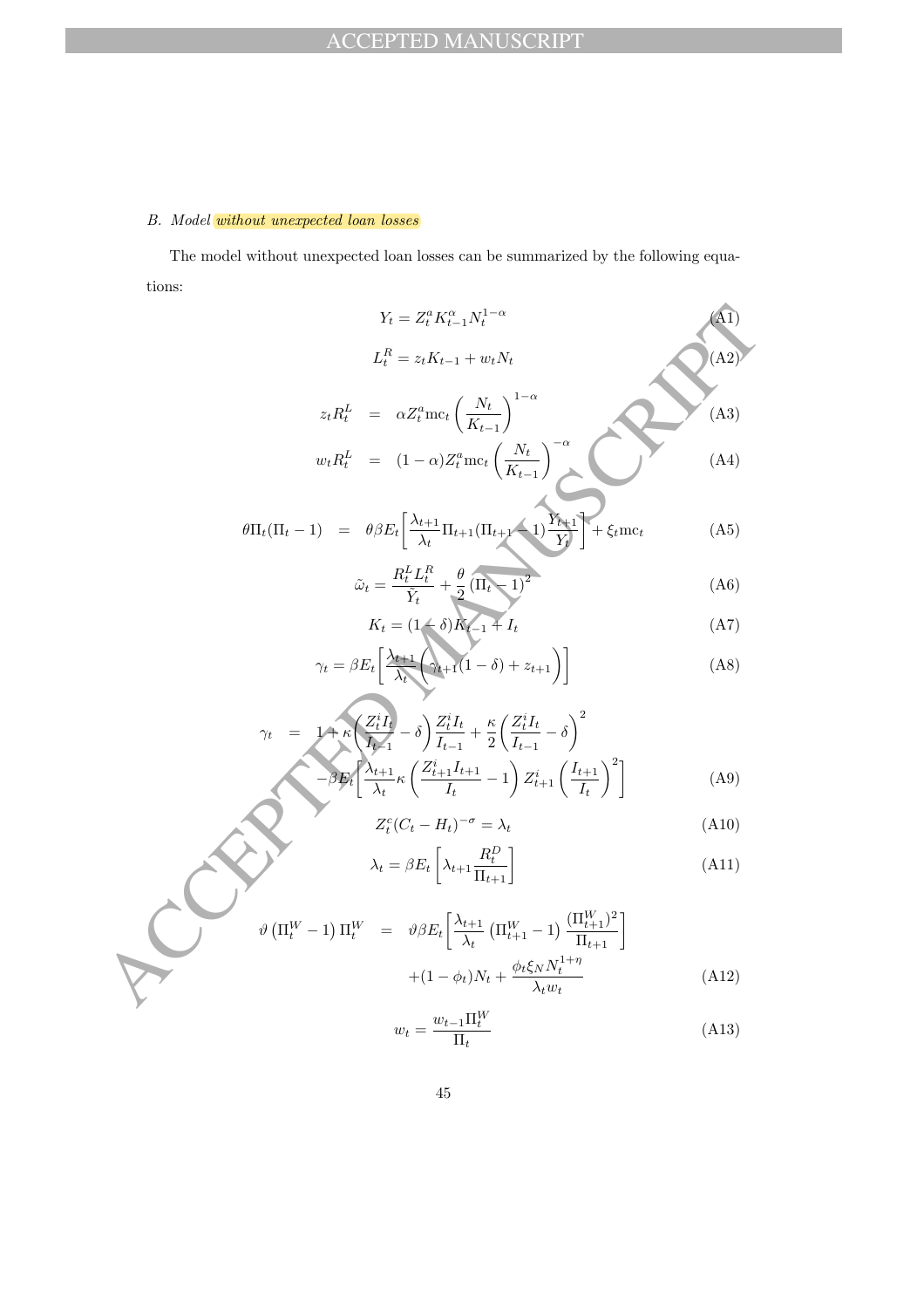$$
R_t^L = R_t - \zeta \left(\frac{EQ_t^R}{L_t^R} - \nu\right) \left(\frac{EQ_t^R}{L_t^R}\right)^2 + \rho_t^L
$$
\n(A14)\n
$$
\rho_t^L = \left(\frac{Y_t}{L_t^R}\right) \frac{(2-\chi)\tilde{\omega}_t^2 - \underline{\omega}(2\tilde{\omega}_t - \chi\underline{\omega})}{2(\overline{\omega} - \underline{\omega})}
$$
\n(A15)

$$
\begin{array}{rcl}\n(L_t^R) & & 2(\overline{\omega} - \underline{\omega}) \\
\bar{R}_t^L & = & \underline{R_t^L} - \rho_t^L\n\end{array}\n\tag{A16}
$$

$$
(1+v)EQ_{t+1}^{R}\Pi_{t+1} = L_t^R(\bar{R}_t^L - R_t) + R_tEQ_t^R
$$
  

$$
- \frac{\zeta}{2} \left(\frac{EQ_t^R}{L_t^R} - \nu\right)^2 EQ_t^R + Z_{t+1}^e
$$
  

$$
R_t = R^{1-\phi_R} R_{t-1}^{\phi_R} \left(\frac{\pi_t}{\pi}\right)^{\phi_{\pi}(1-\phi_R)} \left(\frac{Y_t}{Y_{t-1}}\right)^{\phi_Y(1-\phi_R)} T_t,
$$
 (A18)

$$
G_t = Z_t^g g \overline{Y}
$$
 (A18)  

$$
G_t = Z_t^g g \overline{Y}
$$
 (A19)

$$
Y_t = C_t + I_t + G_t + \frac{\kappa}{2} \left( \frac{Z_t^i I_t}{I_{t-1}} - \delta \right)^2 I_t + \frac{\theta}{2} (\Pi_t - 1)^2 Y_t + \frac{\theta}{2} (\Pi_t^W - 1)^2 w_t + \frac{\zeta}{2} \left( \frac{EQ_t^R}{L_t^R} - \nu \right)^2 EQ_t^R \tag{A20}
$$

Real marginal production cost are denoted by  $\mathrm{mc}_t.$ 

$$
R_{t}^{L} = \frac{R_{t}^{L} - \rho_{t}^{L}}{R_{t}^{R} - R_{t}} \tag{A16}
$$
\n
$$
(1 + v)EQ_{t+1}^{R}\Pi_{t+1} = L_{t}^{R}(\bar{R}_{t}^{L} - R_{t}) + R_{t}EQ_{t}^{R}
$$
\n
$$
- \frac{\zeta}{2} \left( \frac{EQ_{t}^{R}}{L_{t}^{R}} - v \right)^{2} EQ_{t}^{R} + Z_{t+1}^{R}
$$
\n
$$
R_{t} = R^{1-\phi_{R}} R_{t-1}^{\phi_{R}} \left( \frac{\pi_{t}}{\pi} \right)^{\phi_{\pi}(1-\phi_{R})} \left( \frac{Y_{t}}{Y_{t-1}} \right)^{\phi_{\pi}(4-\phi_{R})} I_{t},
$$
\n
$$
G_{t} = Z_{t}^{q} g \overline{Y} \tag{A19}
$$
\n
$$
Y_{t} = C_{t} + I_{t} + G_{t} + \frac{\kappa}{2} \left( \frac{Z_{t}^{1} I_{t}}{I_{t}^{R}} - \frac{\delta}{2} \right) I_{t} + \frac{\theta}{2} (\Pi_{t} - 1)^{2} Y_{t}
$$
\n
$$
+ \frac{\theta}{2} (\Pi_{t}^{W} - 1)^{2} w_{t} + \frac{\zeta}{2} \left( \frac{EQ_{t}^{R}}{L_{t}^{R}} - \nu \right)^{2} EQ_{t}^{R} \tag{A20}
$$
\nReal marginal production cost are denoted by me<sub>t</sub>.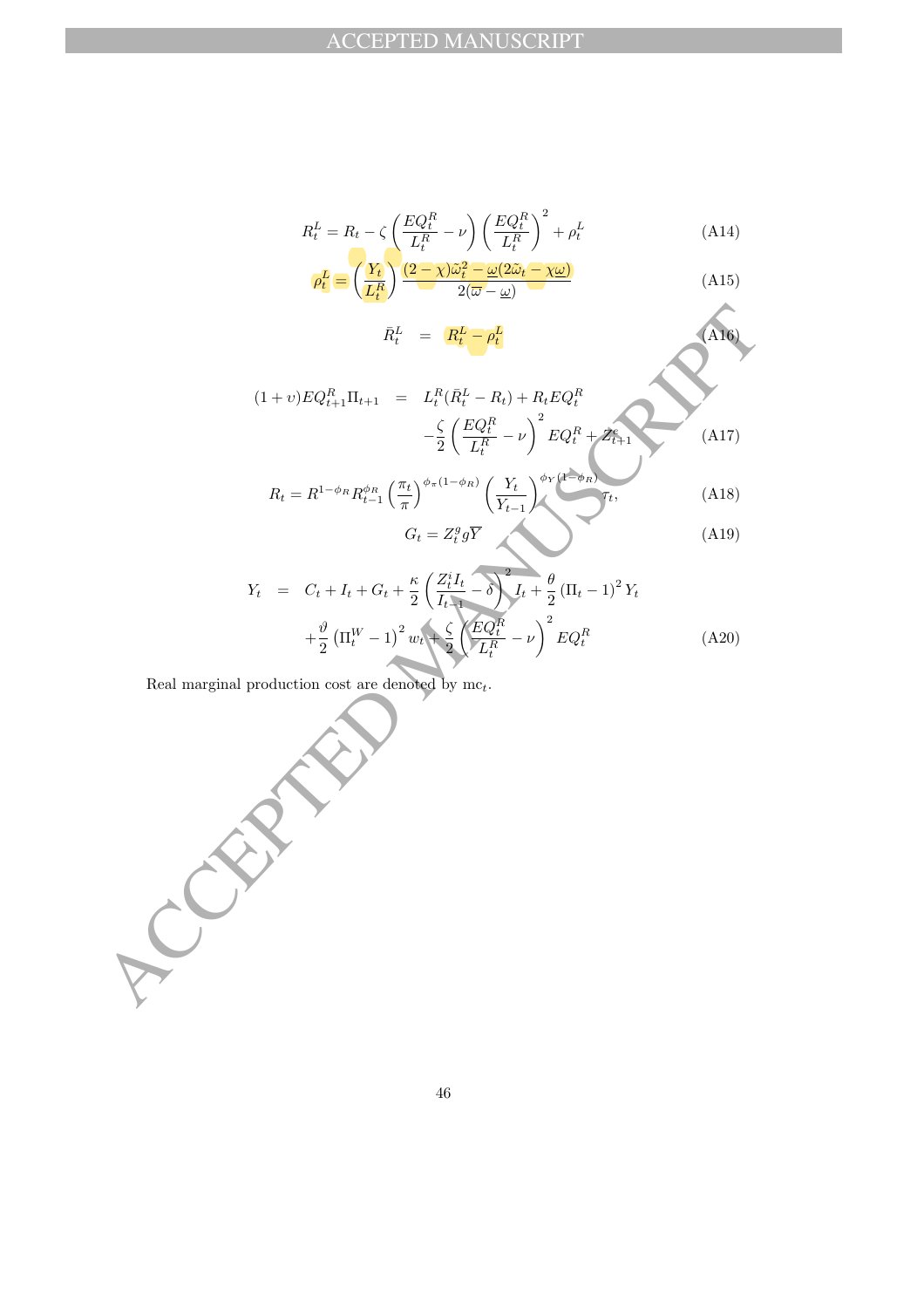# C. Posterior estimates of model without unexpected loan losses

|                    |             | Prior distribution |           |         | Posterior distribution |                    |  |
|--------------------|-------------|--------------------|-----------|---------|------------------------|--------------------|--|
| Parameter          | Shape       | Mean               | Std. dev. | Mean    | Lower <sup>1</sup>     | Upper <sup>1</sup> |  |
| Adjustment costs:  |             |                    |           |         |                        |                    |  |
| $\theta$           | Gamma       | 50                 | 40        | 27.97   | 9.27                   | 53.30              |  |
| 19                 | Gamma       | 100                | 60        | 144.70  | 73.99                  | 209.61             |  |
| $\kappa$           | Gamma       | 5                  | 5         | 1.28    | 0.52                   | 2.12               |  |
|                    | Gamma       | 30                 | 20        | 61.19   | 39.68                  | 82.05              |  |
| Habit coefficient: |             |                    |           |         |                        |                    |  |
| h                  | <b>Beta</b> | 0.5                | 0.1       | 0.83    | 0.76                   | 0.91               |  |
| Taylor rule:       |             |                    |           |         |                        |                    |  |
| $\phi_\pi$         | Normal      | 2.5                |           | 1.62    | 1.00                   | 2.55               |  |
| $\phi_Y$           | Normal      | 0.1                | 0.25      | 0.21    | $-0.15$                | 0.59               |  |
| $\phi_R$           | Beta        | 0.8                | 0.1       | $0.7\,$ | 0.67                   | 0.90               |  |

Table 5: Priors and posteriors: Structural parameters. Standard timing

|                      | <b>THAT GISTINGERIAL</b>                                                      |                    |              | I opterior diperintendir |                        |                      |
|----------------------|-------------------------------------------------------------------------------|--------------------|--------------|--------------------------|------------------------|----------------------|
| Parameter            | Shape                                                                         | Mean               | Std. dev.    | Mean                     | Lower <sup>1</sup>     | $\overline{Upper}^1$ |
| Adjustment costs:    |                                                                               |                    |              |                          |                        |                      |
|                      | $\theta$<br>Gamma                                                             | $50\,$             | 40           | 27.97                    | 9.27                   | 53.30                |
|                      | $\vartheta$<br>Gamma                                                          | 100                | 60           | 144.70                   | 73.99                  | 209.61               |
|                      | Gamma<br>$\kappa$                                                             | $\overline{5}$     | $\bf 5$      | 1.28                     | 0.52                   | 2.12                 |
|                      | $\zeta$<br>Gamma                                                              | $30\,$             | 20           | 61.19                    | 39.68                  | 82.05                |
|                      |                                                                               |                    |              |                          |                        |                      |
| Habit coefficient:   |                                                                               |                    |              |                          |                        |                      |
|                      | $\boldsymbol{h}$<br><b>Beta</b>                                               | 0.5                | $0.1\,$      | 0.83                     | 0.76                   | 0.91                 |
|                      |                                                                               |                    |              |                          |                        |                      |
| Taylor rule:         |                                                                               |                    |              |                          |                        |                      |
| $\phi_{\pi}$         | Normal                                                                        | $2.5\,$            | 1            | 1.62                     | 1.00                   | $2.55\,$             |
| $\phi_Y$             | Normal                                                                        | $0.1\,$            | 0.25         | 0.21                     | $-0.15$                | $0.59\,$             |
| $\phi_R$             | <b>Beta</b>                                                                   | 0.8                | 0.1          | 0.77                     | 0.67                   | 0.90                 |
|                      | $Notes:$ <sup>1</sup> Upper and lower - 90% bounds of posterior distribution. |                    |              |                          |                        |                      |
|                      |                                                                               |                    |              |                          |                        |                      |
|                      |                                                                               |                    |              |                          |                        |                      |
|                      |                                                                               |                    |              |                          |                        |                      |
|                      |                                                                               |                    |              |                          |                        |                      |
|                      |                                                                               |                    |              |                          |                        |                      |
|                      | Table 6: Priors and posteriors: Exogenous processes. Standard timing          |                    |              |                          |                        |                      |
|                      |                                                                               | Prior distribution |              |                          | Posterior distribution |                      |
| Parameter            | Shape                                                                         | Mean               | Std. dev.    | Mean                     | Lower <sup>1</sup>     | Upper <sup>1</sup>   |
| AR coefficients:     |                                                                               |                    |              |                          |                        |                      |
| $\rho_P$             | Beta                                                                          | 0.80               | $0.1\,$      | $0.62\,$                 | 0.48                   | $0.75\,$             |
| $\rho_A$             | Beta                                                                          | $0.80\,$           | 0.1          | 0.91                     | 0.87                   | 0.96                 |
| $\rho_\theta$        | Beta                                                                          | $0.80\,$           | 0.1          | 0.76                     | 0.65                   | $0.88\,$             |
| $\rho_{\vartheta}$   | Beta                                                                          | $0.80\,$           | 0.1          | 0.44                     | 0.32                   | $0.57\,$             |
| $\rho_I$             | Beta                                                                          | 0.80               | 0.1          | 0.65                     | 0.48                   | 0.81                 |
| $\rho_G$             | Beta                                                                          | $0.80\,$           | 0.1          | $0.87\,$                 | $0.80\,$               | 0.94                 |
| $\rho_{EQ}$          | Beta                                                                          | 0.80               | 0.1          | 0.66                     | 0.52                   | $0.80\,$             |
| $\rho_M$             | <b>Beta</b>                                                                   | 0.80               | 0.1          | 0.36                     | 0.25                   | 0.46                 |
| Standard deviations: |                                                                               |                    |              |                          |                        |                      |
| $\sigma_P$           | Inv. Gamma                                                                    | 0.01               | 0.05         | 0.0042                   | 0.0036                 | 0.0047               |
| $\sigma_A$           | Inv. Gamma                                                                    | 0.01               | 0.05         | 0.0042                   | 0.0036                 | 0.0047               |
| $\sigma_{\theta}$    | Inv. Gamma                                                                    | $0.01\,$           | 0.05         | 0.0032                   | 0.0022                 | 0.0043               |
| $\sigma_{\vartheta}$ | Inv. Gamma                                                                    | $0.01\,$           | 0.05         | 0.0023                   | 0.0017                 | 0.0028               |
| $\sigma_I$           | Inv. Gamma                                                                    | 0.01               | $0.05\,$     | 0.0135                   | 0.0098                 | 0.0173               |
| $\sigma_G$           | Inv. Gamma                                                                    | 0.01               | $0.05\,$     | 0.0188                   | 0.0160                 | 0.0214               |
| $\sigma_{EQ}$        | Inv. Gamma<br>Inv. Gamma                                                      | 0.01<br>0.01       | 0.05<br>0.05 | 0.0750<br>0.0015         | 0.0497<br>0.0013       | 0.1036<br>0.0018     |

Table 6: Priors and posteriors: Exogenous processes. Standard timing

 $Notes:$   $^1 \text{Upper}$  and lower -  $90\%$  bounds of posterior distribution.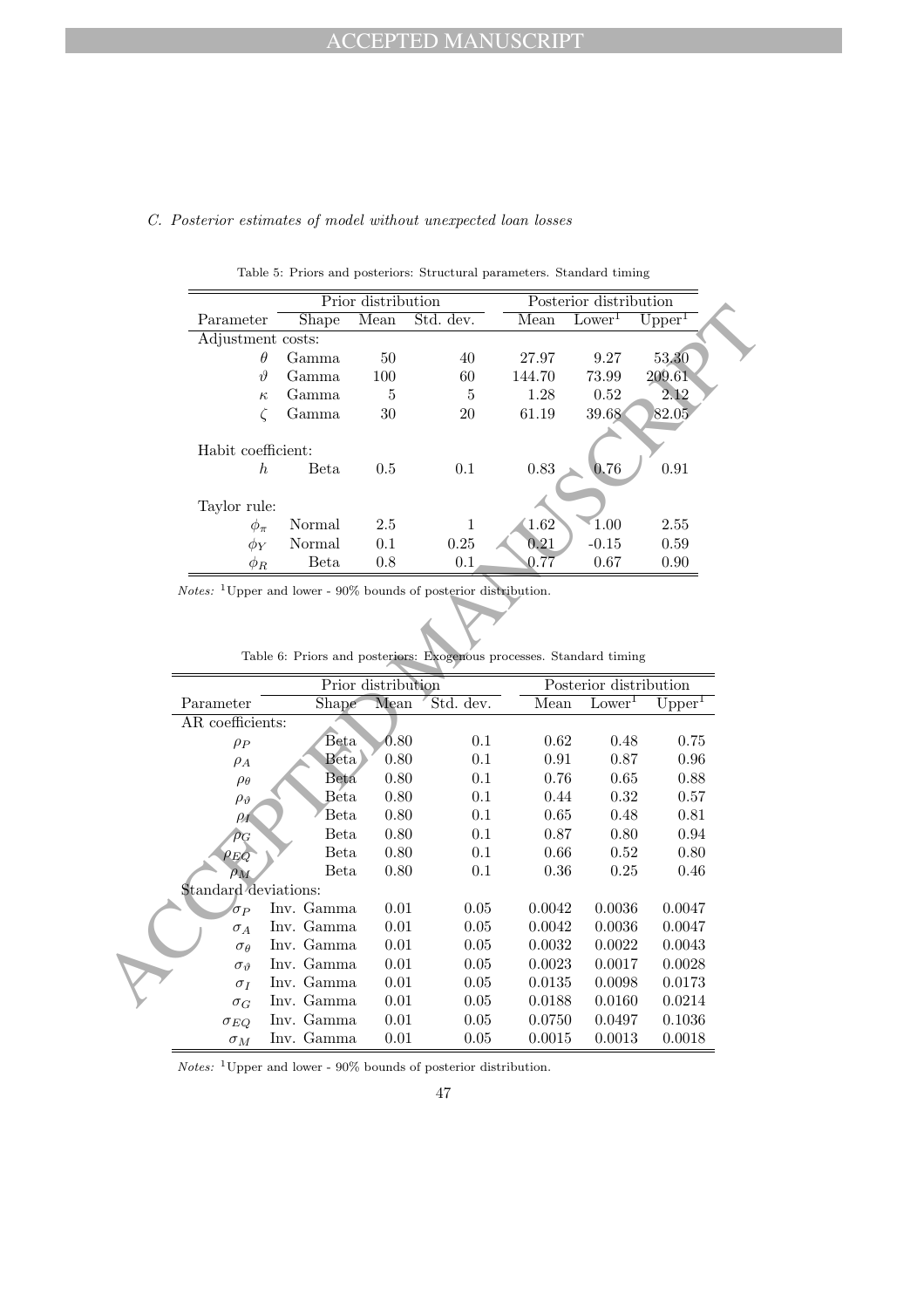#### References

#### References

- Agénor, P.-R., Bratsiotis, G. J., Pfajfar, D., July 2014. Credit frictions, collateral, and the cyclical behavior of the finance premium. Macroeconomic Dynamics 18 (05), 985–997.
- Albertazzi, U., Gambacorta, L., 2009. Bank profitability and the business cycle. Journal of Financial Stability 5 (4), 393–409.
- Aliaga-Daz, R., Olivero, M. P., August 2010. Is there a financial accelerator in US banking?: Evidence from the cyclicality of banks' price-cost margins. Economics Letters 108 (2), 167–171.
- Angeloni, I., Faia, E., 2013. Capital regulation and monetary policy with fragile banks. Journal of Monetary Economics 60 (3), 311–324.
- Barth, M. J. I., Ramey, V. A., February 2002. The cost channel of monetary transmission. In: NBER Macroeconomics Annual 2001, Volume 16. NBER Chapters. National Bureau of Economic Research, Inc, pp. 199–256.
- Benassy, J.-P., 1995. Money and wage contracts in an optimizing model of the business cycle. Journal of Monetary Economics 35 (2), 303–315.
- Benes, J., Kumhof, M., 2015. Risky bank lending and countercyclical capital buffers. Journal of Economic Dynamics and Control 58 (C), 58–80.
- Bernanke, B., Lown, C. S., 1991. The credit crunch. Brookings Papers on Economic Activity 22 (2), 205–248.
- Allectazion: U. Combasson, L., 2000. Bank probability and the business cyclos Journal of Emays has a space of the significal particles in the significant of the significant Angoles ( $\lambda$ , 1997, 1997, 1997, 1997, 1997, 199 Bernanke, B. S., Gertler, M., Gilchrist, S., 1999. The financial accelerator in a quantitative business cycle framework. In: Taylor, J. B., Woodford, M. (Eds.), Handbook of Macroeconomics: Vol. I. Elsevier Science B.V., pp. 1341–1392.
	- Berrospide, J. M., Edge, R. M., 2010. The effects of bank capital on lending: What do we know, and what does it mean? Finance and Economics Discussion Series 44, Federal Reserve Board.
	- Bikker, J. A., Hu, H., 2002. Cyclical patterns in profits, provisioning and lending of banks and procyclicality of the new Basel capital requirements. BNL Quarterly Review 55 (221), 143–175.
	- Bolt, W., de Haan, L., Hoeberichts, M., van Oordt, M. R., Swank, J., 2012. Bank profitability during recessions. Journal of Banking & Finance 36 (9), 2552–2564.
	- Borio, C., Zhu, H., 2012. Capital regulation, risk-taking and monetary policy: A missing link in the transmission mechanism? Journal of Financial Stability 8 (4), 236–251.
	- Brooks, S. P., Gelman, A., 1998. General methods for monitoring convergence of iterative solutions. Journal of Computational and Graphical Statistics 7 (4), 434–455.
	- Buch, C. M., Eickmeier, S., Prieto, E., 2014. In search for yield? Survey-based evidence on bank risk taking. Journal of Economic Dynamics and Control 43, 12 – 30.
	- Carlstrom, C. T., Fuerst, T. S., December 1997. Agency costs, net worth, and business fluctuations: A computable general equilibrium analysis. American Economic Review 87 (5), 893–910.
	- Cecchetti, S. G., Li, L., October 2008. Do capital adequacy requirements matter for monetary policy? Economic Inquiry 46 (4), 643–659.
	- Cho, J.-O., Cooley, T. F., June 1995. The business cycle with nominal contracts. Economic Theory 6 (1), 13–33.
	- Christiano, L., Eichenbaum, M., 1992. Liquidity effects and the monetary transmission mechanism. American Economic Review, Papers and Proceedings 92, 346–353.
	- Christiano, L., Motto, R., Rostagno, M., 2008. Shocks, structures or monetary policies? The Euro Area and US after 2001. Journal of Economic Dynamics and Control 32 (8), 2476–2506.
	- Christiano, L., Motto, R., Rostagno, M., 2010. Financial factors in economic fluctuations. Working Paper Series 1192, European Central Bank.
	- Christiano, L. J., Eichenbaum, M., Evans, C., 1997. Sticky price and limited participation models of money: A comparison. European Economic Review 41, 1201–1249.
	- Christiano, L. J., Eichenbaum, M., Evans, C., 2005. Nominal rigidities and the dynamic effects of a shock to monetary policy. Journal of Political Economy 113, 1–45.
	- Christiano, L. J., Motto, R., Rostagno, M., 2014. Risk shocks. American Economic Review 104 (1), 27–65.
	- Christopoulou, R., Vermeulen, P., 2012. Markups in the Euro area and the US over the period 1981 2004. A comparison of 50 sectors. Empirical Economics 42 (1), 53–77.
	- Clerc, L., Derviz, A., Mendicino, C., Moyen, S., Nikolov, K., Stracca, L., Suarez, J., Vardoulakis, A. P., June 2015. Capital regulation in a macroeconomic model with three layers of default. International Journal of Central Banking 11 (3), 9–63.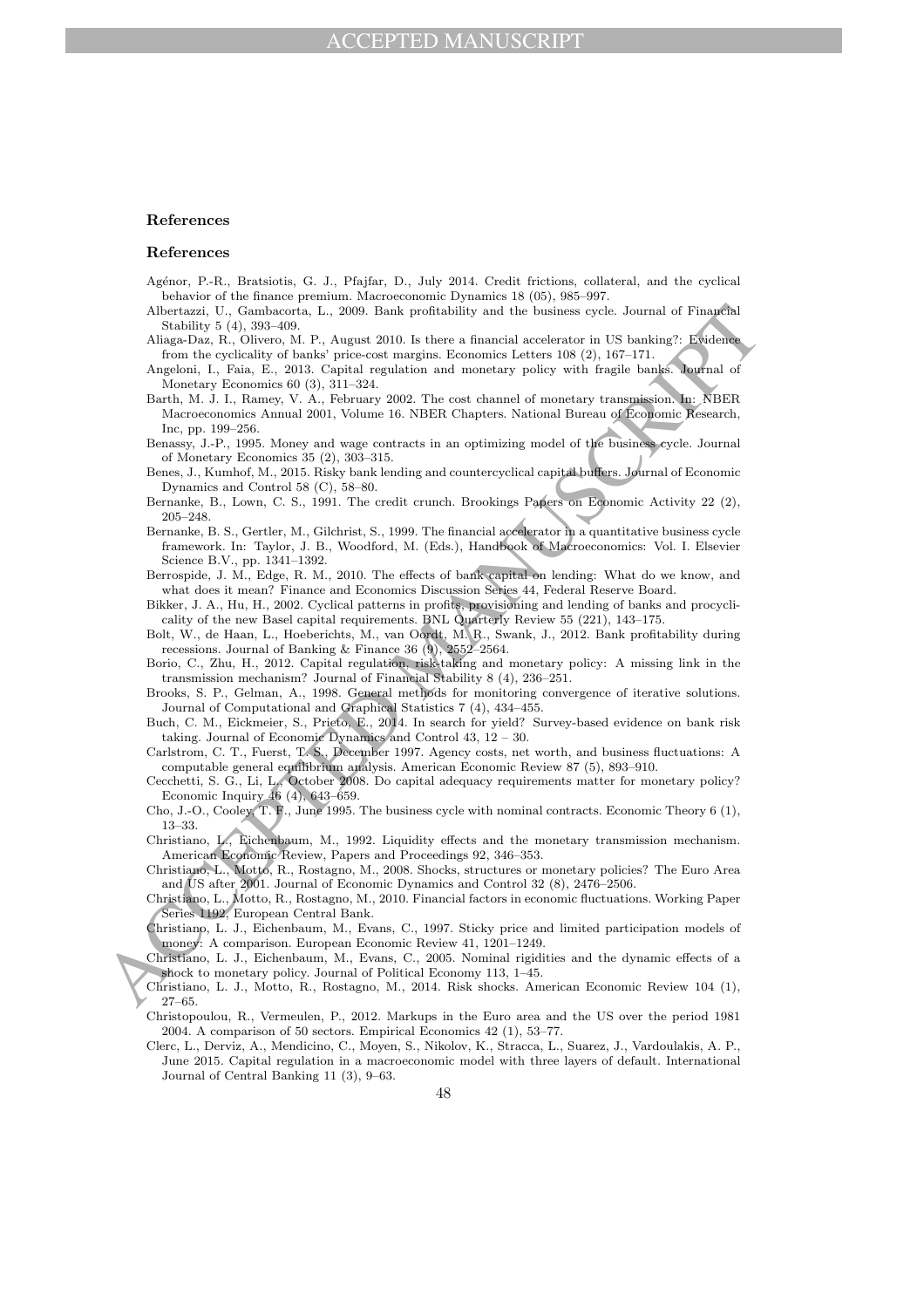# CCEPTED MANUSCRIPT

Davis, S., 2010. The adverse feedback loop and the effects of risk in both the real and financial sectors. Globalization and Monetary Policy Institute Working Paper 66, Federal Reserve Bank of Dallas.

De Graeve, F., Kick, T., 2008. Monetary policy and bank distress: an integrated micro-macro approach. Discussion Paper Series 2: Banking and Financial Studies 2008,03, Deutsche Bundesbank.

De Graeve, F., Kick, T., Koetter, M., 2008. Monetary policy and bank distress: an integrated micromacro approach. Discussion Paper Series 2 2008,03, Deutsche Bundesbank.

Diamond, D. W., Rajan, R. G., 2001. Liquidity risk, liquidity creation, and financial fragility: A theory of banking. Journal of Political Economy 109 (2), 287–327.

Dib, A., 2010. Capital requirement and financial frictions in banking: Macroeconomic implications. Staff Working Papers 10-26, Bank of Canada.

Duffie, D., Saita, L., Wang, K., 2007. Multi-period corporate default prediction with stochastic covariates. Journal of Financial Economics 83 (3), 635–665.

Fernndez-Villaverde, J., Ramrez, J. F. R., Schorfheide, F., 2016. Solution and estimation methods for DSGE models. NBER Working Papers 21862, National Bureau of Economic Research, Inc.

Fiore, F. D., Tristani, O., 2013. Optimal monetary policy in a model of the credit channel. Economic Journal 123 (571), 906–931.

Freixas, X., Rochet, J.-C., 1997. Microeconomics of banking. MIT Press Cambridge, Massachusetts, Massachusetts.

Gambacorta, L., Shin, H. S., 2016. Why bank capital matters for monetary policy. BIS Working Papers 558, Bank for International Settlements.

Garriga, C., Kydland, F. E., Sustek, R., 2016. Nominal rigidities in debt and product markets. Working Paper 22613, National Bureau of Economic Research.

Gerali, A., Neri, S., Sessa, L., Signoretti, F. M., 2010. Credit and banking in a DSGE model of the euro area. Journal of Money, Credit and Banking 42 (s1), 107–141.

Gertler, M., Karadi, P., January 2011. A model of unconventional monetary policy. Journal of Monetary Economics 58 (1), 17–34.

Gertler, M., Karadi, P., 2015. Monetary policy surprises, credit costs, and economic activity. American Economic Journal: Macroeconomics 7 (1), 44–76.

Gilchrist, S., Zakrajsek, E., 2013. The impact of the federal reserve's large - scale asset purchase programs on corporate credit risk. Journal of Money, Credit and Banking 45 (s2), 29–57.

Gray, J. A., 1978. On indexation and contract length. Journal of Political Economy 86 (1), 1–18.

Guidolin, M., Orlov, A. G., Pedio, M., 2015. The impact of monetary policy on corporate bonds under regime shifts. Working Papers 562, IGIER Bocconi University.

Hancock, D., Wilcox, J. A., 1993. Has there been a capital crunch in banking? The effects on bank lending of real estate market conditions and bank capital shortfalls. Journal of Housing Economics 3 (1), 31–50.

Hűlsewig, O., Mayer, E., Wollmershäuser, T., October 2006. Bank loan supply and monetary policy transmission in Germany: An assessment based on matching impulse responses. Journal of Banking & Finance 30 (10), 2893–2910.

Kollmann, R., 2013. Global banks, financial shocks, and international business cycles: Evidence from an estimated model. Journal of Money, Credit and Banking 45 (s2), 159–195.

Kollmann, R., Enders, Z., M˝uller, G. J., 2011. Global banking and international business cycles. European Economic Review 55 (3), 407–426.

Kopecky, K. J., Van Hoose, D., 2004. Bank capital requirements and the monetary transmission mechanism. Journal of Macroeconomics 26 (3), 443–464.

Krippner, L., 2013. Measuring the stance of monetary policy in zero lower bound environments. Economics Letters 118 (1), 135–138.

Discount B. W. Rajon R. C., 2001. Using the Highliter residents, and function of the string of the first of the string of the string of the string of the string of the string of the string of the string of the string of t Krippner, L., 2014. Measuring the stance of monetary policy in conventional and unconventional environments. CAMA Working Papers 2014-06, Centre for Applied Macroeconomic Analysis, Crawford School of Public Policy, The Australian National University.

Marcucci, J., Quagliariello, M., September 2009. Asymmetric effects of the business cycle on bank credit risk. Journal of Banking & Finance 33 (9), 1624–1635.

Meh, C. A., Moran, K., March 2010. The role of bank capital in the propagation of shocks. Journal of Economic Dynamics and Control 34 (3), 555–576.

Pesaran, M. H., Schuermann, T., Treutler, B.-J., Weiner, S. M., 2006. Macroeconomic dynamics and credit risk: A global perspective. Journal of Money, Credit and Banking 38 (5), 1211–1261.

Pesaran, M. H., Xu, T., 2011. Business cycle effects of credit and technology shocks in a DSGE Model with firm defaults. CESifo Working Paper Series 3609, CESifo Group Munich.

Pool, S., de Haan, L., Jacobs, J. P., 2015. Loan loss provisioning, bank credit and the real economy.